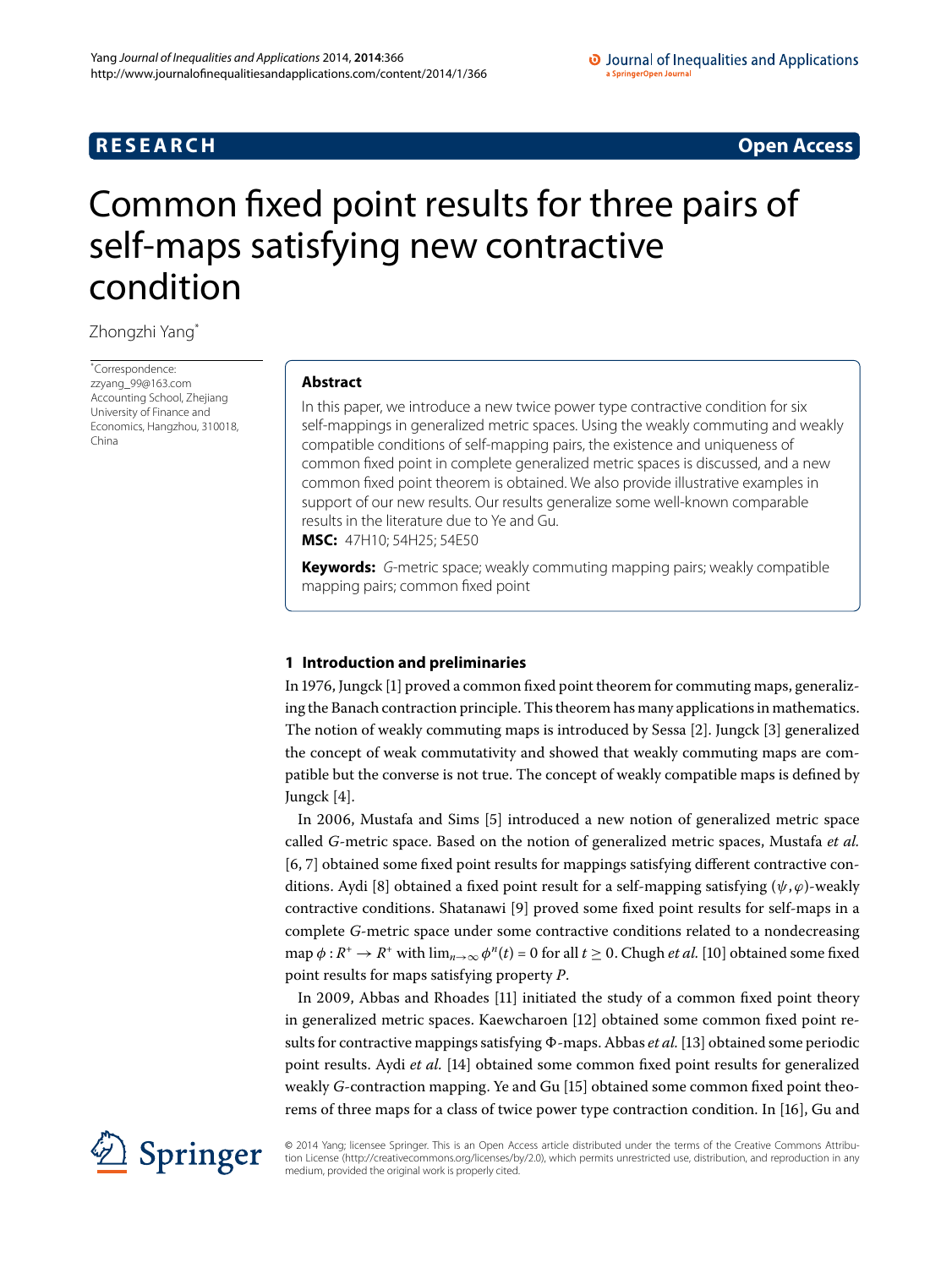Ye introduce the concept of *ϕ*-weakly commuting self-mapping pairs in *G*-metric space, and used this concept, they establish a new common fixed point theorem of Altman integral type mappings. Aydi [17] obtained a common fixed point theorem of integral type contraction in generalized metric spaces. Tahat *et al.* [\[](#page-30-6)18] obtained some common fixed point theorems for single-valued and multi-valued maps satisfying a generalized contraction in *G*-metric spaces. Manro *et al.* [\[](#page-30-7)19] obtained some common fixed point theorems for expansion mappings in *G*-metric spaces. Abbas *et al.* [\[](#page-30-9)20] and Manro *et al.* [21] gives some common fixed point theorems for *R*-weakly commuting maps in *G*-metric spaces. In  $[22, 23]$  $[22, 23]$  $[22, 23]$ , the authors proved some common fixed point theorems of weakly compatible mappings in  $G$ -metric spaces. In  $[24-30]$ , the authors proved some common fixed point results of three (or four, or six) mappings in *G*-metric spaces.

Recently, Abbas *et al.* [31[\]](#page-30-15) and Mustafa *et al.* [32] obtained some common fixed point results for a pair of mappings satisfying the (*E*.*A*) property under certain generalized strict contractive conditions. Long *et al.* [33] obtained some common fixed points results of two pairs of mappings when only one pair satisfies the  $(E.A)$  property. Gu and Yin [34] obtained some common fixed points results of three pairs of mappings for which only two pairs need to satisfy the common (*E*.*A*) property in the framework of a generalized metric space. Very recently, Gu and Shatanawi [\[](#page-30-18)35] used the concept of the common  $(E.A)$ property, proved some common fixed point theorems for three pairs of weakly compatible self-maps satisfying a generalized weakly *G*-contraction condition in generalized metric spaces.

Very recently, Jleli and Samet [\[](#page-30-20)36] and Samet *et al.* [37] noticed that some fixed point theorems in the context of a generalized metric space can be concluded by some existing results in the setting of a (quasi-)metric space. In fact, if the contraction condition of the fixed point theorem on a generalized metric space can be reduced to two variables instead of three variables, then one can construct an equivalent fixed point theorem in the setting of a usual metric space. More precisely, in  $[36, 37]$ , the authors noticed that  $d(x, y) = G(x, y, y)$  forms a quasi-metric. Therefore, if one can transform the contraction condition of existence results in a generalized metric space in such terms,  $G(x, y, y)$ , then the related fixed point results become the well-known fixed point results in the context of a quasi-metric space.

The purpose of this paper is to use the concept of weakly commuting mappings and weakly compatible mappings to discuss some new common fixed point problem for a class of twice power type contraction maps in *G*-metric spaces. The results presented in this paper extend and improve some well-known corresponding results in the literature due to Ye and Gu  $[15]$  $[15]$ .

The following definitions and results will be needed in the sequel.

**Definition 1.1** [5[\]](#page-29-4) Let *X* be a nonempty set and let  $G: X \times X \times X \rightarrow R^+$  be a function satisfying the following properties:

- (G<sub>1</sub>)  $G(x, y, z) = 0$  if  $x = y = z$ ;
- (G<sub>2</sub>)  $0 < G(x, x, y)$  for all  $x, y \in X$  with  $x \neq y$ ;
- $(G_3)$   $G(x, x, y) \leq G(x, y, z)$  for all  $x, y, z \in X$  with  $z \neq y$ ;
- $(G_4)$   $G(x, y, z) = G(x, z, y) = G(y, z, x) = \cdots$ , symmetry in all three variables;
- $(G_5)$   $G(x, y, z) \le G(x, a, a) + G(a, y, z)$  for all  $x, y, z, a \in X$ .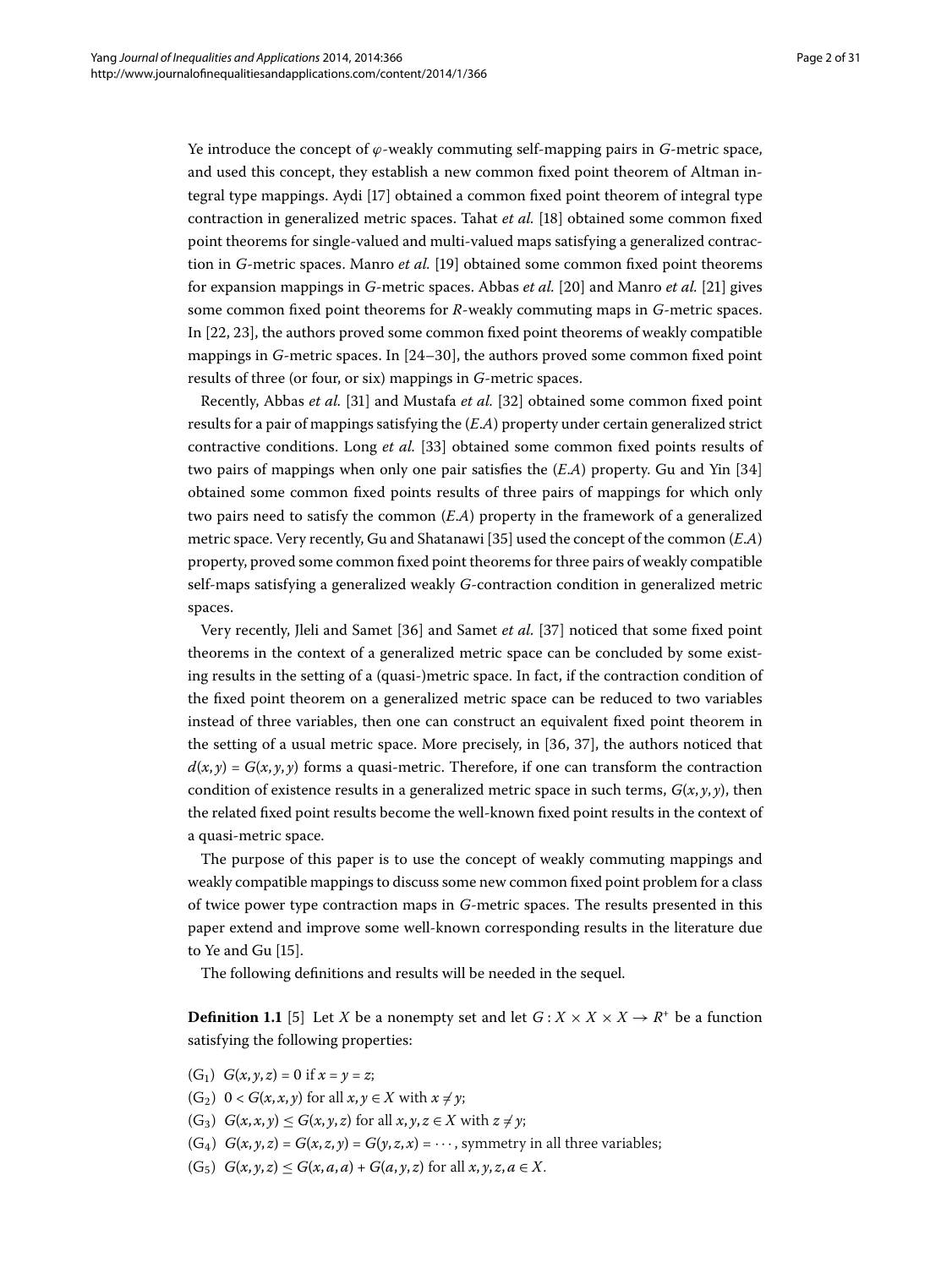Then the function *G* is called a generalized metric, or, more specifically, a *G*-metric on *X*, and the pair (*X*,*G*) is called a *G*-metric space.

It is well known that the function  $G(x, y, z)$  on  $G$ -metric space X is jointly continuous in all three of its variables, and  $G(x, y, z) = 0$  if and only if  $x = y = z$  (see [\[](#page-29-4)5]).

**Definition 1.2** [\[](#page-29-4)5] Let  $(X, G)$  be a  $G$ -metric space and let  $(x_n)$  be a sequence of points of *X*. A point *x* ∈ *X* is said to be the limit of the sequence  $(x_n)$  if  $\lim_{n,m\to\infty} G(x, x_n, x_m) = 0$ , and we say that the sequence  $(x_n)$  is *G*-convergent to *x* or  $(x_n)$  *G*-convergent to *x*.

Thus,  $x_n \to x$  in a *G*-metric space  $(X, G)$  if, for any  $\epsilon > 0$ , there exists  $k \in N$  such that  $G(x, x_n, x_m) < \epsilon$  for all  $m, n \geq k$ .

**Proposition 1.1** [\[](#page-29-4)5] *Let*  $(X, G)$  *be a G-metric space, then the following are equivalent:* 

- 1.  $(x_n)$  *is G-convergent to x.*
- 2.  $G(x_n, x_n, x) \to 0$  as  $n \to +\infty$ .
- 3.  $G(x_n, x, x) \rightarrow 0$  as  $n \rightarrow +\infty$ .
- 4.  $G(x_n, x_m, x) \rightarrow 0$  as  $n, m \rightarrow +\infty$ .

**Definition 1.3** [5[\]](#page-29-4) Let  $(X, G)$  be a *G*-metric space. A sequence  $(x_n)$  is called *G*-Cauchy if, for every  $\epsilon > 0$ , there is  $k \in N$  such that  $G(x_n, x_m, x_l) < \epsilon$  for all *m*, *n*,*l* ≥ *k*; that is,  $G(x_n, x_m, x_l) \rightarrow 0$  as  $n, m, l \rightarrow +\infty$ .

**Proposition 1.2** [\[](#page-29-4)5] *Let*  $(X, G)$  *be a G-metric space. Then the following are equivalent:* 

- 1. *The sequence*  $(x_n)$  *is G-Cauchy.*
- 2. *For every*  $\epsilon > 0$ , there is  $k \in N$  such that  $G(x_n, x_m, x_m) < \epsilon$  for all  $m, n \geq k$ .

**Definition 1.4** [\[](#page-29-4)5] Let  $(X, G)$  and  $(X', G')$  be *G*-metric spaces, and let  $f : (X, G) \rightarrow (X', G')$ be a function. Then *f* is said to be *G*-continuous at a point  $a \in X$  if and only if, for every  $\epsilon > 0$ , there is  $\delta > 0$  such that  $x, y \in X$  and  $G(a, x, y) < \delta$  imply  $G'(f(a), f(x), f(y)) < \epsilon$ . A function *f* is *G*-continuous at *X* if only if it is *G*-continuous at  $a \in X$ .

**Definition 1.5** [5[\]](#page-29-4) A *G*-metric space  $(X, G)$  is *G*-complete if every *G*-Cauchy sequence in (*X*,*G*) is *G*-convergent in *X*.

<span id="page-2-1"></span>**Definition 1.6** [\[](#page-30-7)19] Two self-mappings *f* and *g* of a *G*-metric space  $(X, G)$  are said to be weakly commuting if  $G(fgx, gfx, gfx) \leq G(fx, gx, gx)$  for all *x* in *X*.

<span id="page-2-0"></span>**Definition 1.7** [19] Let *f* and *g* be two self-mappings from a *G*-metric space  $(X, G)$  into itself. Then the mappings *f* and *g* are said to be weakly compatible if  $G(fgx, gfx, gfx) = 0$ whenever  $G(fx, gx, gx) = 0$ .

**Proposition 1.3** [5] *Let*  $(X, G)$  *be a G-metric space. Then, for all x, y, z, a in X, it follows that*  $G(x, y, y) \leq 2G(y, x, x)$ .

### **2 Main results**

**Theorem 2.1** Let  $(X, G)$  be a complete G-metric space, and let S, T, R, A, B, and C be six *mappings of X into itself satisfying the following conditions*: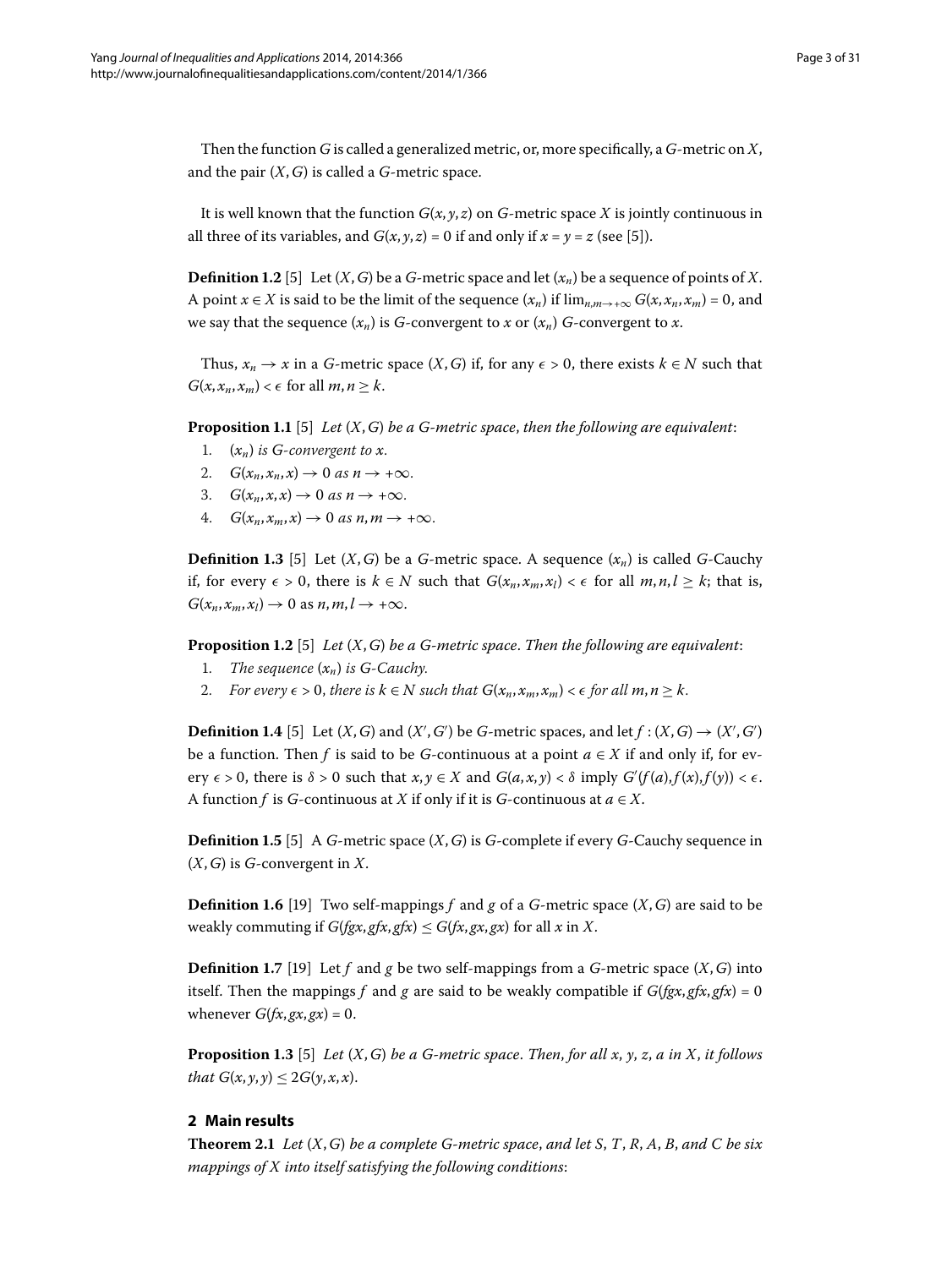(i) 
$$
S(X) \subset B(X)
$$
,  $T(X) \subset C(X)$ ,  $R(X) \subset A(X)$ ;  
(ii)  $\forall x, y, z \in X$ ,

<span id="page-3-1"></span><span id="page-3-0"></span>
$$
G2(Sx, Ty, Rz) \le k \max \begin{cases} G(Ax, Sx, Sx)G(By, Ty, Ty), \\ G(By, Ty, Ty)G(Cz, Rz, Rz), \\ G(Cz, Rz, Rz)G(Ax, Sx, Sx) \end{cases}
$$
\n(2.1)

*or*

$$
G^{2}(Sx, Ty, Rz) \le k \max \begin{cases} G(Ax, Ax, Sx)G(By, By, Ty), \\ G(By, By, Ty)G(Cz, Cz, Rz), \\ G(Cz, Cz, Rz)G(Ax, Ax, Sx) \end{cases},
$$
\n(2.2)

*where*  $k \in [0, 1]$ . *Then one of the pairs*  $(S, A)$ ,  $(T, B)$ , and  $(R, C)$  has a coincidence point in X. *Moreover*, *if one of the following conditions is satisfied*:

- (a) *either S or A is G-continuous*, *the pair* (*S*,*A*) *is weakly commuting*, *the pairs* (*T*,*B*) *and* (*R*,*C*) *are weakly compatible*;
- (b) *either T or B is G-continuous*, *the pair* (*T*,*B*) *is weakly commuting*, *the pairs* (*S*,*A*) *and* (*R*,*C*) *are weakly compatible*;
- (c) *either F or C is G-continuous*, *the pair* (*R*,*C*) *is weakly commuting*, *the pairs* (*S*,*A*) *and* (*T*,*B*) *are weakly compatible*.

*Then the mappings S*, *T*, *R*, *A*, *B*, *and C have a unique common fixed point in X*.

*Proof* First, we suppose that the condition (2.1) holds.

Let *x*<sup>0</sup> in *X* be an arbitrary point, since *S*(*X*) ⊂ *B*(*X*), *T*(*X*) ⊂ *C*(*X*), *R*(*X*) ⊂ *A*(*X*), there exist the sequences  $\{x_n\}$  and  $\{y_n\}$  in *X* such that

$$
y_{3n}=Sx_{3n}=Bx_{3n+1},\qquad y_{3n+1}=Tx_{3n+1}=Cx_{3n+2},\qquad y_{3n+2}=Rx_{3n+2}=Ax_{3n+3}
$$

for  $n = 0, 1, 2, \ldots$  If  $y_{3n+2} = y_{3n+3}$ , then  $Sp = Ap$  where  $p = x_{3n+3}$ . If  $y_{3n} = y_{3n+1}$ , then  $Tp = Bp$ where  $p = x_{3n+1}$ . If  $y_{3n+1} = y_{3n+2}$ , then  $Rp = Cp$  where  $p = x_{3n+2}$ . Without loss of generality, we can assume that  $y_n \neq y_{n+1}$ , for all  $n = 0, 1, 2, \ldots$ .

Now we prove that  $\{y_n\}$  is a *G*-Cauchy sequence in *X*. Actually, using condition (2.1) and  $(G_3)$  we have

$$
G^{2}(y_{3n-1}, y_{3n}, y_{3n+1}) = G^{2}(Sx_{3n}, Tx_{3n+1}, Rx_{3n-1})
$$
  
\n
$$
\leq k \max \begin{cases} G(Ax_{3n}, Sx_{3n}, Sx_{3n})G(Bx_{3n+1}, Tx_{3n+1}, Tx_{3n+1}), \\ G(Bx_{3n+1}, Tx_{3n+1}, Tx_{3n+1})G(Cx_{3n-1}, Rx_{3n-1}, Rx_{3n-1}), \\ G(Cx_{3n-1}, Rx_{3n-1}, Rx_{3n-1})G(Ax_{3n}, Sx_{3n}, Sx_{3n}) \end{cases}
$$
  
\n
$$
= k \max \begin{cases} G(y_{3n-1}, y_{3n}, y_{3n})G(y_{3n}, y_{3n+1}, y_{3n+1}), \\ G(y_{3n-2}, y_{3n-1}, y_{3n-1})G(y_{3n-2}, y_{3n-1}, y_{3n}) \\ G(y_{3n-2}, y_{3n-1}, y_{3n-1})G(y_{3n-1}, y_{3n}, y_{3n}) \end{cases}
$$
  
\n
$$
\leq k \max \begin{cases} G(y_{3n-2}, y_{3n-1}, y_{3n})G(y_{3n-1}, y_{3n}, y_{3n+1}), \\ G(y_{3n-2}, y_{3n-1}, y_{3n})G(y_{3n-2}, y_{3n-1}, y_{3n}), \\ G(y_{3n-2}, y_{3n-1}, y_{3n})G(y_{3n-2}, y_{3n-1}, y_{3n}) \end{cases}
$$

 $= kG(y_{3n-2}, y_{3n-1}, y_{3n})G(y_{3n-1}, y_{3n}, y_{3n+1}).$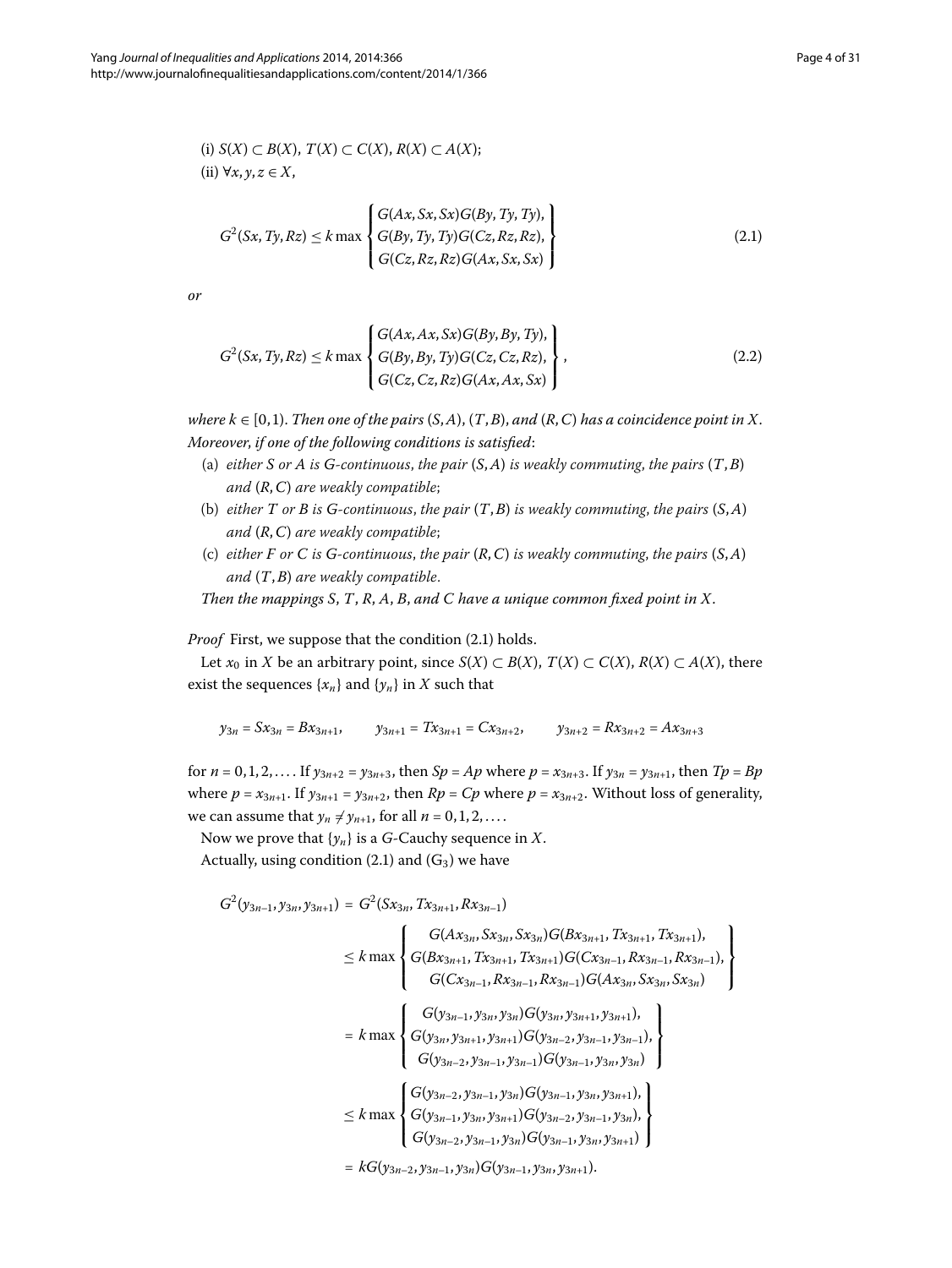This implies that

<span id="page-4-0"></span>
$$
G(y_{3n-1}, y_{3n}, y_{3n+1}) \leq k G(y_{3n-2}, y_{3n-1}, y_{3n}).
$$
\n(2.3)

Again using condition  $(2.1)$  $(2.1)$  $(2.1)$  and  $(G_3)$  we have

$$
G^{2}(y_{3n}, y_{3n+1}, y_{3n+2}) = G^{2}(Sx_{3n}, Tx_{3n+1}, Rx_{3n+2})
$$
\n
$$
\leq k \max \left\{ \begin{aligned} &G(Ax_{3n}, Sx_{3n}, Sx_{3n})G(Bx_{3n+1}, Tx_{3n+1}, Tx_{3n+1}), \\ &G(Bx_{3n+1}, Tx_{3n+1}, Tx_{3n+1})G(Cx_{3n+2}, Rx_{3n+2}, Rx_{3n+2}), \\ &G(Cx_{3n+2}, Rx_{3n+2}, Rx_{3n+2})G(Ax_{3n}, Sx_{3n}, Sx_{3n}) \end{aligned} \right\}
$$
\n
$$
= k \max \left\{ \begin{aligned} &G(y_{3n-1}, y_{3n}, y_{3n})G(y_{3n}, y_{3n+1}, y_{3n+1}), \\ &G(y_{3n+1}, y_{3n+2}, y_{3n+2})G(y_{3n-1}, y_{3n}, y_{3n}) \\ &G(y_{3n-1}, y_{3n}, y_{3n+1})G(y_{3n}, y_{3n+1}, y_{3n+2}), \\ &G(y_{3n-1}, y_{3n}, y_{3n+1})G(y_{3n}, y_{3n+1}, y_{3n+2}), \\ &G(y_{3n-1}, y_{3n}, y_{3n+1})G(y_{3n}, y_{3n+1}, y_{3n+2}), \\ &G(y_{3n-1}, y_{3n}, y_{3n+1})G(y_{3n}, y_{3n+1}, y_{3n+2}), \\ &G(y_{3n-1}, y_{3n}, y_{3n+1})G(y_{3n}, y_{3n+1}, y_{3n+2}). \end{aligned} \right\}
$$

This gives

<span id="page-4-1"></span>
$$
G(y_{3n}, y_{3n+1}, y_{3n+2}) \leq k G(y_{3n-1}, y_{3n}, y_{3n+1}).
$$
\n(2.4)

Similarly, using condition  $(2.1)$  and  $(G_3)$  we have

$$
G^{2}(y_{3n+1}, y_{3n+2}, y_{3n+3}) = G^{2}(Sx_{3n+3}, Tx_{3n+1}, Rx_{3n+2})
$$
\n
$$
\leq k \max \begin{cases} G(Ax_{3n+3}, Sx_{3n+3}, Sx_{3n+3})G(Bx_{3n+1}, Tx_{3n+1}, Tx_{3n+1}), \\ G(Bx_{3n+1}, Tx_{3n+1}, Tx_{3n+1})G(Cx_{3n+2}, Rx_{3n+2}, Rx_{3n+2}), \\ G(Cx_{3n+2}, Rx_{3n+2}, Rx_{3n+2})G(Ax_{3n+3}, Sx_{3n+3}, Sx_{3n+3}) \end{cases}
$$
\n
$$
= k \max \begin{cases} G(y_{3n+2}, y_{3n+3}, y_{3n+3})G(y_{3n}, y_{3n+1}, y_{3n+1}), \\ G(y_{3n}, y_{3n+1}, y_{3n+2})G(y_{3n+2}, y_{3n+2}, y_{3n+2}), \\ G(y_{3n+1}, y_{3n+2}, y_{3n+2})G(y_{3n+2}, y_{3n+3}, y_{3n+3}) \end{cases}
$$
\n
$$
\leq k \max \begin{cases} G(y_{3n+1}, y_{3n+2}, y_{3n+3})G(y_{3n}, y_{3n+1}, y_{3n+2}), \\ G(y_{3n}, y_{3n+1}, y_{3n+2})G(y_{3n+1}, y_{3n+2}, y_{3n+3}), \\ G(y_{3n}, y_{3n+1}, y_{3n+2})G(y_{3n+1}, y_{3n+2}, y_{3n+3}) \end{cases}
$$
\n
$$
= kG(y_{3n}, y_{3n+1}, y_{3n+2})G(y_{3n+1}, y_{3n+2}, y_{3n+3}).
$$

This implies that

<span id="page-4-2"></span>
$$
G(y_{3n+1}, y_{3n+2}, y_{3n+3}) \leq k G(y_{3n}, y_{3n+1}, y_{3n+2}).
$$
\n(2.5)

Combining  $(2.3)$ ,  $(2.4)$ , and  $(2.5)$  we have

$$
G(y_n, y_{n+1}, y_{n+2}) \leq k G(y_{n-1}, y_n, y_{n+1}) \leq k^2 G(y_{n-2}, y_{n-1}, y_n) \leq \cdots \leq k^n G(y_0, y_1, y_2).
$$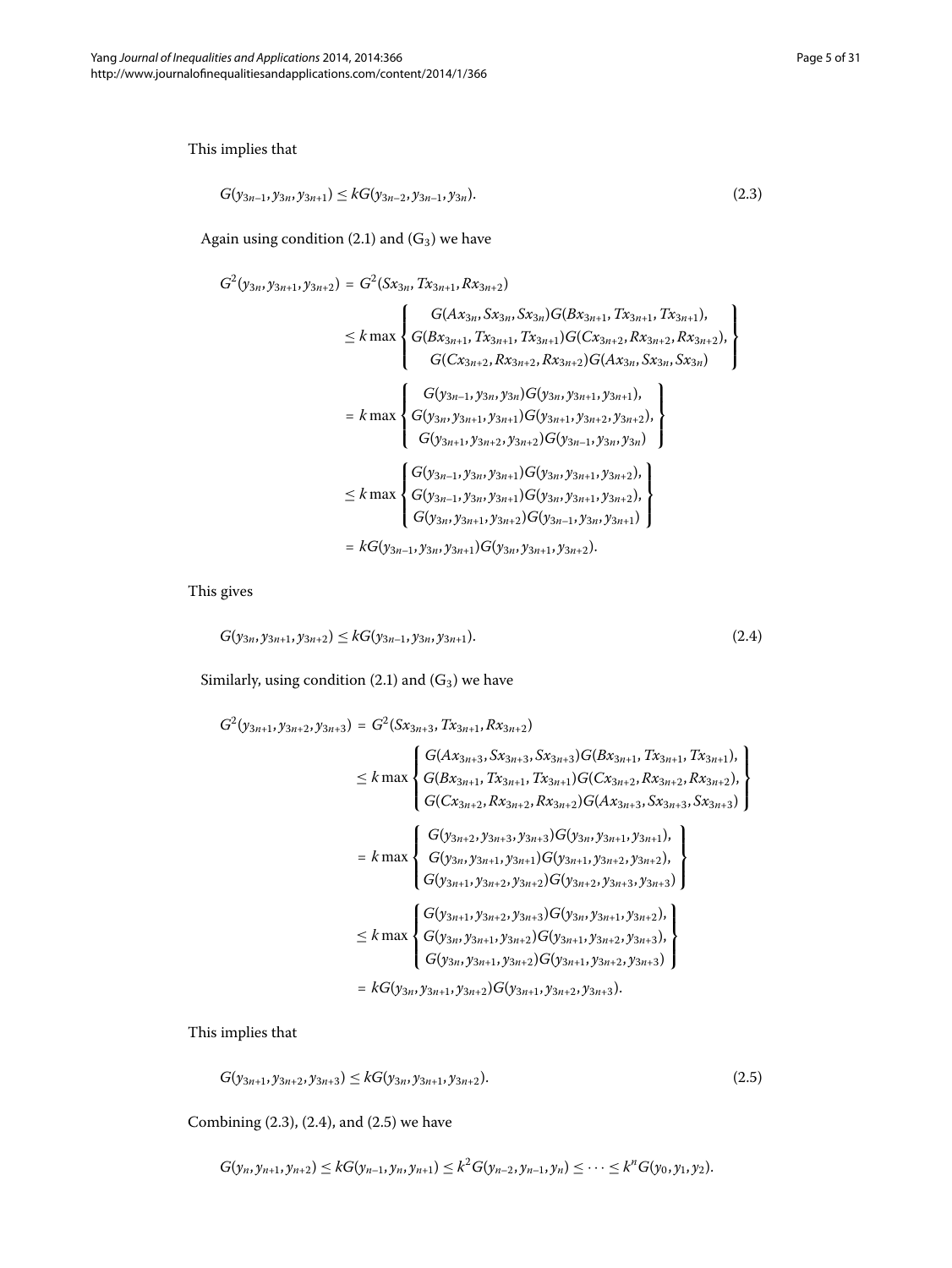Therefore, for all  $n, m \in \mathbb{N}$ ,  $n < m$ , by (G<sub>5</sub>) and (G<sub>3</sub>) we have

$$
G(y_n, y_m, y_m) \le G(y_n, y_{n+1}, y_{n+1}) + G(y_{n+1}, y_{n+2}, y_{n+2}) + G(y_{n+2}, y_{n+3}, y_{n+3}) + \cdots
$$
  
+ 
$$
G(y_{m-1}, y_m, y_m)
$$
  

$$
\le G(y_n, y_{n+1}, y_{n+2}) + G(y_{n+1}, y_{n+2}, y_{n+3}) + \cdots + G(y_{m-1}, y_m, y_{m+1})
$$
  

$$
\le (k^n + k^{n+1} + k^{n+2} + \cdots + k^{m-1}) G(y_0, y_1, y_2)
$$
  

$$
\le \frac{k^n}{1 - k} G(y_0, y_1, y_2) \to 0, \text{ as } n \to \infty.
$$

Hence  $\{y_n\}$  is a *G*-Cauchy sequence in *X*. Since *X* is a complete *G*-metric space, there exists a point *u*  $\in$  *X* such that *y<sub>n</sub>*  $\rightarrow$  *u* (*n*  $\rightarrow \infty$ ).

Since the sequences  $\{Sx_{3n}\} = \{Bx_{3n+1}\}, \{Tx_{3n+1}\} = \{Cx_{3n+2}\}$  and  $\{Rx_{3n-1}\} = \{Ax_{3n}\}$  are all subsequences of  $\{y_n\}$ , they all converge to *u*. We have

<span id="page-5-1"></span><span id="page-5-0"></span>
$$
y_{3n} = Sx_{3n} = Bx_{3n+1} \to u, \qquad y_{3n+1} = Tx_{3n+1} = Cx_{3n+2} \to u,
$$
  

$$
y_{3n-1} = Rx_{3n-1} = Ax_{3n} \to u \quad (n \to \infty).
$$
 (2.6)

Now we prove that *u* is a common fixed point of *S*, *T*, *R*, *A*, *B*, and *C* under condition (a). First, we suppose that *A* is continuous, the pair (*S*,*A*) is weakly commuting, the pairs (*T*,*B*) and (*R*,*C*) are weakly compatible.

Step 1. We prove that  $u = Su = Au$ .

By  $(2.6)$  and the weakly commuting of the mapping pair  $(S, A)$  we have

$$
G(SAx_{3n}, ASx_{3n}, ASx_{3n}) \le G(Sx_{3n}, Ax_{3n}, Ax_{3n}) \to 0 \quad (n \to \infty).
$$
 (2.7)

Since *A* is continuous,  $A^2x_{3n} \to Au$  ( $n \to \infty$ ),  $ASx_{3n} \to Au$  ( $n \to \infty$ ). By (2.7) we know  $SAx_{3n} \rightarrow Au$  (*n*  $\rightarrow \infty$ ).

From condition  $(2.1)$  we know

$$
G^2(SAx_{3n},Tx_{3n+1},Rx_{3n+2})
$$

$$
\leq k \max \left\{\n\begin{array}{l}\nG(A^2x_{3n},S Ax_{3n},S Ax_{3n})G(Bx_{3n+1},Tx_{3n+1},Tx_{3n+1}), \\
G(Bx_{3n+1},Tx_{3n+1},Tx_{3n+1})G(Cx_{3n+2},Rx_{3n+2},Rx_{3n+2}), \\
G(Cx_{3n+2},Rx_{3n+2},Rx_{3n+2})G(A^2x_{3n},S Ax_{3n},S Ax_{3n})\n\end{array}\n\right\}.
$$

Letting  $n \to \infty$  we have

$$
G^{2}(Au, u, u) \leq k \max \left\{ \begin{aligned} G(Au, Au, Au)G(u, u, u), \\ G(u, u, u)G(u, u, u), \\ G(u, u, u)G(Au, Au, Au) \end{aligned} \right\} = 0.
$$

This implies that  $G(Au, u, u) = 0$ , and so  $Au = u$ .

Again by use of condition  $(2.1)$  $(2.1)$  $(2.1)$  we have

$$
G^{2}(Su, Tx_{3n+1}, Rx_{3n+2}) \leq k \max \left\{ \begin{aligned} G(Au, Su, Su)G(Bx_{3n+1}, Tx_{3n+1}, Tx_{3n+1}), \\ G(Bx_{3n+1}, Tx_{3n+1}, Tx_{3n+1})G(Cx_{3n+2}, Rx_{3n+2}, Rx_{3n+2}), \\ G(Cx_{3n+2}, Rx_{3n+2}, Rx_{3n+2})G(Au, Su, Su) \end{aligned} \right\}.
$$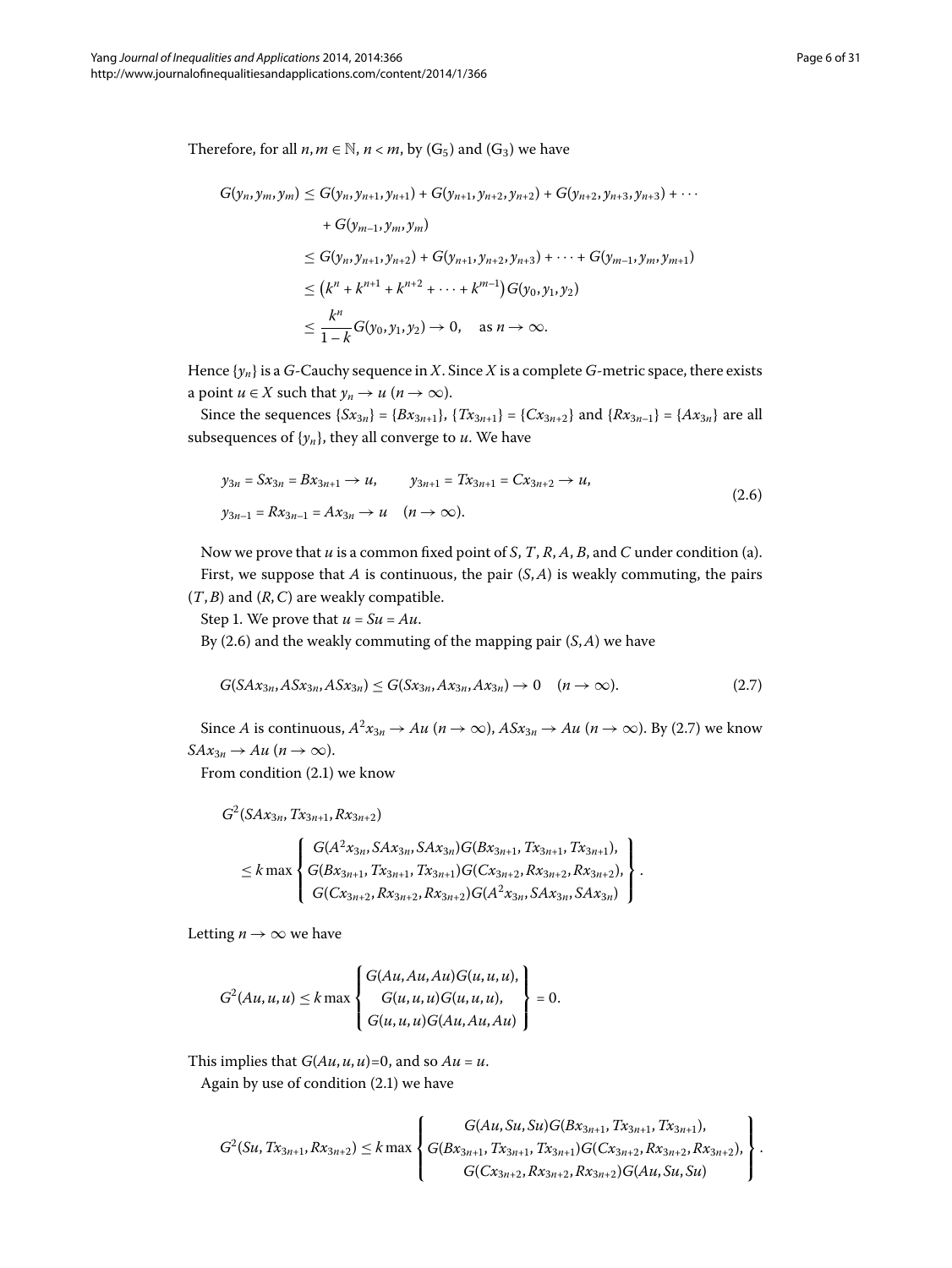Letting  $n \to \infty$  we have

$$
G^{2}(Su, u, u) \leq k \max \begin{cases} G(Au, Su, Su)G(u, u, u), \\ G(u, u, u)G(u, u, u), \\ G(u, u, u)G(Au, Su, Su) \end{cases} = 0.
$$

This implies that  $G(Su, u, u) = 0$ , and so  $Su = u$ .

So we have  $u = Au = Su$ .

Step 2. We prove that  $u = Tu = Bu$ .

Since *S*(*X*) ⊂ *B*(*X*) and *u* = *Su* ∈ *S*(*X*), there is a point *v* ∈ *X* such that *u* = *Su* = *Bv*. Again, by use of condition (ii), we have

$$
G^{2}(Su, Tv, Rx_{3n+2}) \leq k \max \left\{ \begin{aligned} G(Au, Su, Su)G(Bv, Tv, Tv), \\ G(Bv, Tv, Tv)G(Cx_{3n+2}, Rx_{3n+2}, Rx_{3n+2}), \\ G(Cx_{3n+2}, Rx_{3n+2}, Rx_{3n+2})G(Au, Su, Su) \end{aligned} \right\}.
$$

Letting  $n \to \infty$  and using  $u = Au = Su$  we have

$$
G^{2}(u, Tv, u) \leq k \max \begin{cases} G(u, u, u)G(u, Tv, Tv), \\ G(u, Tv, Tv)G(u, u, u), \\ G(u, u, u)G(u, u, u) \end{cases} = 0.
$$

This implies that  $G(u, Tv, u) = 0$ , and so  $Tv = u$ .

Since the pair  $(T, B)$  is weakly compatible, we have

 $Tu = TBv = BTv = Bu.$ 

Again, by use of condition  $(2.1)$ , we have

$$
G^{2}(Su, Tu, Rx_{3n+2}) \leq k \max \left\{ \begin{aligned} G(Au, Su, Su)G(Bu, Tu, Tu), \\ G(Bu, Tu, Tu)G(Cx_{3n+2}, Rx_{3n+2}, Rx_{3n+2}), \\ G(Cx_{3n+2}, Rx_{3n+2}, Rx_{3n+2})G(Au, Su, Su) \end{aligned} \right\}.
$$

Letting  $n \to \infty$  and using  $u = Au = Su$  and  $Tu = Bu$  we have

$$
G^{2}(u, Tu, u) \leq k \max \left\{ \begin{aligned} G(u, u, u)G(Tu, Tu, Tu), \\ G(Tu, Tu, Tu)G(u, u, u), \\ G(u, u, u)G(u, u, u) \end{aligned} \right\} = 0.
$$

This implies that  $G(u, Tu, u) = 0$ , and so  $Tu = u$ .

So we have  $u = Tu = Bu$ .

Step 3. We prove that  $u = Ru = Cu$ .

Since *T*(*X*) ⊂ *C*(*X*) and *u* = *Tu* ∈ *T*(*X*), there is a point *w* ∈ *X* such that *u* = *Tu* = *Cw*. Again, by use of condition  $(2.1)$ , we have

$$
G^{2}(Su, Tu, Rw) \leq k \max \left\{ \begin{aligned} G(Au, Su, Su)G(Bu, Tu, Tu), \\ G(Bu, Tu, Tu)G(Cw, Rw, Rw), \\ G(Cw, Rw, RW)G(Au, Su, Su) \end{aligned} \right\}.
$$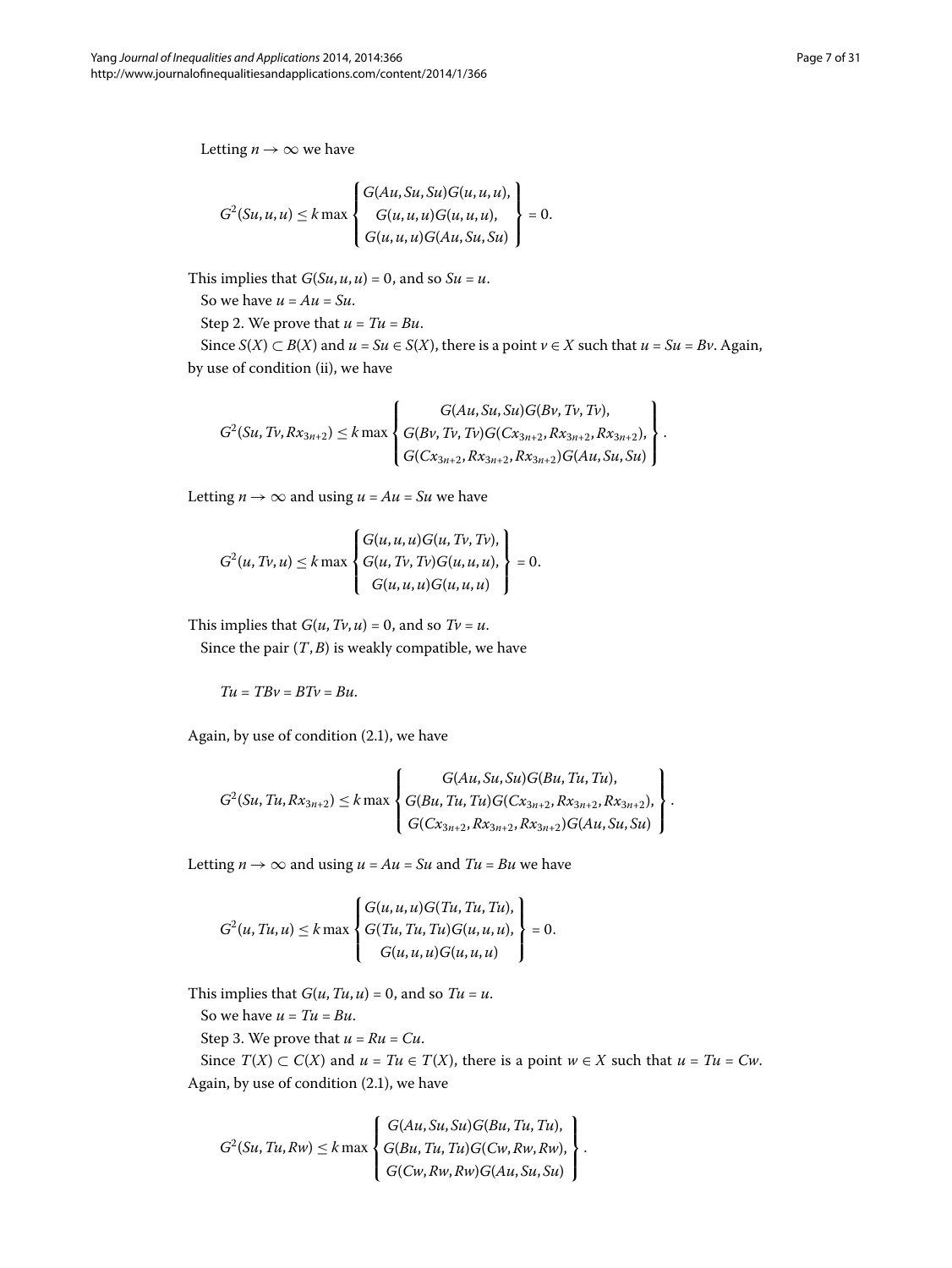Using  $u = Au = Su$  and  $u = Tu = Bu = Cw$ , we obtain

$$
G^{2}(u, u, R w) \leq k \max \left\{ \begin{aligned} G(u, u, u) G(u, u, u), \\ G(u, u, u) G(u, R w, R w), \\ G(u, R w, R w) G(u, u, u) \end{aligned} \right\} = 0.
$$

This implies that  $G(u, u, Rw) = 0$ , and so  $Rw = u = Cw$ . Since the pair  $(R, C)$  is weakly compatible, we have

$$
Ru = RCw = CRw = Cu.
$$

Again by use of condition (2[.](#page-3-0)1),  $S_u = Au$  and  $Ru = Cu$  we have

<span id="page-7-0"></span>
$$
G^{2}(u, u, Ru) = G^{2}(Su, Tu, Ru) \leq k \max \begin{cases} G(Au, Su, Su)G(Bu, Tu, Tu), \\ G(Bu, Tu, Tu)G(Cu, Ru, Ru), \\ G(Cu, Ru, Ru)G(Au, Su, Su) \end{cases} = 0.
$$

So we have  $G(u, u, Ru) = 0$ , and so  $u = Ru = Cu$ .

Therefore *u* is the common fixed point of *S*, *T*, *R*, *A*, *B* and *C* when *A* is continuous and the pair  $(S, A)$  is weakly commuting, the pairs  $(T, B)$  and  $(F, C)$  are weakly compatible.

Next, we suppose that *S* is continuous, the pair (*S*,*A*) is weakly commuting, the pairs (*T*,*B*) and (*R*,*C*) are weakly compatible.

Step 1. We prove that  $u = Su$ .

By  $(2.6)$  and the weakly commuting of the mapping pair  $(S, A)$  we have

$$
G(SAx_{3n}, ASx_{3n}, ASx_{3n}) \le G(Sx_{3n}, Ax_{3n}, Ax_{3n}) \to 0 \quad (n \to \infty).
$$
 (2.8)

Since *S* is continuous,  $S^2x_{3n} \to Su$  ( $n \to \infty$ ),  $SAx_{3n} \to Su$  ( $n \to \infty$ ). By (2.8) we know  $A S x_{3n} \rightarrow S u \ (n \rightarrow \infty).$ 

From condition  $(2.1)$  we have

$$
G^{2}(S^{2}x_{3n}, Tx_{3n+1}, Rx_{3n+2})
$$
\n
$$
\leq k \max \left\{\n\begin{aligned}\nG(ASx_{3n}, S^{2}x_{3n}, S^{2}x_{3n})G( Bx_{3n+1}, Tx_{3n+1}, Tx_{3n+1}), \\
G(Bx_{3n+1}, Tx_{3n+1}, Tx_{3n+1})G( Cx_{3n+2}, Rx_{3n+2}, Rx_{3n+2}), \\
G( Cx_{3n+2}, Rx_{3n+2})G( ASx_{3n}, S^{2}x_{3n}, S^{2}x_{3n})\n\end{aligned}\n\right\}.
$$

Letting  $n \to \infty$  we have

$$
G^{2}(Su, u, u) \leq k \max \left\{ \begin{aligned} G(Su, Su, Su)G(u, u, u), \\ G(u, u, u)G(u, u, u), \\ G(u, u, u)G(Su, Su, Su) \end{aligned} \right\} = 0.
$$

This implies that  $G(Su, u, u) = 0$ , and so  $Su = u$ . Step 2. We prove that  $u = Tu = Bu$ .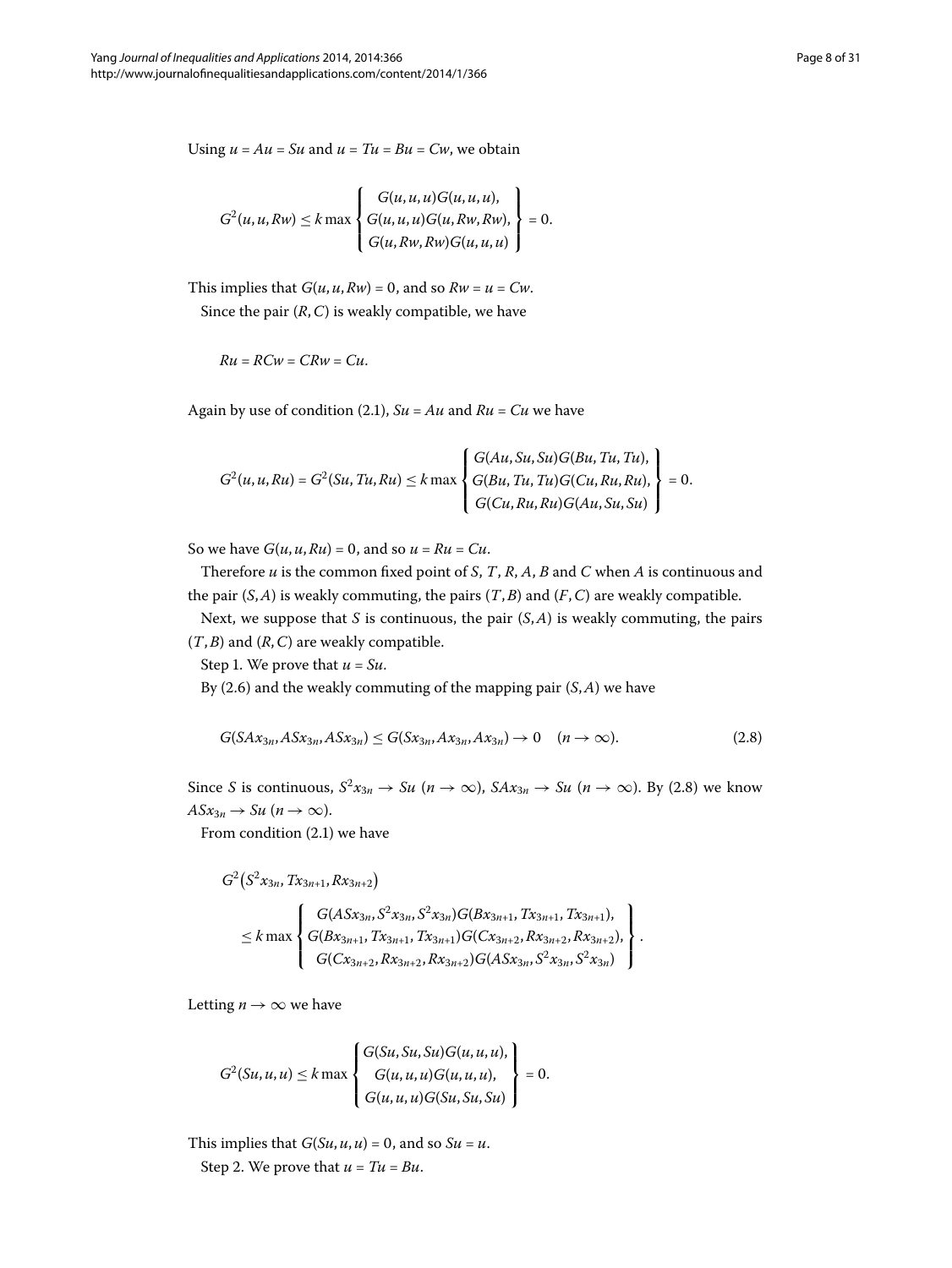Since *S*(*X*) ⊂ *B*(*X*) and *u* = *Su* ∈ *S*(*X*), there is a point *z* ∈ *X* such that *u* = *Su* = *Bz*. Again by use of condition  $(2.1)$ , we have

$$
G^{2}(S^{2}x_{3n},Tz,Rx_{3n+2}) \leq k \max \left\{\n\begin{matrix}\nG(ASx_{3n},S^{2}x_{3n},S^{2}x_{3n})G(Bz,Tz,Tz),\\ \nG(Bz,Tz,Tz)G(Cx_{3n+2},Rx_{3n+2},Rx_{3n+2},Rx_{3n+3})\\ \nG(Cx_{3n+2},Rx_{3n+2})G(ASx_{3n},S^{2}x_{3n},S^{2}x_{3n})\n\end{matrix}\n\right\}.
$$

Letting  $n \rightarrow \infty$  and using  $u = Su$  we have

$$
G^{2}(u, Tz, u) \leq k \max \left\{ \begin{aligned} G(u, u, u)G(u, Tz, Tz), \\ G(u, Tz, Tz)G(u, u, u), \\ G(u, u, u)G(u, u, u) \end{aligned} \right\} = 0.
$$

This implies that  $G(u, Tz, u) = 0$ , and so  $Tz = u = Bz$ . Since the pair  $(T, B)$  is weakly compatible, we have

$$
Tu = TBz = BTz = Bu.
$$

Again, by use of condition  $(2.1)$ , we have

$$
G^{2}(Sx_{3n},Tu,Rx_{3n+2}) \leq k \max \left\{\n\begin{array}{c}\nG(Ax_{3n},Sx_{3n},Sx_{3n})G(Bu,Tu,Tu),\\
G(Bu,Tu,Tu)G(Cx_{3n+2},Rx_{3n+2},Rx_{3n+2}),\\
G(Cx_{3n+2},Rx_{3n+2})G(Ax_{3n},Sx_{3n},Sx_{3n})\n\end{array}\n\right\}.
$$

Letting  $n \rightarrow \infty$  and using  $u = Su$  and  $Tu = Bu$  we have

$$
G^{2}(u, Tu, u) \leq k \max \begin{cases} G(u, u, u)G(Tu, Tu, Tu), \\ G(Tu, Tu, Tu)G(u, u, u), \\ G(u, u, u)G(u, u, u) \end{cases} = 0.
$$

This implies that  $G(u, Tu, u) = 0$ , and so  $Tu = u = Bu$ .

So we have  $u = Tu = Bu$ .

Step 3. We prove that  $u = Ru = Cu$ .

Since  $T(X) \subset C(X)$  and  $u = Tu \in T(X)$ , there is a point  $t \in X$  such that  $u = Tu = Ct$ . Again by use of condition  $(2.1)$ , we have

$$
G^{2}(Sx_{3n},Tu,Rt) \leq k \max \left\{\n\begin{array}{l}\nG(Ax_{3n},Sx_{3n},Sx_{3n})G(Bu,Tu,Tu),\\
G(Bu,Tu,Tu)G(Ct,Rt,Rt),\\
G(Ct,Rt,Rt)G(Ax_{3n},Sx_{3n},Sx_{3n})\n\end{array}\n\right\}.
$$

Letting  $n \to \infty$  and using  $u = Tu = Bu$ , we obtain

$$
G^{2}(u, u, Rt) \leq k \max \begin{cases} G(u, u, u)G(u, u, u), \\ G(u, u, u)G(u, Rt, Rt), \\ G(u, Rt, Rt)G(u, u, u) \end{cases} = 0.
$$

This implies that  $G(u, u, Rt) = 0$ , and so  $Rt = u = Ct$ .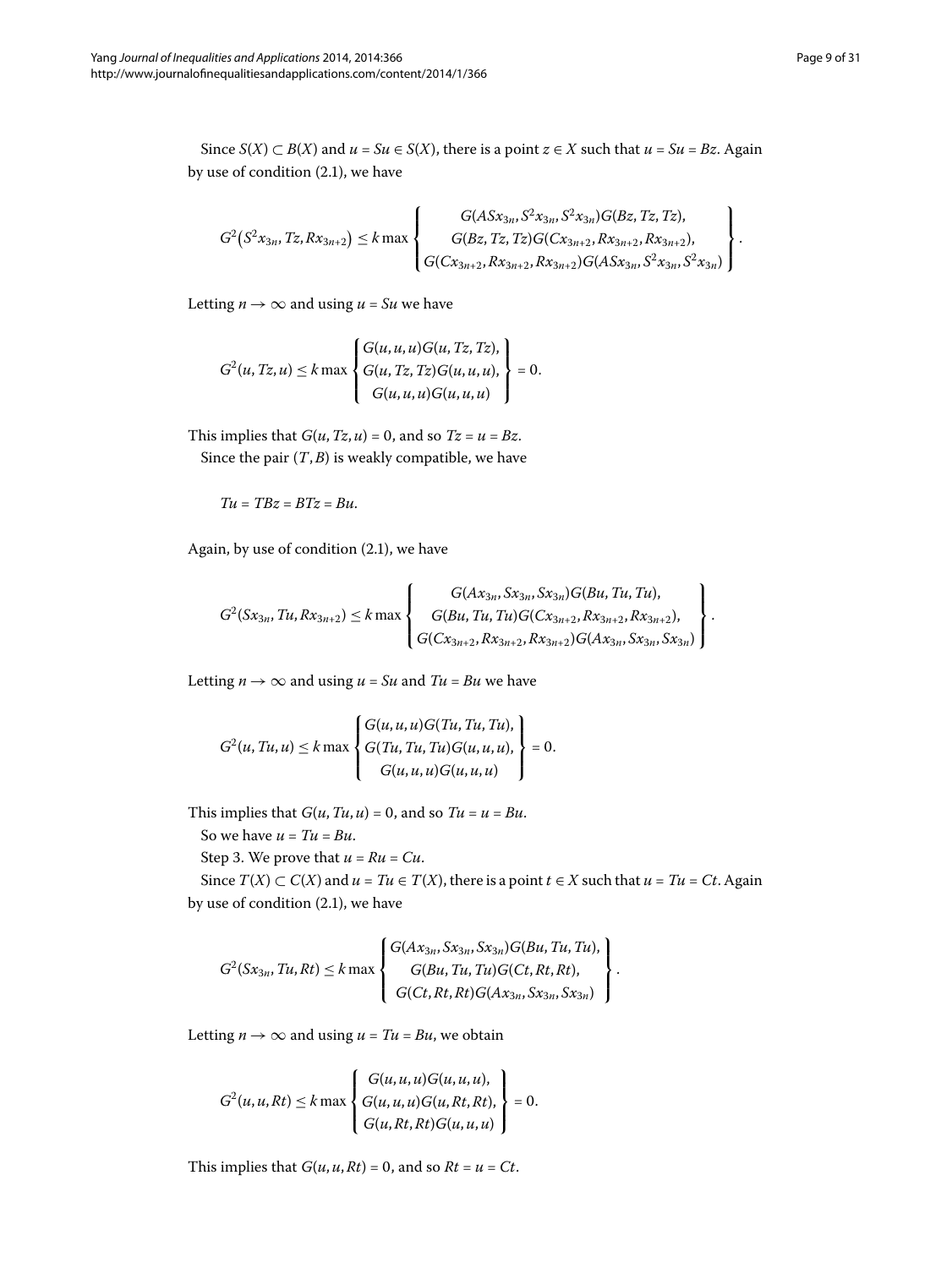Since the pair (*R*,*C*) is weakly compatible, we have

$$
Ru=RCt=CRt=Cu.
$$

Again, by use of condition  $(2.1)$ , we have

$$
G^{2}(Sx_{3n},Tu,Ru) \leq k \max \left\{\n\begin{cases}\nG(Ax_{3n},Sx_{3n},Sx_{3n})G(Bu,Tu,Tu),\\
G(Bu,Tu,Tu)G(Cu,Ru,Ru),\\
G(Cu,Ru,Ru)G(Ax_{3n},Sx_{3n},Sx_{3n})\n\end{cases}\n\right\}.
$$

Letting  $n \rightarrow \infty$  and using  $u = Tu = Bu$  we have

$$
G^{2}(u, u, Ru) \leq k \max \left\{ \begin{aligned} G(u, u, u)G(u, u, u), \\ G(u, u, u)G(Ru, Ru, Ru), \\ G(Ru, Ru, Ru)G(u, u, u) \end{aligned} \right\} = 0.
$$

This implies that  $G(u, u, Ru) = 0$ , and so  $Ru = u = Cu$ .

Step 4. We prove that  $u = Au$ .

Since  $R(X) \subset A(X)$  and  $u = Ru \in R(X)$ , there is a point  $p \in X$  such that  $u = Ru = Ap$ . Again by use of condition  $(2.1)$  $(2.1)$  $(2.1)$ , we have

$$
G^{2}(Sp, Tu, Ru) \leq k \max \left\{ \begin{aligned} G(Ap, Sp, Sp)G(Bu, Tu, Tu), \\ G(Bu, Tu, Tu)G(Cu, Ru, Ru), \\ G(Cu, Ru, Ru)G(Ap, Sp, Sp) \end{aligned} \right\}.
$$

Using  $u = Tu = Bu$  and  $u = Ru = Cu$ , we obtain

$$
G^{2}(Sp, u, u) \leq k \max \begin{cases} G(u, Sp, Sp)G(u, u, u), \\ G(u, u, u)G(u, u, u), \\ G(u, u, u)G(u, Sp, Sp) \end{cases} = 0.
$$

This implies that  $G(Sp, u, u) = 0$ , and  $Sp = u = Ap$ .

Since the pair (*S*,*A*) is weakly compatible, we have

$$
Su = SAp = ASp = Au = u.
$$

Therefore *u* is the common fixed point of *S*, *T*, *R*, *A*, *B*, and *C* when *S* is continuous and the pair  $(S, A)$  is weakly commuting, the pairs  $(T, B)$  and  $(F, C)$  are weakly compatible.

Similarly we can prove that *u* is the unique common fixed point of the maps *S*, *T*, *R*, *A*, *B*, and *C* under the conditions of (b) and (c).

Next we prove the uniqueness of a common fixed point *u*.

Let *u* and *v* be two common fixed points of *S*, *T*, *R*, *A*, *B*, and *C*, by use of condition (2.1), we have

$$
G^{2}(u, u, v) = G^{2}(Su, Tu, Rv) \leq k \max \left\{ \begin{aligned} G(Au, Su, Su)G(Bu, Tu, Tu), \\ G(Bu, Tu, Tu)G(Cv, Rv, Rv), \\ G(Cv, Rv, Rv)G(Au, Su, Su)) \end{aligned} \right\} = 0.
$$

This shows that  $G(u, u, v) = 0$ , and so  $u = v$ . Thus the common fixed point is unique.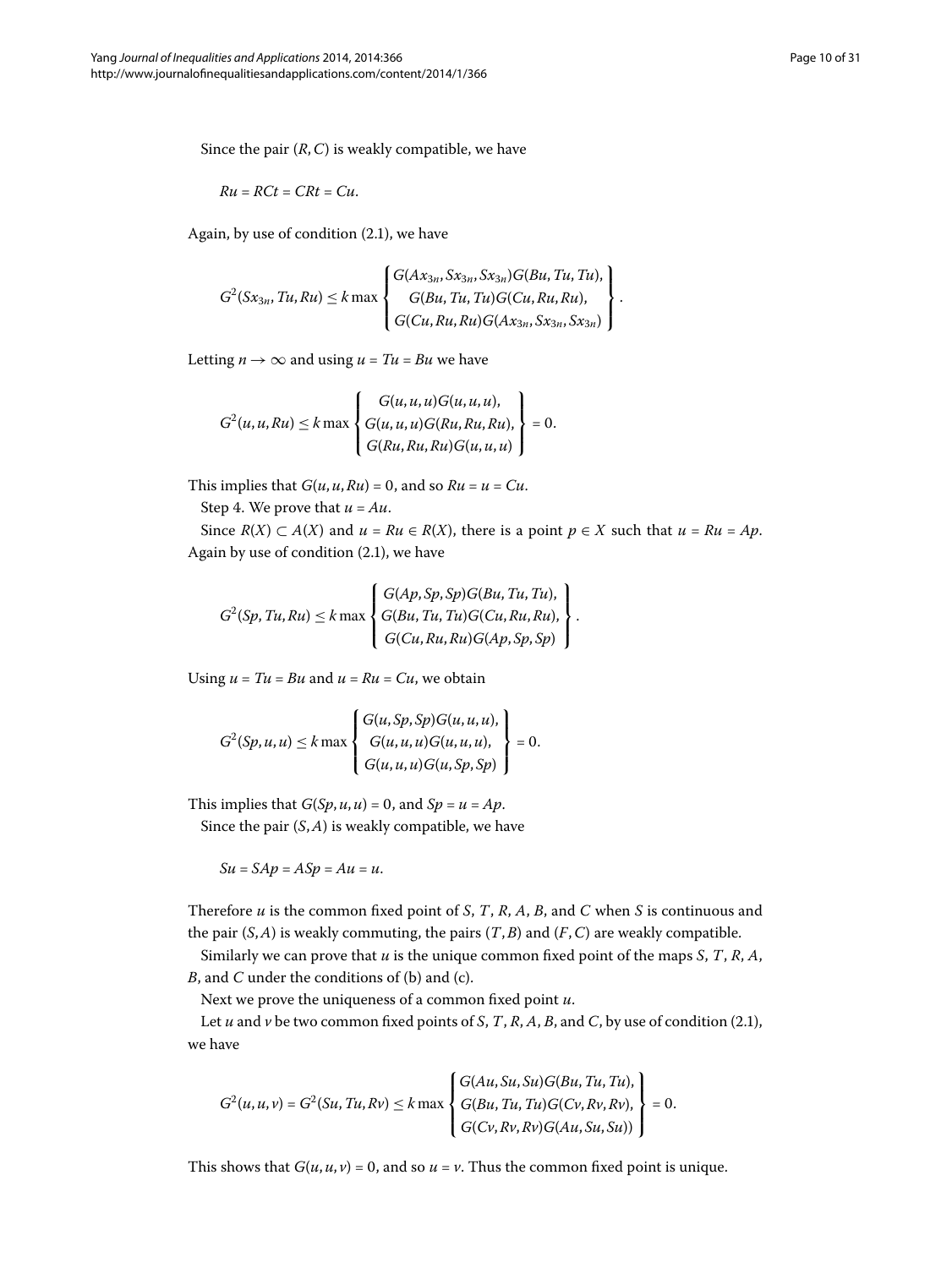<span id="page-10-2"></span>If condition (2.2) holds, then the argument is similar to that above, so we omit it.  $\Box$ 

**Theorem 2.2** Let  $(X, G)$  be a complete G-metric space and let S, T, R, A, B, and C be six *mappings of X into itself satisfying the following conditions*:

- (i) *S*(*X*) ⊂ *B*(*X*), *T*(*X*) ⊂ *C*(*X*), *R*(*X*) ⊂ *A*(*X*);
- (ii) *the pairs* (*S*,*A*), (*T*,*B*), *and* (*R*,*C*) *are commuting mappings*;
- (iii)  $\forall x, y, z \in X$ ,

<span id="page-10-1"></span><span id="page-10-0"></span>
$$
G^{2}(S^{p}x, T^{q}y, R^{r}z) \leq k \max \left\{ \begin{aligned} G(Ax, S^{p}x, S^{p}x)G(By, T^{q}y, T^{q}y), \\ G(By, T^{q}y, T^{q}y)G(Cz, R^{r}z, R^{r}z), \\ G(Cz, R^{r}z, R^{r}z)G(Ax, S^{p}x, S^{p}x) \end{aligned} \right\}
$$
(2.9)

*or*

$$
G^{2}(S^{p}x, T^{q}y, R^{r}z) \leq k \max \begin{cases} G(Ax, Ax, S^{p}x)G(By, By, T^{q}y), \\ G(By, By, T^{q}y)G(Cz, Cz, R^{r}z), \\ G(Cz, Cz, R^{r}z)G(Ax, Ax, S^{p}x) \end{cases},
$$
\n(2.10)

*where*  $k \in [0, 1)$ ,  $p, q, r \in \mathbb{N}$ , then *S*, *T*, *R*, *A*, *B*, and *C* have a unique common fixed *point in X*.

*Proof* Suppose the condition (2[.](#page-10-0)9) holds. Since  $S^pX \subset S^{p-1}X \subset \cdots \subset SX$ ,  $SX \subset BX$ , so that *S*<sup>*p</sup>X* ⊂ *BX*. Similar, we can show that  $T^qX \subset CX$  and  $R^rX \subset AX$ . From Theorem 2.1, we</sup> see that *S<sup>p</sup>*, *T<sup>q</sup>*, *R<sup>r</sup>* , *A*, *B*, and *C* have a unique common fixed point *u*. Since  $Su = S(S^p u) = S^{p+1} u = S^p(Su)$ , so that

$$
G^{2}(S^{p}Su, T^{q}u, R^{r}u) \leq k \max \left\{\n\begin{aligned}\nG(Asu, S^{p}Su, S^{p}Su)G(Bu, T^{q}u, T^{q}u), \\
G(Bu, T^{q}u, T^{q}u)G(Cu, R^{r}u, R^{r}u), \\
G(Cu, R^{r}u, R^{r}u)G(Asu, S^{p}Su, S^{p}su)\n\end{aligned}\n\right\}.
$$

Note that  $u = Au = Bu = Cu = S^p u = T^q u = R^r u$  and  $S^p Su = Su$ , we obtain

$$
G^{2}(Su, u, u) = G^{2}(S^{p}Su, T^{q}u, R^{r}u) \leq k \max \begin{cases} G(Asu, Su, Su)G(u, u, u), \\ G(u, u, u)G(u, u, u), \\ G(u, u, u)G(Asu, Su, Su) \end{cases} = 0.
$$

This implies that  $G(Su, u, u) = 0$ , and so  $Su = u$ .

By the same argument, we can prove  $Tu = u$  and  $Ru = u$ . Thus we have  $u = Su = Tu$  $Fu = Au = Bu = Cu$ , so that *S*, *T*, *R*, *A*, *B*, and *C* have a common fixed point *u* in *X*. Let *v* be any other common fixed point of *S*, *T*, *R*, *A*, *B*, and *C*, then use of condition (2.9), we have

$$
G^{2}(u, u, v) = G^{2}(S^{p}u, T^{q}u, R^{r}v) \leq k \max \left\{ \begin{array}{l} G(Au, S^{p}u, S^{p}u)G(Bu, T^{q}u, T^{q}u), \\ G(Bu, T^{q}u, T^{q}u)G(Cv, R^{r}v, R^{r}v), \\ G(Cv, R^{r}v, R^{r}v)G(Au, S^{p}u, S^{p}u) \end{array} \right\} = 0.
$$

This implies that  $G(u, u, v) = 0$ , and so  $u = v$ . Thus the common fixed point is unique.

If condition (2[.](#page-10-1)10) holds, then the argument is similar to that above, so we omit it.  $\Box$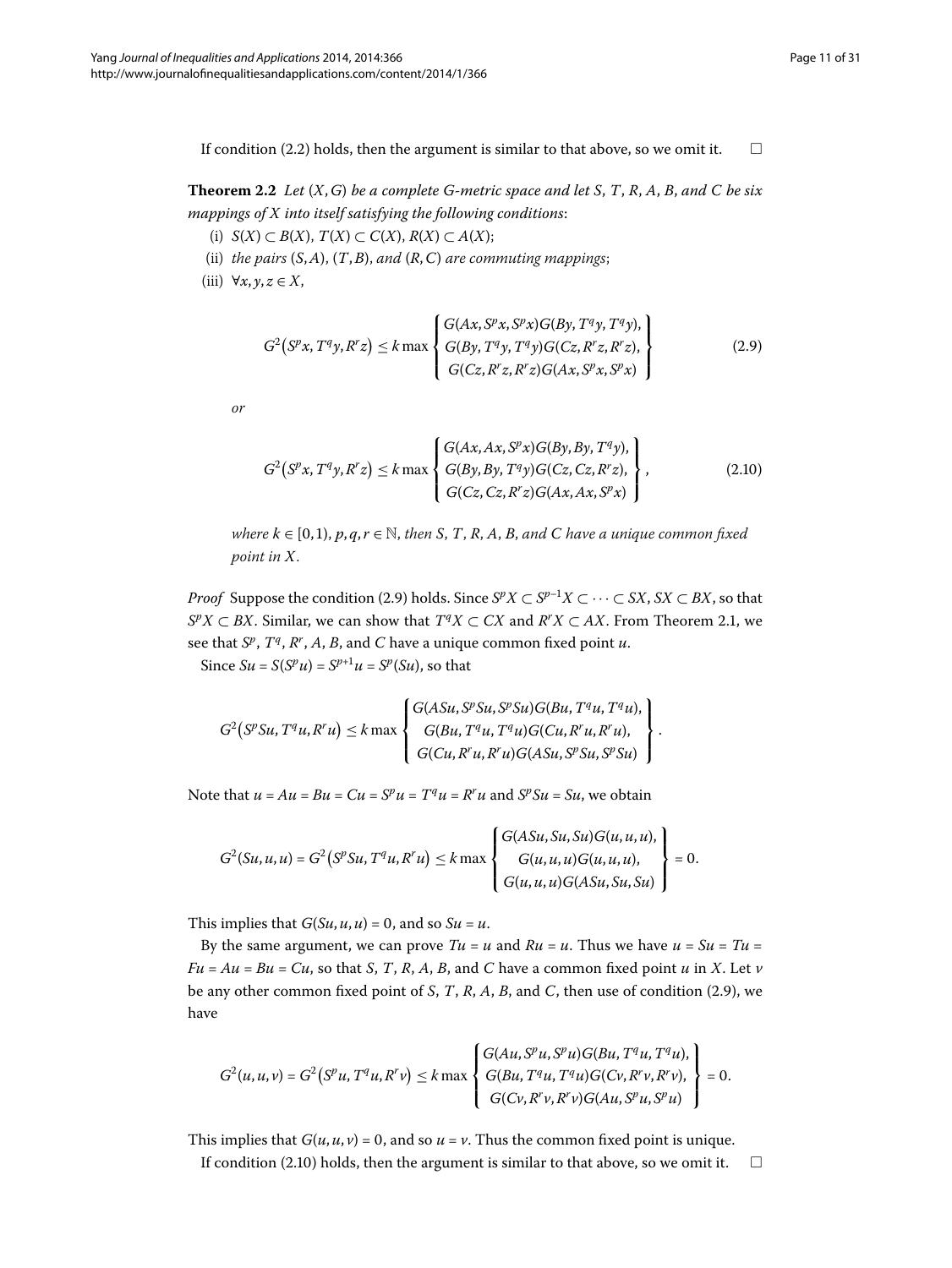<span id="page-11-1"></span><span id="page-11-0"></span>**Remark 2[.](#page-10-2)1** Theorems 2.1 and 2.2 improve and extend the corresponding results in Ye and Gu  $[15,$  $[15,$  Theorem 2.1, Corollary 2.2] from three self-mappings to six self-mappings.

**Corollary 2.1** Let  $(X, G)$  be a complete G-metric space and let S, T, R, A, B, and C be six *mappings of X into itself satisfying the following conditions*: (i) *S*(*X*) ⊂ *B*(*X*), *T*(*X*) ⊂ *C*(*X*), *R*(*X*) ⊂ *A*(*X*);

<span id="page-11-2"></span>(ii) ∀*x*, *y*, *z* ∈ *X*,

$$
G^{2}(Sx, Ty, Rz) \le aG(Ax, Sx, Sx)G(By, Ty, Ty) + bG(By, Ty, Ty)G(Cz, Rz, Rz) + cG(Cz, Rz, Rz)G(Ax, Sx, Sx)
$$
\n(2.11)

*or*

$$
G^{2}(Sx, Ty, Rz) \le aG(Ax, Ax, Sx)G(By, By, Ty) + bG(By, By, Ty)G(Cz, Cz, Rz) + cG(Cz, Cz, Rz)G(Ax, Ax, Sx),
$$
\n(2.12)

*where*  $0 \le a + b + c < 1$ . Then one of the pairs  $(S, A)$ ,  $(T, B)$ , and  $(R, C)$  has a coincidence *point in X*. *Moreover*, *assume one of the following conditions is satisfied*:

- (a) *either S or A is G-continuous*, *the pair* (*S*,*A*) *is weakly commuting*, *the pairs* (*T*,*B*) *and* (*R*,*C*) *are weakly compatible*;
- (b) *either T or B is G-continuous*, *the pair* (*T*,*B*) *is weakly commuting*, *the pairs* (*S*,*A*) *and* (*R*,*C*) *are weakly compatible*;
- (c) *either F or C is G-continuous*, *the pair* (*R*,*C*) *is weakly commuting*, *the pairs* (*S*,*A*) *and* (*T*,*B*) *are weakly compatible*.

*Then the mappings S*, *T*, *R*, *A*, *B*, *and C have a unique common fixed point in X*.

*Proof* Suppose the condition (2.11) holds. For  $x, y, z \in X$ , let

$$
M(x, y, z) = \max \left\{ \begin{aligned} G(Ax, Sx, Sx) G(By, Ty, Ty), \\ G(By, Ty, Ty) G(Cz, Rz, Rz), \\ G(Cz, Rz, Rz) G(Ax, Sx, Sx) \end{aligned} \right\}.
$$

Then

*aG*(*Ax*, *Sx*, *Sx*)*G*(*By*,*Ty*,*Ty*) + *bG*(*By*,*Ty*,*Ty*)*G*(*Cz*,*Rz*,*Rz*)

+ 
$$
cG(Cz, Rz, Rz)G(Ax, Sx, Sx)
$$
  
\n $\leq (a + b + c)M(x, y, z).$ 

So, if

 $G^2(Sx, Ty, Rz) \le aG(Ax, Sx, Sx)G(By, Ty, Ty) + bG(By, Ty, Ty)G(Cz, Rz, Rz)$ + *cG*(*Cz*,*Rz*,*Rz*)*G*(*Ax*, *Sx*, *Sx*),

then  $G(Sx, Ty, Rz) \leq (a+b+c)M(x, y, z)$ [.](#page-2-0) Taking  $k = a+b+c$  in Theorem 2.1, the conclusion of Corollary 2[.](#page-2-0)1 can be obtained from Theorem 2.1 immediately.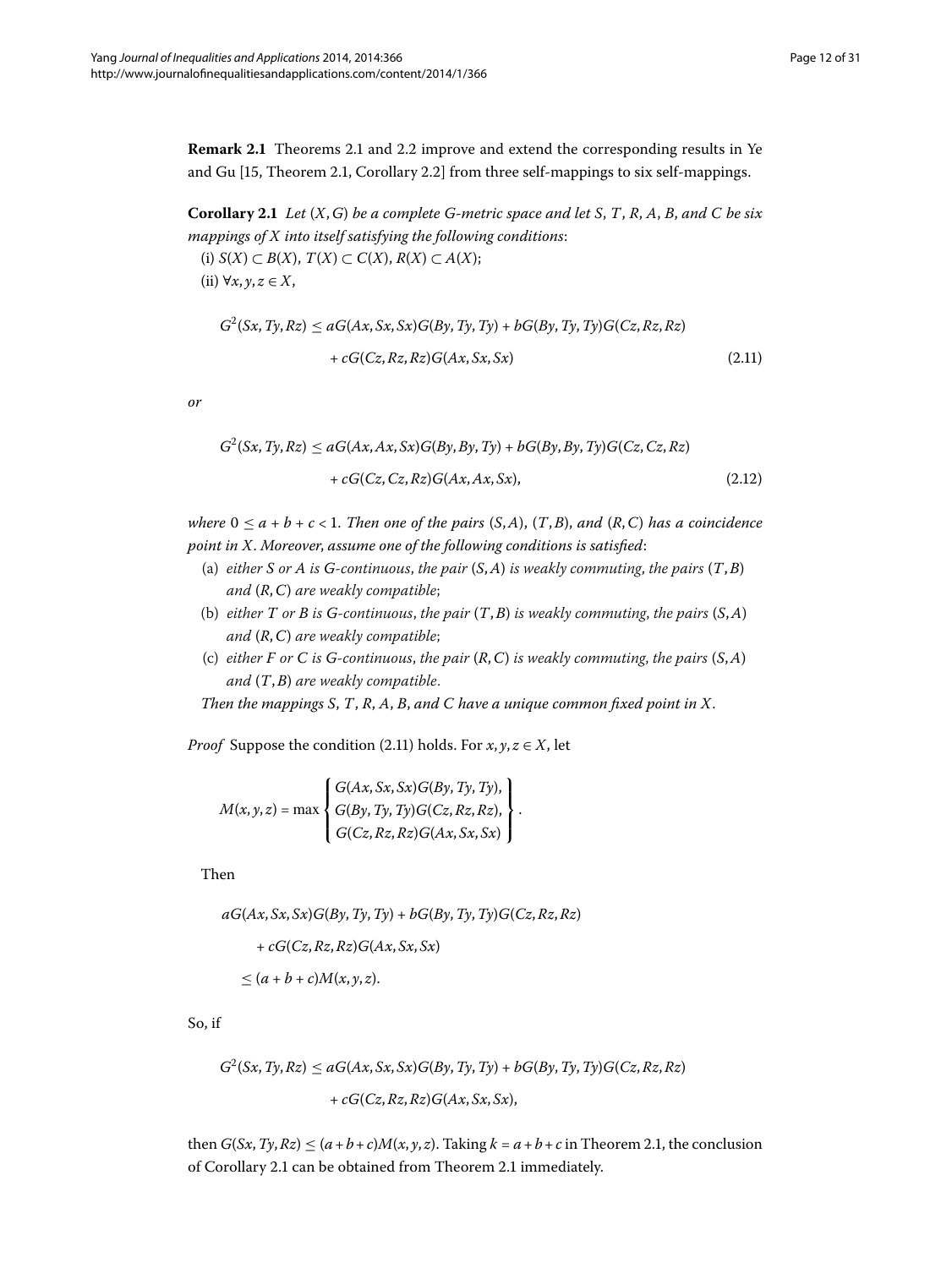<span id="page-12-0"></span>If condition  $(2.12)$  $(2.12)$  $(2.12)$  holds, then the argument is similar to that above, so we omit it. This completes the proof of Corollary 2.1.  $\Box$ 

**Remark 2[.](#page-11-1)2** If  $A = B = C = I$  (*I* is the identity mapping, here and below), Corollary 2.1 is reduced to Theorem 2[.](#page-2-0)1 of Ye and Gu [\[](#page-30-3)15].

**Corollary 2.2** Let  $(X, G)$  be a complete G-metric space and let S, T, R, A, B, and C be six *mappings of X into itself satisfying the following conditions*:

- (i) *S*(*X*) ⊂ *B*(*X*), *T*(*X*) ⊂ *C*(*X*), *R*(*X*) ⊂ *A*(*X*);
- (ii) *the pairs* (*S*,*A*), (*T*,*B*), *and* (*R*,*C*) *are commuting mappings*;
- (iii)  $\forall x, y, z \in X$ ,

$$
G2(Spx, Tqy, Rrz)
$$
  
\n
$$
\leq aG(Ax, Spx, Spx)G(By, Tqy, Tqy) + bG(By, Tqy, Tqy)G(Cz, Rrz, Rrz)
$$
  
\n
$$
+ cG(Cz, Rrz, Rrz)G(Ax, Spx, Spx)
$$
\n(2.13)

*or*

$$
G2(Spx, Tqy, Rrz)
$$
  
\n
$$
\leq aG(Ax, Ax, Spx)G(By, By, Tqy) + bG(By, By, Tqy)G(Cz, Cz, Rrz)
$$
  
\n
$$
+ cG(Cz, Cz, Rrz)G(Ax, Ax, Spx),
$$
\n(2.14)

<span id="page-12-2"></span>*where*  $0 \le a + b + c + d < 1$ ,  $p, q, r \in \mathbb{N}$ , then *S*, *T*, *R*, *A*, *B*, and *C* have a unique *common fixed point in X*.

<span id="page-12-1"></span>*Proof* The proof follows from Theorem 2.2, and from an argument similar to that used in  $\Box$   $\Box$ 

**Remark 2[.](#page-12-0)3** If  $A = B = C = I$ , Corollary 2.2 is reduced to Corollary 2.2 of Ye and Gu [15[\]](#page-30-3).

In Theorem 2[.](#page-2-0)1, if we take  $A = B = C = I$ , then we have the following corollary.

**Corollary .** *Let* (*X*,*G*) *be a complete G-metric space and let S*, *T*, *and R be three mappings of X into itself satisfying the following conditions*:

$$
G^{2}(Sx, Ty, Rz) \leq k \max \begin{cases} G(x, Sx, Sx)G(y, Ty, Ty), \\ G(y, Ty, Ty)G(z, Rz, Rz), \\ G(z, Rz, Rz)G(x, Sx, Sx) \end{cases}
$$
(2.15)

*or*

$$
G^{2}(Sx, Ty, Rz) \le k \max \begin{cases} G(x, x, Sx)G(y, y, Ty), \\ G(y, y, Ty)G(z, z, Rz), \\ G(z, z, Rz)G(x, x, Sx) \end{cases}
$$
(2.16)

*for all x*, *y*,  $z \in X$ , *where*  $k \in [0, 1)$ .

*Then the mappings S*, *T*, *and R have a unique common fixed point in X*.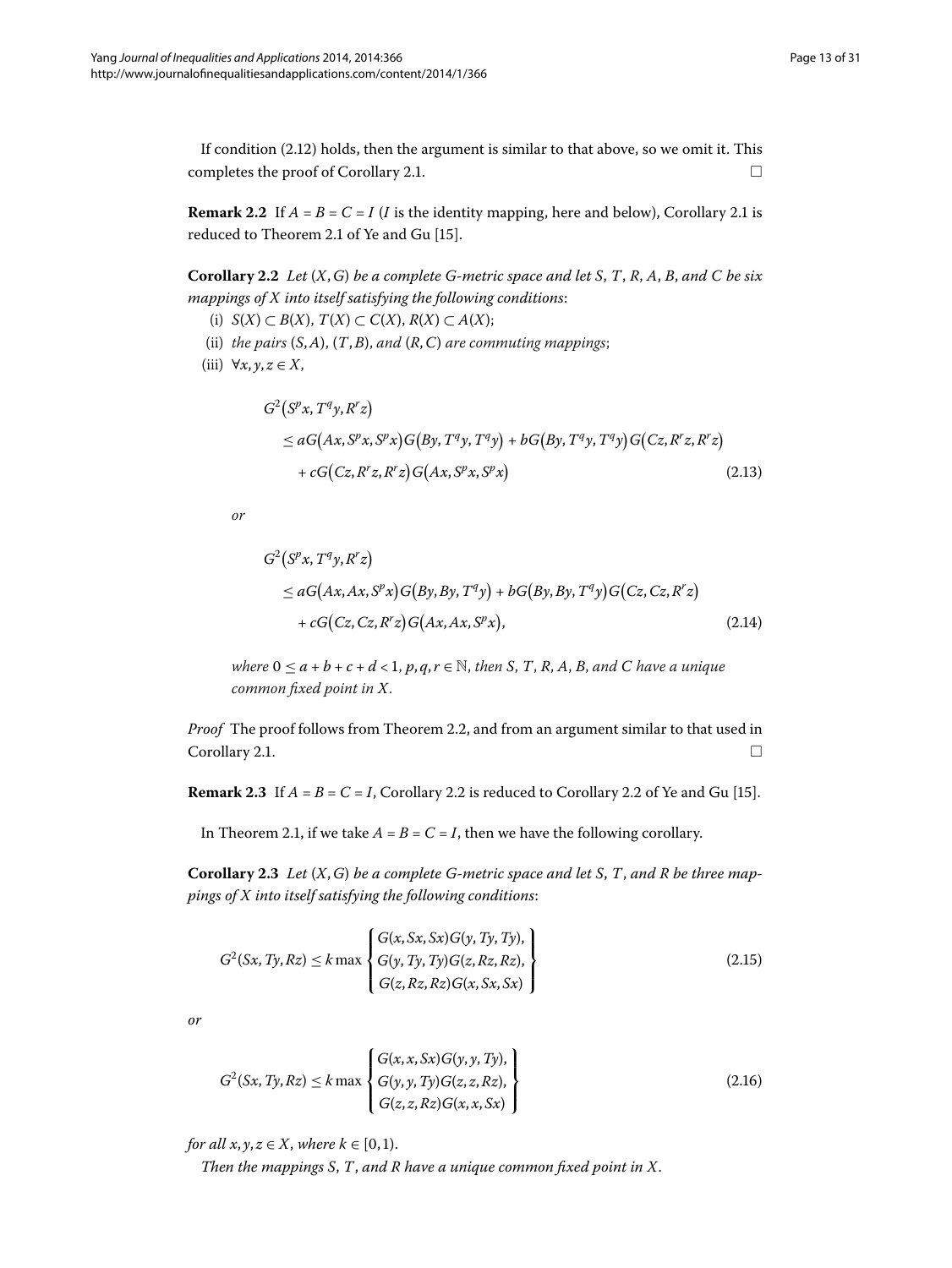<span id="page-13-3"></span>**Theorem 2.3** Let  $(X, G)$  be a complete G-metric space and let S, T, R, A, B, and C be six *mappings of X into itself satisfying the following conditions*:

(i) *S*(*X*) ⊂ *B*(*X*), *T*(*X*) ⊂ *C*(*X*), *R*(*X*) ⊂ *A*(*X*); (ii) ∀*x*, *y*, *z* ∈ *X*,

<span id="page-13-2"></span><span id="page-13-0"></span>
$$
G^{2}(Sx, Ty, Rz) \le k \max \left\{ \begin{aligned} G(Ax, Sx, Ty)G(By, Ty, Rz), \\ G(By, Ty, Rz)G(Cz, Rz, Sx), \\ G(Cz, Rz, Sx)G(Ax, Sx, Ty) \end{aligned} \right\}
$$
(2.17)

*or*

$$
G^{2}(Sx, Ty, Rz) \le k \max \left\{ \begin{aligned} G(Ax, Ax, Ty)G(By, By, Rz), \\ G(By, By, Rz)G(Cz, Cz, Sx), \\ G(Cz, Cz, Sx)G(Ax, Ax, Ty) \end{aligned} \right\},
$$
(2.18)

 $where k \in [0, \frac{1}{2})$ . Then one of the pairs  $(S, A)$ ,  $(T, B)$ , and  $(R, C)$  has a coincidence point in X. *Moreover*, *assume one of the following conditions is satisfied*:

- (a) *either S or A is G-continuous*, *the pair* (*S*,*A*) *is weakly commuting*, *the pairs* (*T*,*B*) *and* (*R*,*C*) *are weakly compatible*;
- (b) *either T or B is G-continuous*, *the pair* (*T*,*B*) *is weakly commuting*, *the pairs* (*S*,*A*) *and* (*R*,*C*) *are weakly compatible*;
- (c) *either F or C is G-continuous*, *the pair* (*R*,*C*) *is weakly commuting*, *the pairs* (*S*,*A*) *and* (*T*,*B*) *are weakly compatible*.

*Then the mappings S*, *T*, *R*, *A*, *B*, *and C have a unique common fixed point in X*.

*Proof* First, we suppose that the condition (2.17) holds.

Let *x*<sup>0</sup> in *X* be an arbitrary point, since *S*(*X*) ⊂ *B*(*X*), *T*(*X*) ⊂ *C*(*X*), *R*(*X*) ⊂ *A*(*X*) there exist the sequences  $\{x_n\}$  and  $\{y_n\}$  in *X*, such that

 $y_{3n} = Sx_{3n} = Bx_{3n+1}$ ,  $y_{3n+1} = Tx_{3n+1} = Cx_{3n+2}$ ,  $y_{3n+2} = Rx_{3n+2} = Ax_{3n+3}$ 

for  $n = 0, 1, 2, \ldots$ .

<span id="page-13-1"></span>If  $y_{3n+2} = y_{3n+3}$ , then  $Sp = Ap$  where  $p = x_{3n+3}$ . If  $y_{3n} = y_{3n+1}$ , then  $Tp = Bp$  where  $p = x_{3n+1}$ . If  $y_{3n+1} = y_{3n+2}$ , then  $Rp = Cp$  where  $p = x_{3n+2}$ . Without loss of generality, we can assume that  $y_n \neq y_{n+1}$ , for all  $n = 0, 1, 2, ...$ 

Now we prove that  $\{y_n\}$  is a *G*-Cauchy sequence in *X*. In fact, using condition  $(2.17)$  we have

$$
G^{2}(y_{3n-1}, y_{3n}, y_{3n+1}) = G^{2}(Sx_{3n}, Tx_{3n+1}, Rx_{3n-1})
$$
  

$$
\leq k \max \left\{ \begin{aligned} G(Ax_{3n}, Sx_{3n}, Tx_{3n+1})G(Bx_{3n+1}, Tx_{3n+1}, Rx_{3n-1}), \\ G(Bx_{3n+1}, Tx_{3n+1}, Rx_{3n-1})G(Cx_{3n-1}, Rx_{3n-1}, Sx_{3n}), \\ G(Cx_{3n-1}, Rx_{3n-1}, Sx_{3n})G(Ax_{3n}, Sx_{3n}, Tx_{3n+1}) \end{aligned} \right\}
$$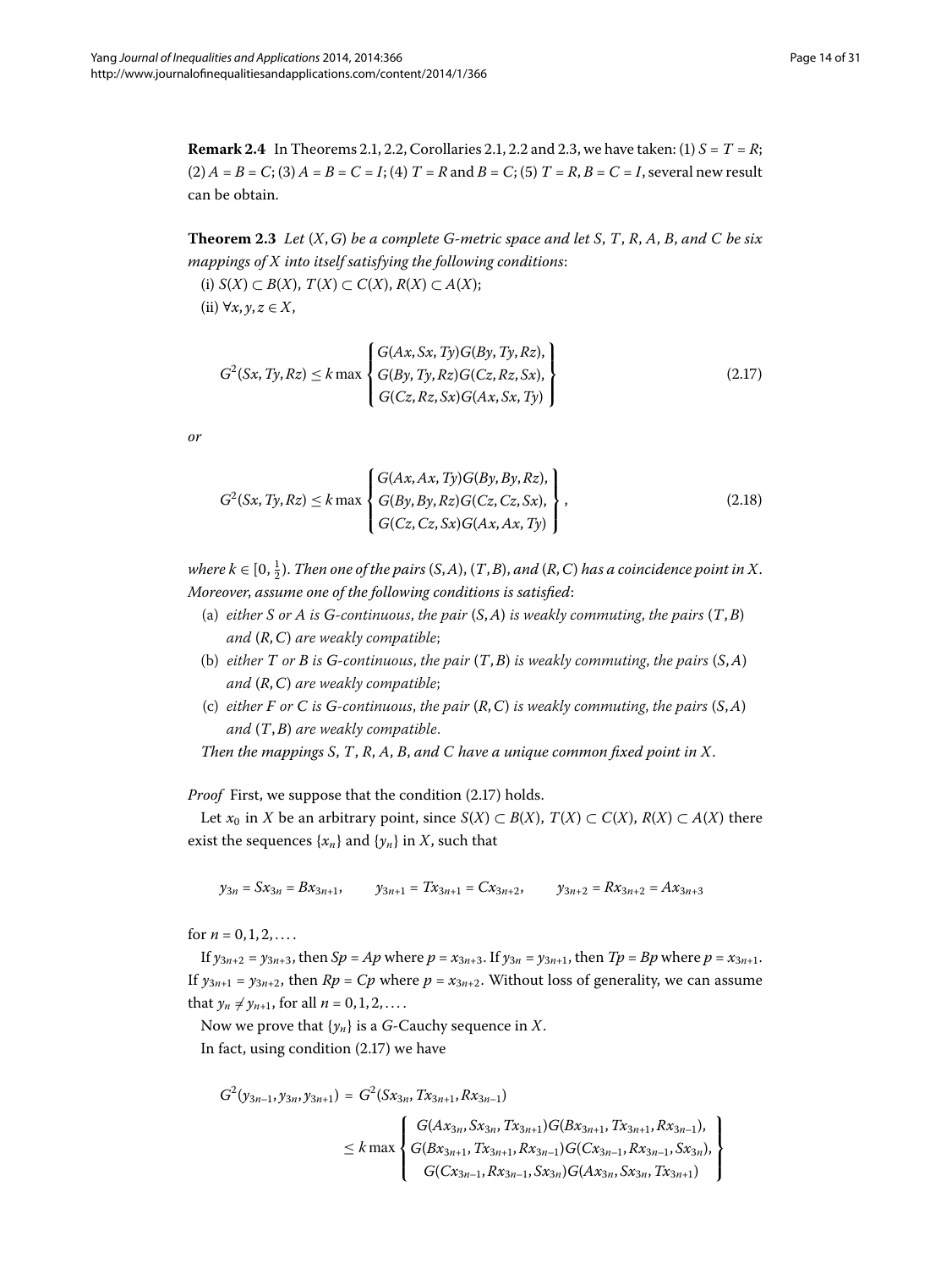$$
= k \max \begin{Bmatrix} G(y_{3n-1}, y_{3n}, y_{3n+1}) G(y_{3n}, y_{3n+1}, y_{3n-1}), \\ G(y_{3n}, y_{3n+1}, y_{3n-1}) G(y_{3n-2}, y_{3n-1}, y_{3n}), \\ G(y_{3n-2}, y_{3n-1}, y_{3n}) G(y_{3n-1}, y_{3n}, y_{3n+1}) \end{Bmatrix}
$$
  
=  $k \max \begin{Bmatrix} G^{2}(y_{3n-1}, y_{3n}, y_{3n+1}), \\ G(y_{3n-2}, y_{3n-1}, y_{3n}) G(y_{3n-1}, y_{3n}, y_{3n+1}) \end{Bmatrix}$ . (2.19)

If

$$
\max\left\{G^2(y_{3n-1},y_{3n},y_{3n+1}),G(y_{3n-2},y_{3n-1},y_{3n})G(y_{3n-1},y_{3n},y_{3n+1})\right\}=G^2(y_{3n-1},y_{3n},y_{3n+1}),
$$

then by the inequality  $(2.19)$  we obtain

$$
G^{2}(y_{3n-1},y_{3n},y_{3n+1}) \leq kG^{2}(y_{3n-1},y_{3n},y_{3n+1}),
$$

which is a contradiction since  $0 \leq k < \frac{1}{2}$ , and hence

<span id="page-14-1"></span>
$$
\max\left\{G^2(y_{3n-1}, y_{3n}, y_{3n+1}), G(y_{3n-2}, y_{3n-1}, y_{3n})G(y_{3n-1}, y_{3n}, y_{3n+1})\right\}
$$
  
=  $G(y_{3n-2}, y_{3n-1}, y_{3n})G(y_{3n-1}, y_{3n}, y_{3n+1}).$ 

<span id="page-14-0"></span>Therefore, the inequality  $(2.19)$  $(2.19)$  $(2.19)$  implies that

$$
G(y_{3n-1}, y_{3n}, y_{3n+1}) \leq kG(y_{3n-2}, y_{3n-1}, y_{3n}).
$$
\n(2.20)

Again using the condition  $(2.17)$  we have

$$
G^{2}(y_{3n}, y_{3n+1}, y_{3n+2}) = G^{2}(Sx_{3n}, Tx_{3n+1}, Rx_{3n+2})
$$
\n
$$
\leq k \max \begin{cases} G(Ax_{3n}, Sx_{3n}, Tx_{3n+1})G(Bx_{3n+1}, Tx_{3n+1}, Rx_{3n+2}), \\ G(Bx_{3n+1}, Tx_{3n+1}, Rx_{3n+2})G(Cx_{3n+2}, Rx_{3n+2}, Sx_{3n}), \\ G(Cx_{3n+2}, Rx_{3n+2}, Sx_{3n})G(Ax_{3n}, Sx_{3n}, Tx_{3n+1}) \end{cases}
$$
\n
$$
= k \max \begin{cases} G(y_{3n-1}, y_{3n}, y_{3n+1})G(y_{3n}, y_{3n+1}, y_{3n+2}), \\ G(y_{3n}, y_{3n+1}, y_{3n+2})G(y_{3n+1}, y_{3n+2}, y_{3n}), \\ G(y_{3n+1}, y_{3n+2}, y_{3n})G(y_{3n-1}, y_{3n}, y_{3n+1}) \end{cases}
$$
\n
$$
= k \max \begin{cases} G(y_{3n-1}, y_{3n}, y_{3n+1})G(y_{3n}, y_{3n+1}, y_{3n+2}), \\ G^{2}(y_{3n}, y_{3n+1}, y_{3n+2}) \end{cases}.
$$
\n(2.21)

If

$$
\max\left\{G(y_{3n-1},y_{3n},y_{3n+1})G(y_{3n},y_{3n+1},y_{3n+2}),G^2(y_{3n},y_{3n+1},y_{3n+2})\right\}=G^2(y_{3n},y_{3n+1},y_{3n+2}),
$$

then the inequality  $(2.21)$  implies that

$$
G^{2}(y_{3n},y_{3n+1},y_{3n+2}) \leq kG^{2}(y_{3n},y_{3n+1},y_{3n+2}),
$$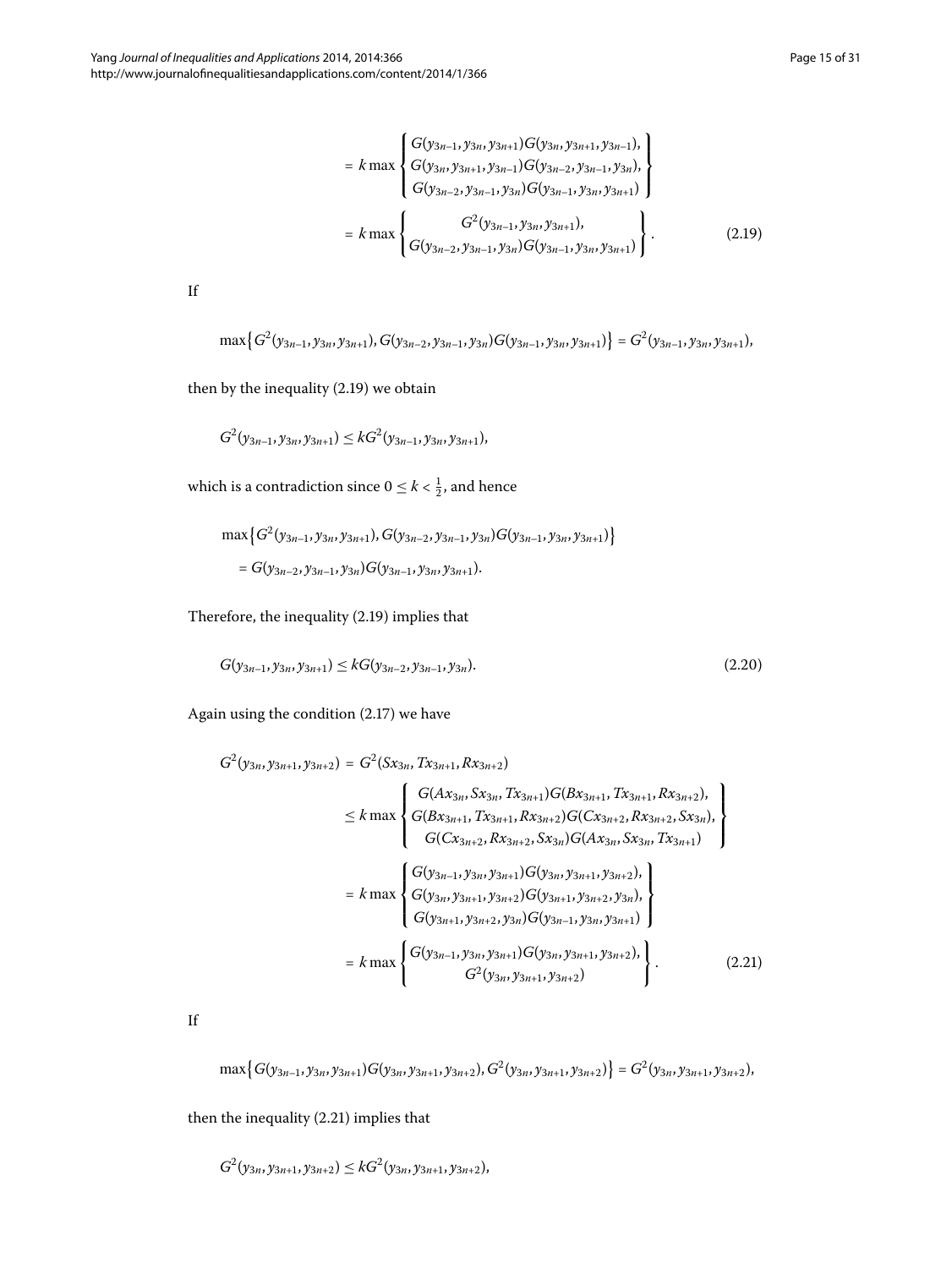this is a contradiction, and so

<span id="page-15-1"></span>
$$
\begin{aligned} \max\left\{G(y_{3n-1},y_{3n},y_{3n+1})G(y_{3n},y_{3n+1},y_{3n+2}),G^2(y_{3n},y_{3n+1},y_{3n+2})\right\} \\ =G(y_{3n-1},y_{3n},y_{3n+1})G(y_{3n},y_{3n+1},y_{3n+2}). \end{aligned}
$$

Therefore, the inequality  $(2.21)$  $(2.21)$  $(2.21)$  implies that

$$
G(y_{3n}, y_{3n+1}, y_{3n+2}) \le k G(y_{3n-1}, y_{3n}, y_{3n+1}).
$$
\n(2.22)

Similarly, using condition (2.17), we have

<span id="page-15-0"></span>
$$
G^{2}(y_{3n+1}, y_{3n+2}, y_{3n+3})
$$
\n
$$
= G^{2}(Sx_{3n+3}, Tx_{3n+1}, Rx_{3n+2})
$$
\n
$$
\leq k \max \begin{cases} G(Ax_{3n+3}, Sx_{3n+3}, Tx_{3n+1})G(Bx_{3n+1}, Tx_{3n+1}, Rx_{3n+2}), \\ G(Bx_{3n+1}, Tx_{3n+1}, Rx_{3n+2})G(Cx_{3n+2}, Rx_{3n+2}, Sx_{3n+3}), \\ G(Cx_{3n+2}, Rx_{3n+2}, Sx_{3n+3})G(Ax_{3n+3}, Sx_{3n+3}, Tx_{3n+1}) \end{cases}
$$
\n
$$
= k \max \begin{cases} G(y_{3n+2}, y_{3n+3}, y_{3n+1})G(y_{3n}, y_{3n+1}, y_{3n+2}), \\ G(y_{3n}, y_{3n+1}, y_{3n+2})G(y_{3n+1}, y_{3n+2}, y_{3n+3}), \\ G(y_{3n+1}, y_{3n+2}, y_{3n+3})G(y_{3n+2}, y_{3n+3}, y_{3n+1}) \end{cases}
$$
\n
$$
= k \max \begin{cases} G(y_{3n}, y_{3n+1}, y_{3n+2})G(y_{3n+1}, y_{3n+2}, y_{3n+3}), \\ G^{2}(y_{3n+1}, y_{3n+2}, y_{3n+3}) \end{cases}
$$
\n
$$
(2.23)
$$

| ٠ | ٦<br>×, |
|---|---------|
| ٠ | ш<br>ш  |
|   |         |

$$
\max\{G(y_{3n}, y_{3n+1}, y_{3n+2})G(y_{3n+1}, y_{3n+2}, y_{3n+3}), G^2(y_{3n+1}, y_{3n+2}, y_{3n+3})\}
$$
  
=  $G^2(y_{3n+1}, y_{3n+2}, y_{3n+3}),$ 

then from the inequality  $(2.23)$  $(2.23)$  $(2.23)$  we get

$$
G^{2}(y_{3n+1},y_{3n+2},y_{3n+3}) \leq kG^{2}(y_{3n+1},y_{3n+2},y_{3n+3}),
$$

which is a contradiction, hence we have

<span id="page-15-3"></span><span id="page-15-2"></span>
$$
\max\left\{G(y_{3n}, y_{3n+1}, y_{3n+2})G(y_{3n+1}, y_{3n+2}, y_{3n+3}), G^2(y_{3n+1}, y_{3n+2}, y_{3n+3})\right\}
$$
  
=  $G(y_{3n}, y_{3n+1}, y_{3n+2})G(y_{3n+1}, y_{3n+2}, y_{3n+3}).$ 

Therefore, the above inequality  $(2.23)$  $(2.23)$  $(2.23)$  becomes

$$
G^{2}(y_{3n+1}, y_{3n+2}, y_{3n+3}) \leq kG(y_{3n}, y_{3n+1}, y_{3n+2}).
$$
\n(2.24)

By combining (2[.](#page-15-2)20), (2.22), and (2.24),  $\forall n \in \mathbb{N}$ , we have

$$
G(y_n, y_{n+1}, y_{n+2}) \leq k G(y_{n-1}, y_n, y_{n+1}) \leq \cdots \leq k^n G(y_0, y_1, y_2). \tag{2.25}
$$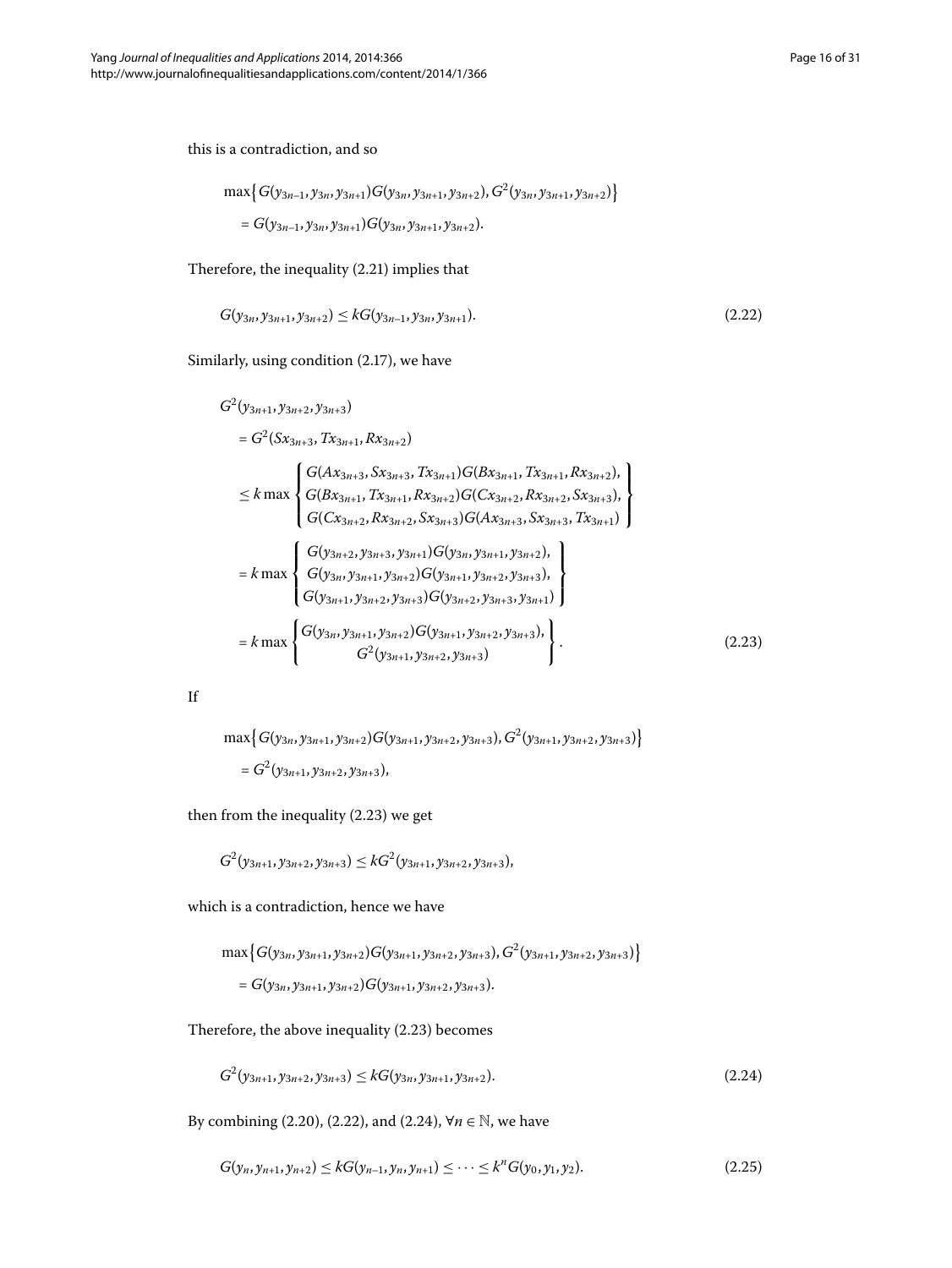Therefore, for all  $m, n \in \mathbb{N}$ ,  $m > n$ , by (G<sub>3</sub>), (G<sub>5</sub>), and (2[.](#page-15-3)25) we have

$$
G(y_n, y_m, y_m) \le G(y_n, y_{n+1}, y_{n+1}) + G(y_{n+1}, y_{n+2}, y_{n+2}) + \cdots + G(y_{m-1}, y_m, y_m)
$$
  
\n
$$
\le G(y_n, y_{n+1}, y_{n+2}) + G(y_{n+1}, y_{n+2}, y_{n+3}) + \cdots + G(y_{m-1}, y_m, y_{m+1})
$$
  
\n
$$
\le (k^n + k^{n+1} + \cdots + k^{m-1}) G(y_0, y_1, y_2)
$$
  
\n
$$
< \frac{k^n}{1 - k} G(y_0, y_1, y_2) \to 0 \quad (n \to \infty).
$$

This implies that  $G(y_n, y_m, y_m) \to 0$ , as  $n, m \to \infty$ . Thus  $\{y_n\}$  is a *G*-Cauchy sequence in *X*. Due to the *G*-completeness of *X*, there exists  $u \in X$ , such that  $\{y_n\}$  is *G*-convergent to *u*.

Since the sequences  $\{Sx_{3n}\} = \{Bx_{3n+1}\}, \{Tx_{3n+1}\} = \{Cx_{3n+2}\}$  and  $\{Rx_{3n-1}\} = \{Ax_{3n}\}$  are all subsequences of  $\{y_n\}$ , they all converge to  $u$ . We have

<span id="page-16-0"></span>
$$
y_{3n} = Sx_{3n} = Bx_{3n+1} \to u, \qquad y_{3n+1} = Tx_{3n+1} = Cx_{3n+2} \to u,
$$
  

$$
y_{3n-1} = Rx_{3n-1} = Ax_{3n} \to u \quad (n \to \infty)
$$
 (2.26)

Now we prove that *u* is a common fixed point of *S*, *T*, *R*, *A*, *B*, and *C* under the condition (a).

First, we suppose that *A* is continuous, the pair (*S*,*A*) is weakly commuting, the pairs (*T*,*B*) and (*R*,*C*) are weakly compatible.

Step 1. We prove that  $u = Su = Au$ .

By  $(2.24)$  and the weakly commuting of the mapping pair  $(S, A)$  we have

$$
G(SAx_{3n}, ASx_{3n}, ASx_{3n}) \le G(Sx_{3n}, Ax_{3n}, Ax_{3n}) \to 0 \quad (n \to \infty).
$$
 (2.27)

Since *A* is continuous,  $A^2x_{3n} \to Au$  ( $n \to \infty$ ),  $A S x_{3n} \to Au$  ( $n \to \infty$ )[.](#page-16-0) By (2.27) we know  $SAx_{3n} \rightarrow Au$  (*n*  $\rightarrow \infty$ ).

From condition  $(2.17)$  we know

$$
G^2(SAx_{3n}, Tx_{3n+1}, Rx_{3n+2})
$$

<span id="page-16-1"></span>
$$
\leq k \max \left\{\n\begin{array}{l}\nG(A^{2}x_{3n},S Ax_{3n},Tx_{3n+1})G(Bx_{3n+1},Tx_{3n+1},Rx_{3n+2}), \\
G(Bx_{3n+1},Tx_{3n+1},Rx_{3n+2})G(Cx_{3n+2},Rx_{3n+2},SAx_{3n}), \\
G(Cx_{3n+2},Rx_{3n+2},SAx_{3n})G(A^{2}x_{3n},SAx_{3n},Tx_{3n+1})\n\end{array}\n\right\}.
$$

Letting  $n \rightarrow \infty$  we have

$$
G^{2}(Au, u, u) \leq k \max \left\{ \begin{array}{l} G(Au, Au, u)G(u, u, u), \\ G(u, u, u)G(u, u, Au), \\ G(u, u, Au)G(Au, Au, u) \end{array} \right\} = kG(u, u, Au)G(Au, Au, u). \quad (2.28)
$$

If  $G(Au, u, u) \neq 0$ , then from (2[.](#page-16-1)28) and Proposition 1.3, we obtain

 $G(Au, u, u) \leq kG(Au, Au, u) \leq 2kG(Au, u, u),$ 

which is a contradiction since  $0 \le k < \frac{1}{2}$ . So  $G(Au, u, u) = 0$ , this is  $Au = u$ .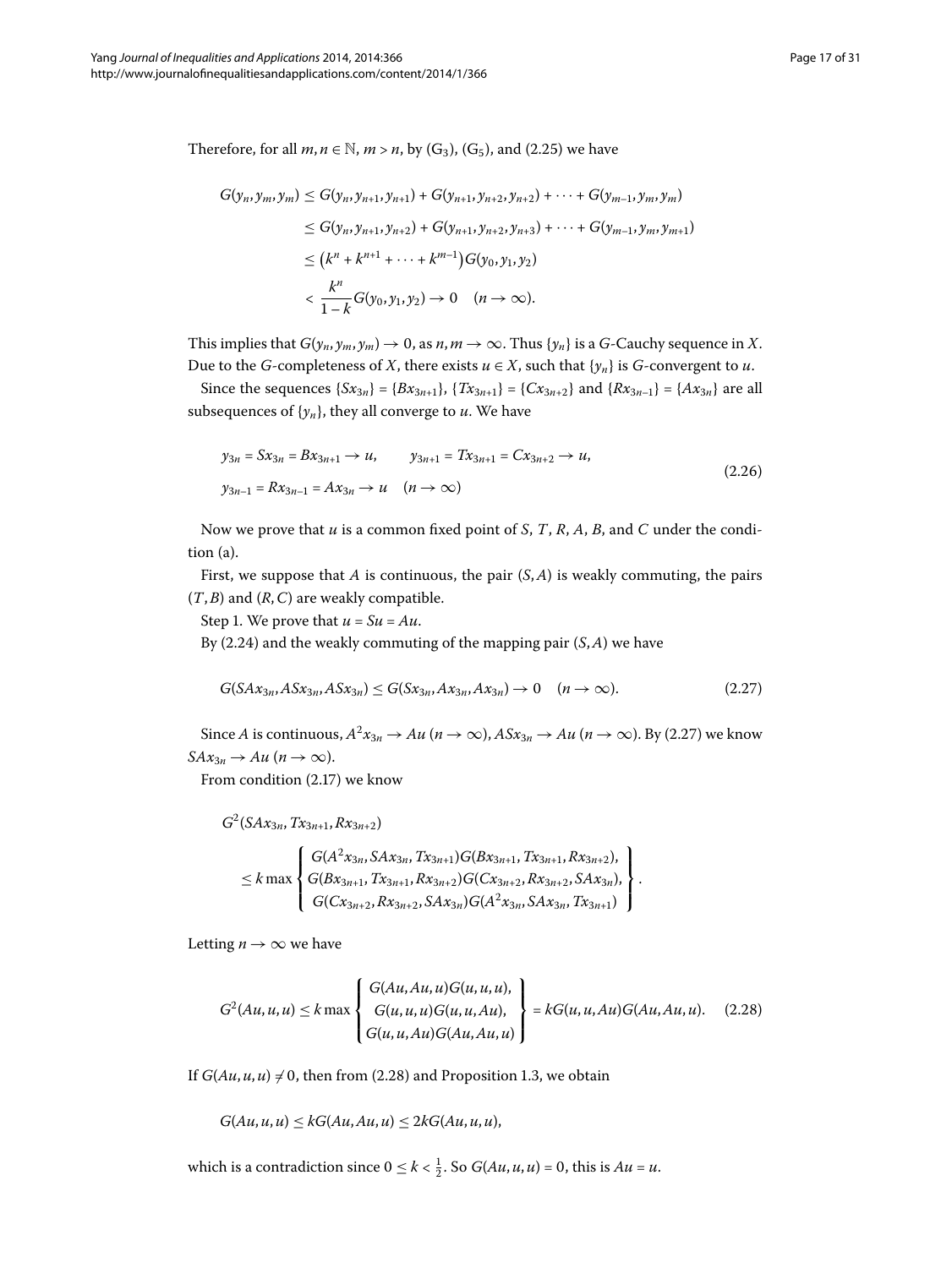Again, by use of condition  $(2.17)$  we have

$$
G^{2}(Su, Tx_{3n+1}, Rx_{3n+2}) \leq k \max \left\{ \begin{aligned} &G(Au, Su, Tx_{3n+1})G(Bx_{3n+1}, Tx_{3n+1}, Rx_{3n+2}), \\ &G(Bx_{3n+1}, Tx_{3n+1}, Rx_{3n+2})G(Cx_{3n+2}, Rx_{3n+2}, Su), \\ &G(Cx_{3n+2}, Rx_{3n+2}, Su)G(Au, Su, Tx_{3n+1}) \end{aligned} \right\}.
$$

Letting  $n \to \infty$  and using  $Au = u$  we have

$$
G^{2}(Su, u, u) \leq k \max \begin{cases} G(u, Su, u)G(u, u, u), \\ G(u, u, u)G(u, u, Su), \\ G(u, u, Su)G(u, Su, u) \end{cases} = kG^{2}(Su, u, u).
$$

This implies that  $G(Su, u, u) = 0$ , and so  $Su = u$ . Therefore we have  $u = Au = Su$ .

Step 2. We prove that  $u = Tu = Bu$ .

Since *S*(*X*) ⊂ *B*(*X*) and *u* = *Su* ∈ *S*(*X*), there is a point *v* ∈ *X* such that *u* = *Su* = *Bv*. Again by use of condition  $(2.15)$ , we have

$$
G^{2}(Su, Tv, Rx_{3n+2}) \leq k \max \left\{ \begin{aligned} G(Au, Su, Tv)G(Bv, Tv, Rx_{3n+2}), \\ G(Bv, Tv, Rx_{3n+2})G(Cx_{3n+2}, Rx_{3n+2}, Su), \\ G(Cx_{3n+2}, Rx_{3n+2}, Su)G(Au, Su, Tv) \end{aligned} \right\}.
$$

Letting  $n \to \infty$  and using  $u = Au = Su = Bv$  we have

$$
G^{2}(u, Tv, u) \leq k \max \left\{ \begin{array}{l} G(u, u, Tv)G(u, Tv, u), \\ G(u, Tv, u)G(u, u, u), \\ G(u, u, u)G(u, u, Tv) \end{array} \right\} = kG^{2}(u, Tv, u).
$$

This implies that  $G(u, Tv, u) = 0$ , and so  $Tv = u$ .

Since the pair  $(T, B)$  is weakly compatible, we have

$$
Tu = TBv = BTv = Bu.\\
$$

Again by use of condition  $(2.17)$ , we have

$$
G^{2}(Su, Tu, Rx_{3n+2}) \leq k \max \left\{ \begin{aligned} G(Au, Su, Tu)G(Bu, Tu, Rx_{3n+2}), \\ G(Bu, Tu, Rx_{3n+1})G(Cx_{3n+2}, Rx_{3n+2}, Su), \\ G(Cx_{3n+2}, Rx_{3n+2}, Su)G(Au, Su, Tu) \end{aligned} \right\}.
$$

Letting  $n \to \infty$ , using  $u = Au = Su$ ,  $Tu = Bu$ , and Proposition 1[.](#page-2-1)3, we have

$$
G^{2}(u, Tu, u) \leq k \max \left\{ \begin{aligned} G(u, u, Tu)G(Tu, Tu, u), \\ G(Tu, Tu, u)G(u, u, u), \\ G(u, u, u)G(u, u, Tu) \\ G(u, u, Tu)G(Tu, Tu, u) \end{aligned} \right\}
$$

$$
\leq 2kG^{2}(u, Tu, u).
$$

This implies that  $G(u, Tu, u) = 0$ , and so  $Tu = u$ .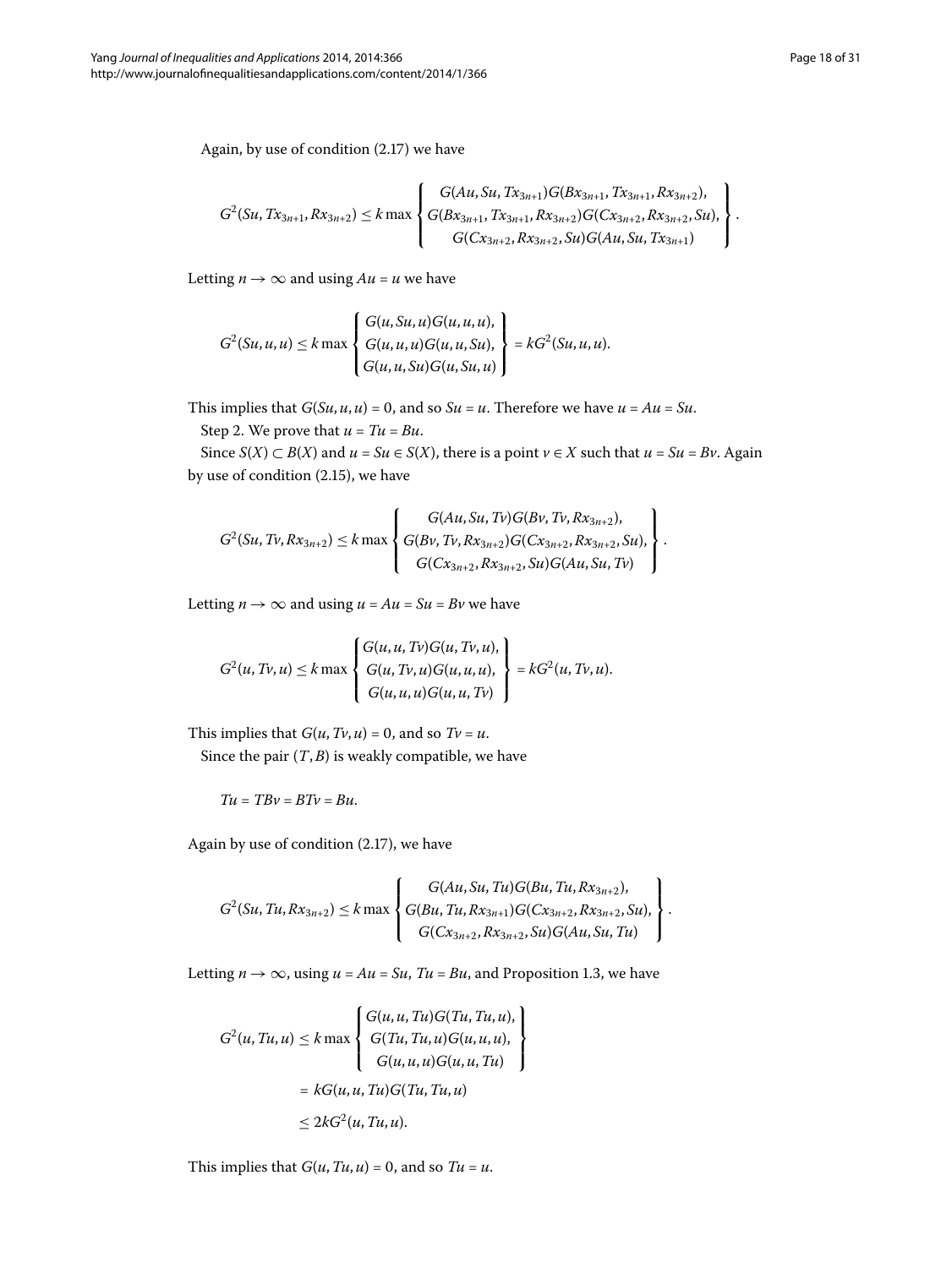So we have  $u = Tu = Bu$ . Step 3. We prove that  $u = Ru = Cu$ . Since  $T(X) \subset C(X)$  and  $u = Tu \in T(X)$ , there is a point  $w \in X$  such that  $u = Tu = Cw$ . Again by use of condition  $(2.17)$ , we have

$$
G^{2}(Su, Tu, Rw) \leq k \max \left\{ \begin{aligned} G(Au, Su, Tu)G(Bu, Tu, Rw), \\ G(Bu, Tu, RW)G(Cw, Rw, Su), \\ G(Cw, Rw, Su)G(Au, Su, Tu) \end{aligned} \right\}.
$$

Using  $u = Au = Su$  and  $u = Tu = Bu = Cw$ , we obtain

$$
G^{2}(u, u, R w) \leq k \max \left\{ \begin{aligned} G(u, u, u)G(u, u, R w), \\ G(u, u, R w)G(u, R w, u), \\ G(u, R w, u)G(u, u, u) \end{aligned} \right\} = k G^{2}(u, u, R w).
$$

This implies that  $G(u, u, Rw) = 0$ , and so  $Rw = u = Cw$ . Since the pair  $(R, C)$  is weakly compatible, we have

$$
Ru = RCw = CRw = Cu.
$$

Again, by use of condition (2.17),  $u = Su = Au = Tu = Bu$ ,  $Ru = Cu$ , and Proposition 1.3, we have

$$
G^{2}(u, u, Ru) = G^{2}(Su, Tu, Ru)
$$
  
\n
$$
\leq k \max \begin{cases} G(Au, Su, Tu)G(Bu, Tu, Ru), \\ G(Bu, Tu, Ru)G(Cu, Ru, Su), \\ G(Cu, Ru, Su)G(Au, Su, Tu) \end{cases}
$$
  
\n
$$
= k \max \begin{cases} G(u, u, u)G(u, u, Ru), \\ G(u, u, Ru)G(Ru, Ru, u), \\ G(Ru, Ru, u)G(u, u, u) \end{cases}
$$
  
\n
$$
= kG(u, u, Ru)G(Ru, Ru, u)
$$
  
\n
$$
\leq 2kG^{2}(u, u, Ru).
$$

This implies that  $G(u, u, Ru) = 0$ , and so  $Ru = u = Cu$ .

Therefore *u* is the common fixed point of *S*, *T*, *R*, *A*, *B* and *C* when *A* is continuous and the pair  $(S, A)$  is weakly commuting, the pairs  $(T, B)$  and  $(F, C)$  are weakly compatible.

Next, we suppose that *S* is continuous, the pair (*S*,*A*) is weakly commuting, the pairs (*T*,*B*) and (*R*,*C*) are weakly compatible.

Step 1. We prove that  $u = Su$ .

By  $(2.24)$  and the weakly commuting of the mapping pair  $(S, A)$  we have

<span id="page-18-0"></span>
$$
G(SAx_{3n}, ASx_{3n}, ASx_{3n}) \le G(Sx_{3n}, Ax_{3n}, Ax_{3n}) \to 0 \quad (n \to \infty).
$$
 (2.29)

Since *S* is continuous,  $S^2x_{3n} \to Su$  ( $n \to \infty$ ),  $S Ax_{3n} \to Su$  ( $n \to \infty$ )[.](#page-18-0) By (2.29) we know  $A S x_{3n} \rightarrow S u \ (n \rightarrow \infty).$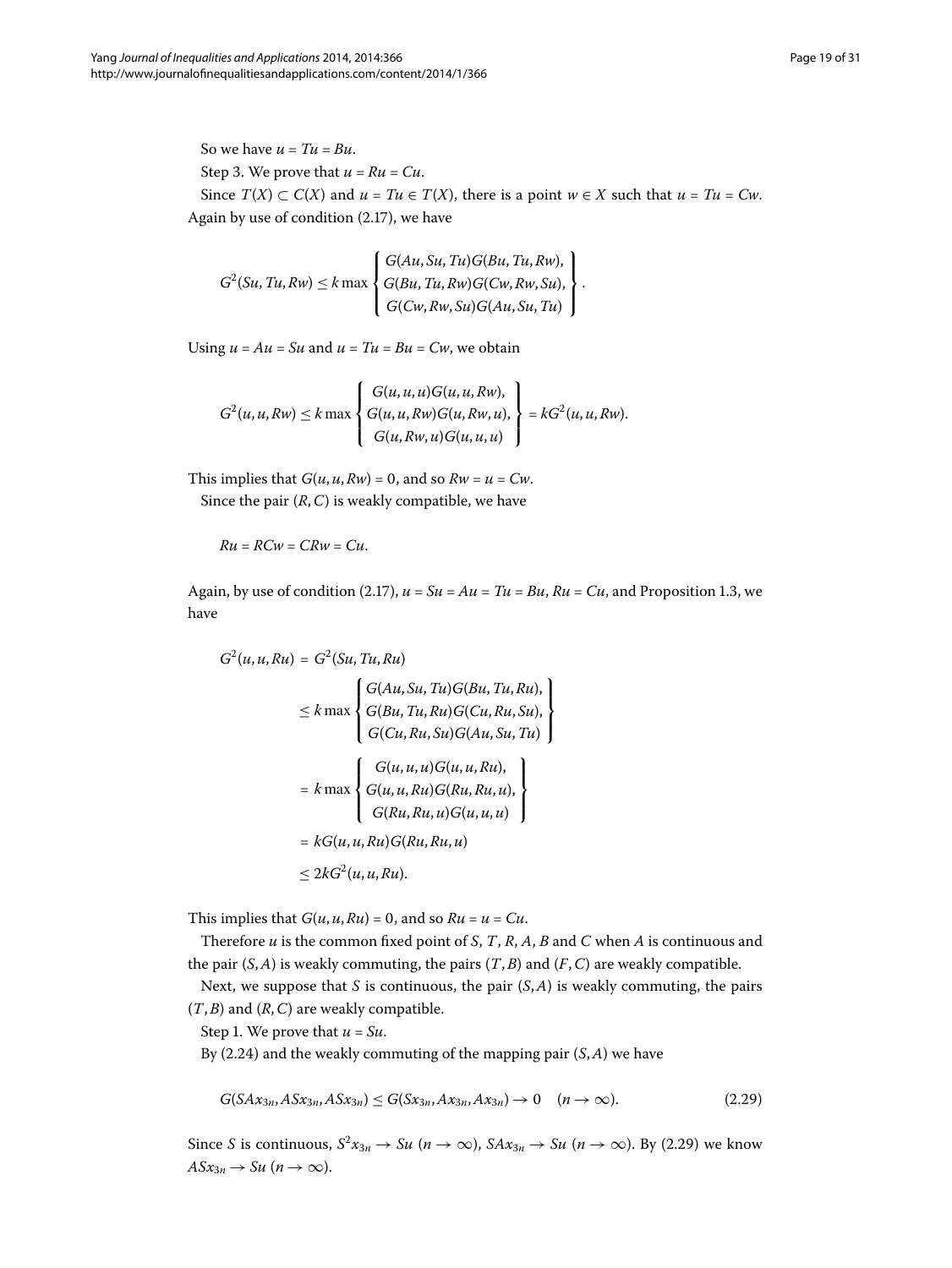From condition  $(2.17)$  we have

$$
G^{2}(S^{2}x_{3n}, Tx_{3n+1}, Rx_{3n+2})
$$
\n
$$
\leq k \max \left\{\n\begin{aligned}\nG(ASx_{3n}, S^{2}x_{3n}, Tx_{3n+1})G( Bx_{3n+1}, Tx_{3n+1}, Rx_{3n+2}), \\
G( Bx_{3n+1}, Tx_{3n+1}, Rx_{3n+2})G( Cx_{3n+2}, Rx_{3n+2}, S^{2}x_{3n}), \\
G( Cx_{3n+2}, Rx_{3n+2}, S^{2}x_{3n})G( ASx_{3n}, S^{2}x_{3n}, Tx_{3n+1})\n\end{aligned}\n\right\}.
$$

Letting  $n \rightarrow \infty$ , and using Proposition 1.3, we have

$$
G^{2}(Su, u, u) \leq k \max \left\{ \begin{aligned} G(Su, Su, u)G(u, u, u), \\ G(u, u, u)G(u, u, Su), \\ G(u, u, Su)G(Su, Su, u) \end{aligned} \right\}
$$
  
=  $kG(u, u, Su)G(Su, Su, u)$   

$$
\leq 2kG^{2}(Su, u, u).
$$

This implies that  $G(Su, u, u) = 0$ , and so  $Su = u$ .

Step 2. We prove that  $u = Tu = Bu$ .

Since *S*(*X*) ⊂ *B*(*X*) and *u* = *Su* ∈ *S*(*X*), there is a point *z* ∈ *X* such that *u* = *Su* = *Bz*. Again by use of condition  $(2.17)$ , we have

$$
G^{2}(S^{2}x_{3n}, Tz, Rx_{3n+2})
$$
\n
$$
\leq k \max \left\{\n\begin{array}{l}\nG(ASx_{3n}, S^{2}x_{3n}, Tz)G(Bz, Tz, Rx_{3n+2}), \\
G(Bz, Tz, Rx_{3n+2})G(Cx_{3n+2}, Rx_{3n+2}, S^{2}x_{3n}), \\
G(Cx_{3n+2}, Rx_{3n+2}, S^{2}x_{3n})G(ASx_{3n}, S^{2}x_{3n}, Tz)\n\end{array}\n\right\}.
$$

Letting  $n \rightarrow \infty$  and using  $u = Su = Bz$  we have

$$
G^{2}(u, Tz, u) \leq k \max \left\{ \begin{array}{l} G(u, u, Tz)G(u, Tz, u), \\ G(u, Tz, u)G(u, u, u), \\ G(u, u, u)G(u, u, Tz) \end{array} \right\} = kG^{2}(u, Tz, u).
$$

This implies that  $G(u, Tz, u) = 0$ , and so  $Tz = u = Bz$ . Since the pair  $(T, B)$  is weakly compatible, we have

$$
Tu = TBz = BTz = Bu.
$$

Again, by use of condition  $(2.17)$ , we have

$$
G^{2}(Sx_{3n}, Tu, Rx_{3n+2}) \leq k \max \left\{ \begin{aligned} G(Ax_{3n}, Sx_{3n}, Tu)G(Bu, Tu, Rx_{3n+2}), \\ G(Bu, Tu, Rx_{3n+2})G(Cx_{3n+2}, Rx_{3n+2}, Sx_{3n}), \\ G(Cx_{3n+2}, Rx_{3n+2}, Sx_{3n})G(Ax_{3n}, Sx_{3n}, Tu) \end{aligned} \right\}.
$$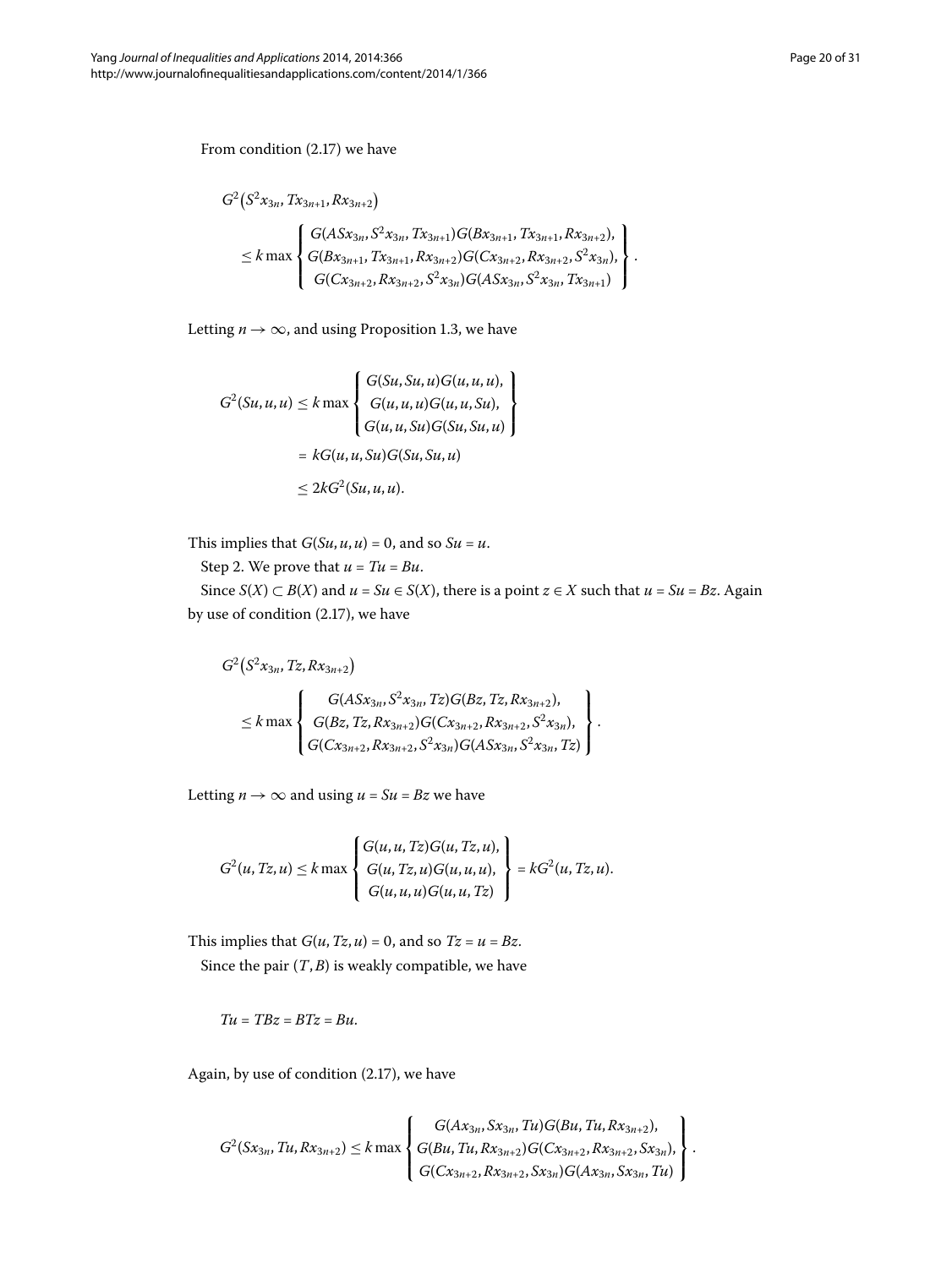Letting  $n \rightarrow \infty$ , using  $u = Su$ ,  $Tu = Bu$ , and Proposition 1[.](#page-2-1)3, we have

$$
G^{2}(u, Tu, u) \leq k \max \begin{cases} G(u, u, Tu)G(Tu, Tu, u), \\ G(Tu, Tu, u)G(u, u, u), \\ G(u, u, u)G(u, u, Tu) \end{cases}
$$

$$
= kG(u, u, Tu)G(Tu, Tu, u)
$$

$$
\leq 2kG^{2}(u, Tu, u).
$$

This implies that  $G(u, Tu, u) = 0$ , and so  $Tu = u = Bu$ .

So we have  $u = Tu = Bu$ .

Step 3. We prove that  $u = Ru = Cu$ .

Since  $T(X) \subset C(X)$  and  $u = Tu \in T(X)$ , there is a point  $t \in X$  such that  $u = Tu = Ct$ . Again, by use of condition  $(2.17)$ , we have

$$
G^{2}(Sx_{3n},Tu,Rt) \leq k \max \left\{ \begin{aligned} G(Ax_{3n},Sx_{3n},Tu)G(Bu,Tu,Rt), \\ G(Bu,Tu,Rt)G(Ct,Rt,Sx_{3n}), \\ G(Ct,Rt,Sx_{3n})G(Ax_{3n},Sx_{3n},Tu) \end{aligned} \right\}.
$$

Letting  $n \to \infty$  and using  $u = Tu = Bu = Ct$ , we obtain

$$
G^{2}(u, u, Rt) \leq k \max \left\{ \begin{aligned} G(u, u, u)G(u, u, Rt), \\ G(u, u, Rt)G(u, Rt, u), \\ G(u, Rt, u)G(u, u, u) \end{aligned} \right\} = kG^{2}(u, u, Rt).
$$

This implies that  $G(u, u, Rt) = 0$ , and so  $Rt = u = Ct$ . Since the pair (*R*,*C*) is weakly compatible, we have

$$
Ru = RCt = CRt = Cu.
$$

Again, by use of condition  $(2.17)$ , we have

$$
G^{2}(Sx_{3n},Tu,Ru) \leq k \max \left\{\n\begin{aligned}\nG(Ax_{3n},Sx_{3n},Tu)G(Bu,Tu,Ru), \\
G(Bu,Tu,Ru)G(Cu,Ru,Sx_{3n}), \\
G(Cu,Ru,Sx_{3n})G(Ax_{3n},Sx_{3n},Tu)\n\end{aligned}\n\right\}.
$$

Letting  $n \to \infty$ , using  $u = Tu = Bu$ ,  $Ru = Cu$ , and Proposition 1[.](#page-2-1)3, we have

$$
G^{2}(u, u, Ru) \leq k \max \left\{ \begin{aligned} G(u, u, u)G(u, u, Ru), \\ G(u, u, Ru)G(Ru, Ru, u), \\ G(Ru, Ru, u)G(u, u, u) \end{aligned} \right\}
$$

$$
= kG(u, u, Ru)G(Ru, Ru, u)
$$

$$
\leq 2kG^{2}(u, u, Ru).
$$

This implies that  $G(u, u, Ru) = 0$ , and so  $Ru = u = Cu$ .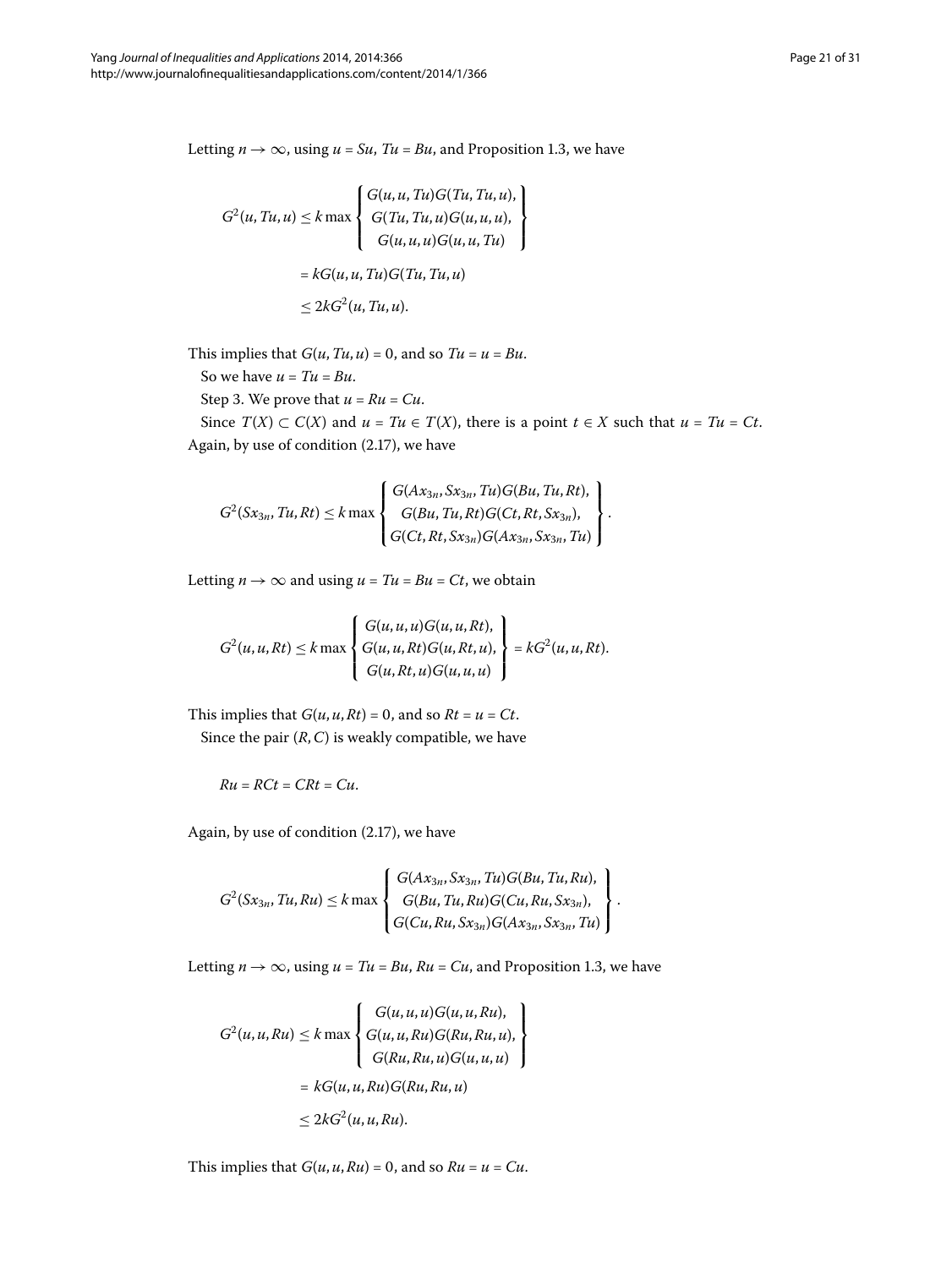Step 4. We prove that  $u = Au$ . Since  $R(X) \subset A(X)$  and  $u = Ru \in R(X)$ , there is a point  $p \in X$  such that  $u = Ru = Ap$ . Again, by use of condition  $(2.17)$ , we have

$$
G^{2}(Sp, Tu, Ru) \leq k \max \left\{ \begin{aligned} &G(Ap, Sp, Tu)G(Bu, Tu, Ru), \\ &G(Bu, Tu, Ru)G(Cu, Ru, Sp), \\ &G(Cu, Ru, Sp)G(Ap, Sp, Tu) \end{aligned} \right\}.
$$

Using  $u = Tu = Bu$  and  $u = Ru = Cu = Ap$ , we obtain

$$
G^{2}(Sp, u, u) \leq k \max \left\{ \begin{aligned} &G(u, Sp, uu)G(u, u, u), \\ &G(u, u, u)G(u, u, Sp), \\ &G(u, u, Sp)G(u, Sp, u) \end{aligned} \right\} = kG^{2}(Sp, u, u).
$$

This implies that  $G(Sp, u, u) = 0$ , and  $Sp = u = Ap$ .

Since the pair (*S*,*A*) is weakly compatible, we have

$$
u = Su = SAp = ASp = Au.
$$

Therefore *u* is the common fixed point of *S*, *T*, *R*, *A*, *B* and *C* when *S* is continuous and the pair  $(S, A)$  is weakly commuting, the pairs  $(T, B)$  and  $(F, C)$  are weakly compatible.

Similarly we can prove that *u* is the unique common fixed point of the maps *S*, *T*, *R*, *A*, *B*, and *C* under the conditions of (b) and (c).

Next we prove the uniqueness of a common fixed point *u*.

Let *u* and *v* are two common fixed point of *S*, *T*, *R*, *A*, *B*, and *C*, by (2[.](#page-13-0)17) and Proposi-tion 1[.](#page-2-1)3 we have

$$
G^{2}(u, u, v) = G^{2}(Su, Tu, Rv)
$$
  
\n
$$
\leq k \max \begin{cases} G(Au, Su, Tu)G(Bu, Tu, Rv), \\ G(Bu, Tu, Rv)G(Cv, Rv, Su), \\ G(Cv, Rv, Su)G(Au, Su, Tu)) \end{cases}
$$
  
\n
$$
= kG(u, u, v)G(v, v, u)
$$
  
\n
$$
\leq 2kG^{2}(u, u, v).
$$

This shows that  $G(u, u, v) = 0$ , and so  $u = v$ . Thus the common fixed point is unique.

If condition  $(2.18)$  holds, then the argument is similar to that above, so we omit it.  $\Box$ 

Now we introduce an example to support Theorem 2[.](#page-13-3)3.

**Example 2.1** Let  $X = [0, 1]$ , and  $(X, G)$  be a *G*-metric space defined by  $G(x, y, z) = |x - y| +$  $|y - z| + |z - x|$  for all *x*, *y*, *z* in *X*. Let *f* , *g*, *h*, *A*, *B*, and *C* be self-mappings defined by

$$
Sx = \frac{18}{19}, \qquad Tx = \begin{cases} \frac{20}{21}, & x \in [0, \frac{1}{2}], \\ \frac{18}{19}, & x \in (\frac{1}{2}, 1], \end{cases} \qquad Rx = \begin{cases} \frac{19}{20}, & x \in [0, \frac{1}{2}], \\ \frac{18}{19}, & x \in (\frac{1}{2}, 1], \end{cases}
$$
\n
$$
Ax = \begin{cases} 1, & x \in [0, \frac{1}{2}], \\ \frac{18}{19}, & x \in (\frac{1}{2}, 1), \\ \frac{18}{20}, & x = 1, \end{cases} \qquad Bx = \begin{cases} 1, & x \in [0, \frac{1}{2}], \\ \frac{18}{19}, & x \in (\frac{1}{2}, 1], \\ \frac{18}{19}, & x \in (\frac{1}{2}, 1], \end{cases} \qquad Cx = \begin{cases} 1, & x \in [0, \frac{1}{2}], \\ \frac{18}{19}, & x \in (\frac{1}{2}, 1), \\ \frac{20}{21}, & x = 1. \end{cases}
$$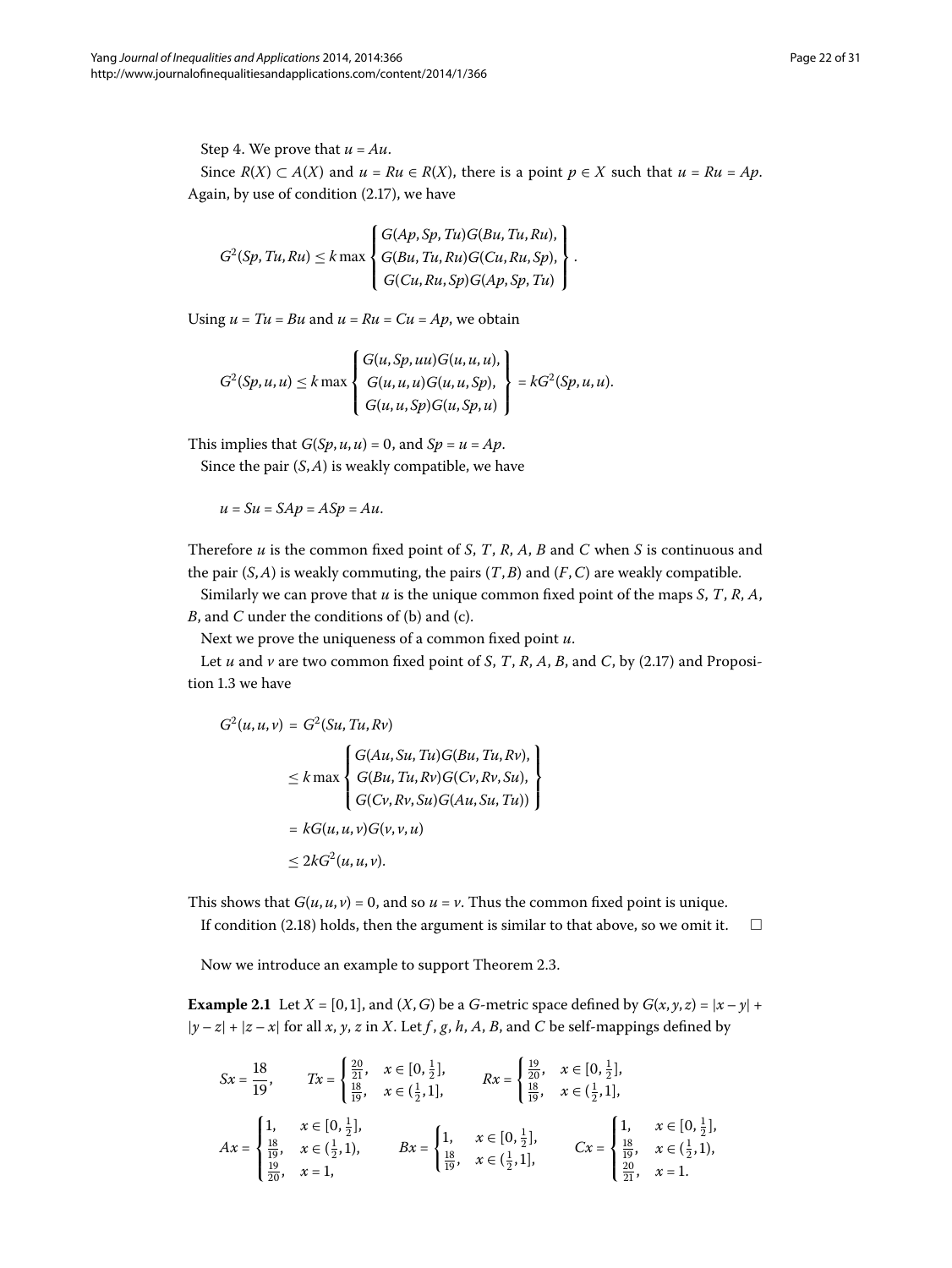Note that *S* is *G*-continuous in *X*, and *T*, *R*, *A*, *B*, and *C* are not *G*-continuous in *X*. *Clearly we get*  $S(X) \subset B(X)$ ,  $T(X) \subset C(X)$ ,  $R(X) \subset A(X)$ .

By the definition of the mappings of *S* and *A*, for all  $x \in [0, 1]$ , we have

$$
G(SAx, ASx, ASx) = G\left(\frac{18}{19}, \frac{18}{19}, \frac{18}{19}\right) = 0 \le G(Sx, Ax, Ax),
$$

so we can see the pair (*S*,*A*) is weakly commuting.

By the definition of the mappings of *T* and *B*, only for  $x \in (\frac{1}{2}, 1]$ ,  $Tx = Bx$ , at this time *TBx* =  $T(\frac{18}{19}) = \frac{18}{19} = B(\frac{18}{19}) = BTx$ , so *TBx* = *BTx*, so we can see that the pair  $(T, B)$  is weakly compatible. Similarly we can prove the pair (*R*,*C*) is also weakly compatible.

Now we prove the mappings *S*, *T*, *R*, *A*, *B*, and *C* satisfy condition (2[.](#page-13-3)17) of Theorem 2.3 with  $k = \frac{2}{21} \in [0, \frac{1}{2})$ . Let

.

$$
N(x, y, z) = \max \begin{cases} G(Ax, Sx, Ty)G(By, Ty, Rz), \\ G(By, Ty, Rz)G(Cz, Rz, Sx), \\ G(Cz, Rz, Sx)G(Ax, Sx, Ty) \end{cases}
$$

Case 1. If  $x, y, z \in [0, \frac{1}{2}]$ , then

$$
G^{2}(Sx, Ty, Rz) = G^{2} \left( \frac{18}{19}, \frac{20}{21}, \frac{19}{20} \right) = \left( \frac{4}{399} \right)^{2},
$$
  

$$
G(Ax, Sx, Ty) = G \left( 1, \frac{18}{19}, \frac{20}{21} \right) = \frac{2}{19}, \qquad G(By, Ty, Rz) = G \left( 1, \frac{20}{21}, \frac{19}{20} \right) = \frac{1}{10}.
$$

Thus we have

$$
G^{2}(Sx, Ty, Rz) = \left(\frac{4}{399}\right)^{2} < \frac{2}{21} \cdot \frac{2}{19} \cdot \frac{1}{10}
$$

$$
= \frac{2}{21}G(Ax, Sx, Ty)G(By, Ty, Rz)
$$

$$
\leq \frac{2}{21}N(x, y, z).
$$

Case 2. If  $x, y \in [0, \frac{1}{2}], z \in (\frac{1}{2}, 1],$  then

$$
G^{2}(Sx, Ty, Rz) = G^{2} \left( \frac{18}{19}, \frac{20}{21}, \frac{18}{19} \right) = \left( \frac{4}{399} \right)^{2},
$$
  

$$
G(Ax, Sx, Ty) = G \left( 1, \frac{18}{19}, \frac{20}{21} \right) = \frac{2}{19}, \qquad G(By, Ty, Rz) = G \left( 1, \frac{20}{21}, \frac{18}{19} \right) = \frac{2}{19}.
$$

Therefore we get

$$
G^{2}(Sx, Ty, Rz) = \left(\frac{4}{399}\right)^{2} < \frac{2}{21} \cdot \frac{2}{19} \cdot \frac{2}{19}
$$

$$
= \frac{2}{21}G(Ax, Sx, Ty)G(By, Ty, Rz)
$$

$$
\leq \frac{2}{21}N(x, y, z).
$$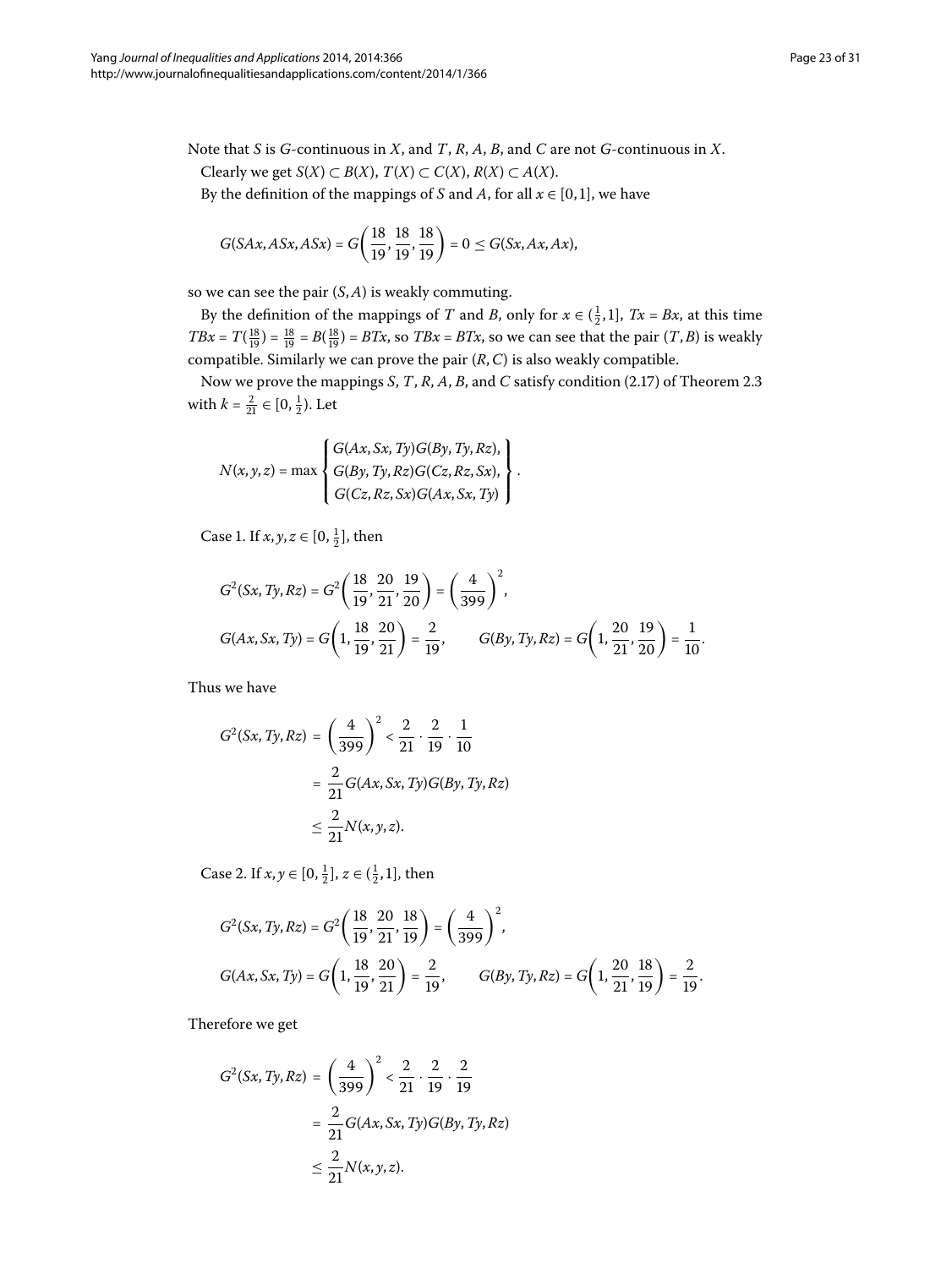Case 3. If  $x, z \in [0, \frac{1}{2}], y \in (\frac{1}{2}, 1]$ , then

$$
G^{2}(Sx, Ty, Rz) = G^{2} \left( \frac{18}{19}, \frac{18}{19}, \frac{19}{20} \right) = \left( \frac{1}{190} \right)^{2},
$$
  

$$
G(Ax, Sx, Ty) = G \left( 1, \frac{18}{19}, \frac{18}{19} \right) = \frac{2}{19}, \qquad G(By, Ty, Rz) = G \left( \frac{18}{19}, \frac{18}{19}, \frac{19}{20} \right) = \frac{1}{190}.
$$

Hence we have

$$
G^{2}(Sx, Ty, Rz) = \left(\frac{1}{190}\right)^{2} < \frac{2}{21} \cdot \frac{2}{19} \cdot \frac{1}{190}
$$

$$
= \frac{2}{21}G(Ax, Sx, Ty)G(By, Ty, Rz)
$$

$$
\leq \frac{2}{21}N(x, y, z).
$$

Case 4. If  $y, z \in [0, \frac{1}{2}], x \in (\frac{1}{2}, 1]$ , then

$$
G^{2}(Sx, Ty, Rz) = G^{2}\left(\frac{18}{19}, \frac{20}{21}, \frac{19}{20}\right) = \left(\frac{4}{399}\right)^{2},
$$
  

$$
G(By, Ty, Rz) = G\left(1, \frac{20}{21}, \frac{18}{19}\right) = \frac{2}{19},
$$
  

$$
G(Cz, Rz, Sx) = G\left(1, \frac{19}{20}, \frac{18}{19}\right) = \frac{2}{19}.
$$

So we get

$$
G^{2}(Sx, Ty, Rz) = \left(\frac{4}{399}\right)^{2} < \frac{2}{21} \cdot \frac{2}{19} \cdot \frac{2}{19}
$$

$$
= \frac{2}{21}G(By, Ty, Rz)G(Cz, Rz, Sx)
$$

$$
\leq \frac{2}{21}N(x, y, z).
$$

Case 5. If  $x \in [0, \frac{1}{2}], y, z \in (\frac{1}{2}, 1],$  then

$$
G^{2}(Sx, Ty, Rz) = G^{2}\left(\frac{18}{19}, \frac{18}{19}, \frac{18}{19}\right) = 0 \le \frac{2}{21}N(x, y, z).
$$

Case 6. If  $y \in [0, \frac{1}{2}], x, z \in (\frac{1}{2}, 1],$  then

$$
G^{2}(Sx, Ty, Rz) = G^{2}\left(\frac{18}{19}, \frac{20}{21}, \frac{18}{19}\right) = \left(\frac{4}{399}\right)^{2},
$$
  
\n
$$
G(Ax, Sx, Ty) = \begin{cases} G(\frac{18}{19}, \frac{18}{19}, \frac{20}{21}), & x \in (\frac{1}{2}, 1), \\ G(\frac{19}{20}, \frac{18}{19}, \frac{20}{21}), & x = 1, \end{cases} = \begin{cases} \frac{4}{399}, & x \in (\frac{1}{2}, 1), \\ \frac{4}{399}, & x = 1, \end{cases} = \frac{4}{399},
$$
  
\n
$$
G(By, Ty, Rz) = G\left(1, \frac{20}{21}, \frac{18}{19}\right) = \frac{2}{19}.
$$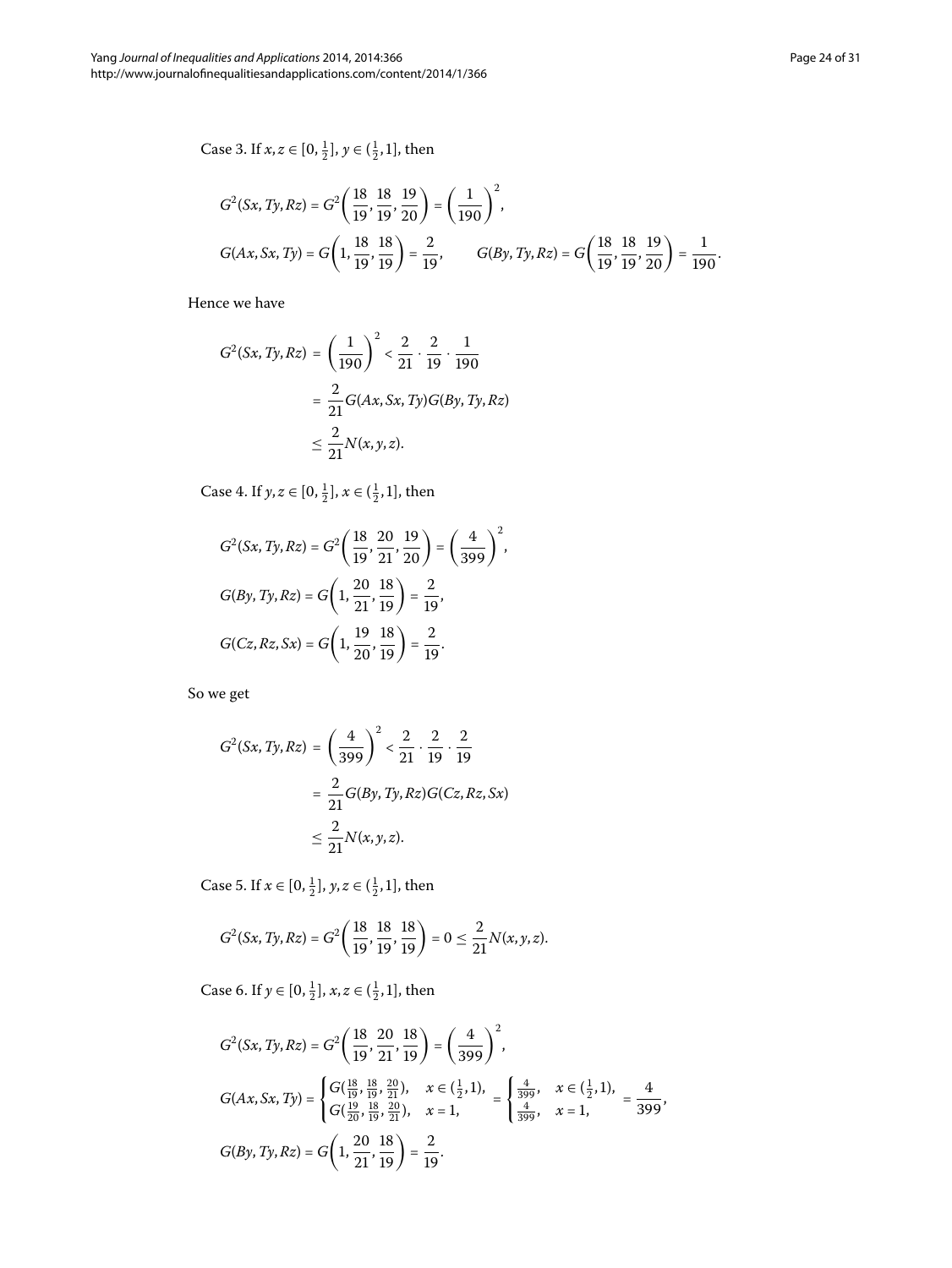Thus we have

$$
G^{2}(Sx, Ty, Rz) = \left(\frac{4}{399}\right)^{2} = \frac{2}{21} \cdot \frac{4}{399} \cdot \frac{2}{19}
$$

$$
= \frac{2}{21} G(Ax, Sx, Ty) G(By, Ty, Rz)
$$

$$
\leq \frac{2}{21} N(x, y, z).
$$

Case 7. If  $z \in [0, \frac{1}{2}], x, y \in (\frac{1}{2}, 1]$ , then

$$
G^{2}(Sx, Ty, Rz) = G^{2}\left(\frac{18}{19}, \frac{18}{19}, \frac{20}{21}\right) = \left(\frac{1}{190}\right)^{2},
$$
  

$$
G(By, Ty, Rz) = G\left(\frac{18}{19}, \frac{18}{19}, \frac{19}{20}\right) = \frac{1}{190}, \qquad G(Cz, Rz, Sx) = G\left(1, \frac{19}{20}, \frac{18}{19}\right) = \frac{2}{19}.
$$

Hence we have

$$
G^{2}(Sx, Ty, Rz) = \left(\frac{1}{190}\right)^{2} < \frac{2}{21} \cdot \frac{1}{190} \cdot \frac{2}{19}
$$

$$
= \frac{2}{21}G(By, Ty, Rz)G(Cz, Rz, Sx)
$$

$$
\leq \frac{2}{21}N(x, y, z).
$$

Case 8. If  $x, y, z \in (\frac{1}{2}, 1]$ , then

$$
G^{2}(Sx, Ty, Rz) = G^{2}\left(\frac{18}{19}, \frac{18}{19}, \frac{18}{19}\right) = 0 \le \frac{2}{21}N(x, y, z).
$$

<span id="page-24-2"></span>Then in all the above cases, the mappings *S*, *T*, *R*, *A*, *B*, and *C* are satisfying the condition (2[.](#page-13-3)17) of Theorem 2.3 with  $k = \frac{2}{21}$ . Thus all the conditions of Theorem 2.3 are satisfied. Moreover,  $\frac{18}{19}$  is the unique common fixed point for all of the mappings *S*, *T*, *R*, *A*, *B*, and *C*.

**Theorem .** *Let* (*X*,*G*) *be a complete G-metric space and let S*, *T*, *R*, *A*, *B*, *and C be six mappings of X into itself satisfying the following conditions*:

- (i) *S*(*X*) ⊂ *B*(*X*), *T*(*X*) ⊂ *C*(*X*), *R*(*X*) ⊂ *A*(*X*);
- (ii) *the pairs* (*S*,*A*), (*T*,*B*), *and* (*R*,*C*) *are commuting mappings*;
- (iii)  $\forall x, y, z \in X$ ,

<span id="page-24-1"></span><span id="page-24-0"></span>
$$
G^{2}(S^{p}x, T^{q}y, R^{r}z) \leq k \max \begin{cases} G(Ax, S^{p}x, T^{q}y)G(By, T^{q}y, R^{r}z), \\ G(By, T^{q}y, R^{r}z)G(Cz, R^{r}z, S^{p}x), \\ G(Cz, R^{r}z, S^{p}x)G(Ax, S^{p}x, T^{q}y) \end{cases}
$$
(2.30)

*or*

$$
G^{2}(S^{p}x, T^{q}y, R^{r}z) \leq k \max \begin{cases} G(Ax, Ax, T^{q}y)G(By, By, R^{r}z), \\ G(By, By, R^{r}z)G(Cz, Cz, S^{p}x), \\ G(Cz, Cz, S^{p}x)G(Ax, Ax, T^{q}y) \end{cases},
$$
\n(2.31)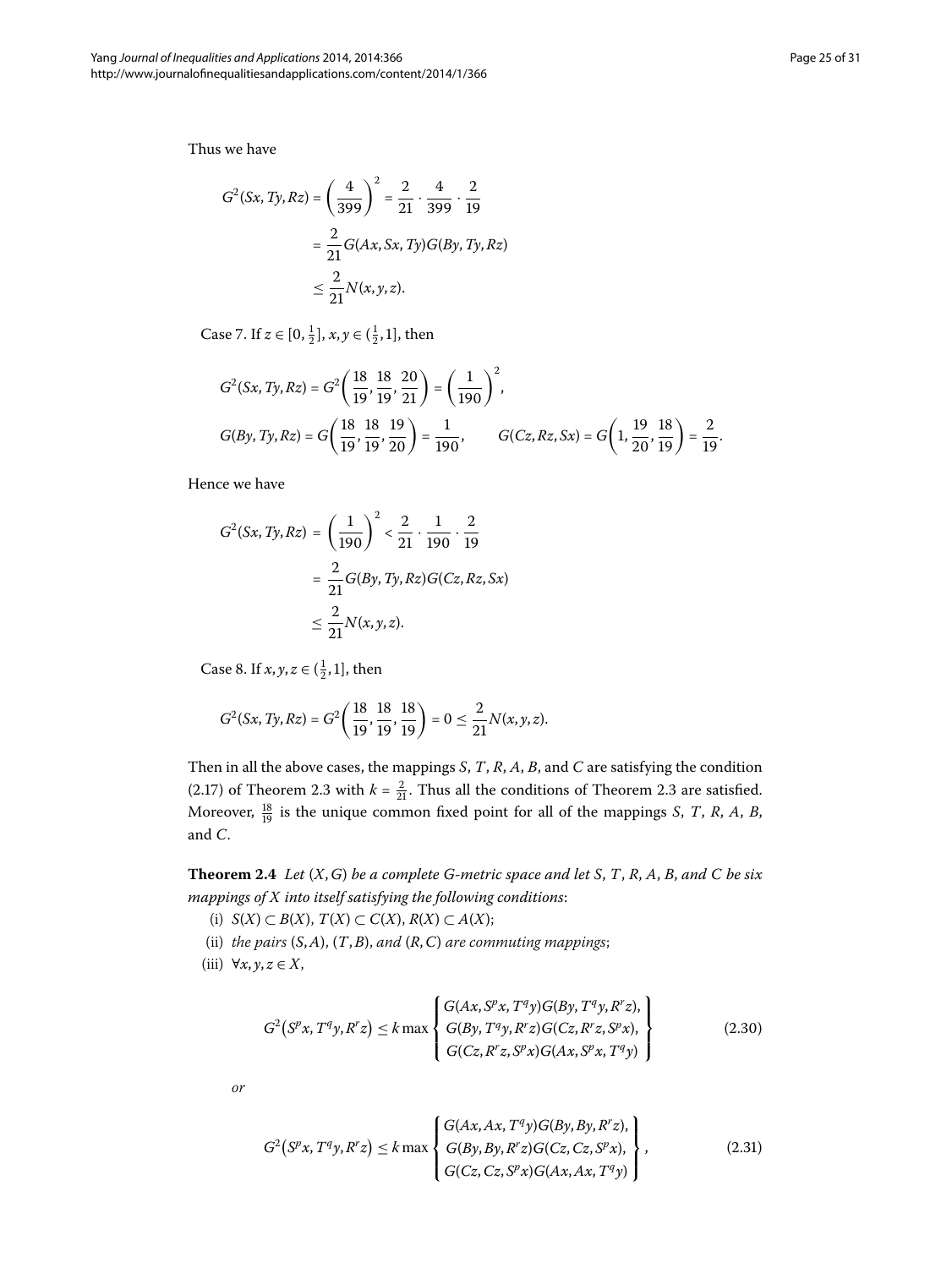$where k \in [0, \frac{1}{2}), p, q, r \in \mathbb{N}, then k, T, R, A, B, and C have a unique common fixed$ *point in X*.

*Proof* Suppose the condition (2.30) holds. Since  $S^pX \subset S^{p-1}X \subset \cdots \subset SX$ ,  $SX \subset BX$ , so that *S<sup>p</sup>X* ⊂ *BX*. Similar, we can show that  $T^qX \subset CX$  and  $R^rX \subset AX$ . From Theorem 2.3, we see that *S<sup>p</sup>*, *T<sup>q</sup>*, *R<sup>r</sup>* , *A*, *B*, and *C* have a unique common fixed point *u*.  $Since \, Su = S(S^p u) = S^{p+1} u = S^p(S u),$ 

 $G^2(S^pSu, T^qu, R^r u) \leq k \max$  $\sqrt{ }$  $\int$  $\mathbf{I}$  $G(ASu, S^pSu, T^qu)G(Bu, T^qu, R^ru),$  $G(Bu, T<sup>q</sup>u, R<sup>r</sup>u)G(Cu, R<sup>r</sup>u, S<sup>p</sup>Su),$ *G*(*Cu*,*R<sup>r</sup> u*, *SpSu*)*G*(*ASu*, *SpSu*,*Tqu*)  $\mathbf{I}$  $\overline{\mathcal{N}}$  $\bf{J}$ .

Note that  $u = Au = Bu = Cu = S^p u = T^q u = R^r u$ ,  $S^p Su = Su$ , and  $AS = SA$ , using Proposition 1.3, we obtain

$$
G^{2}(Su, u, u) = G^{2}(S^{p}Su, T^{q}u, R^{r}u)
$$
  
\n
$$
\leq k \max \begin{cases} G(Su, Su, u)G(u, u, u), \\ G(u, u, u)G(u, u, Su), \\ G(u, u, Su)G(Su, Su, u) \end{cases}
$$
  
\n
$$
= kG(u, u, Su)G(Su, Su, u)
$$
  
\n
$$
\leq 2kG^{2}(Su, u, u).
$$

This implies that  $G(Su, u, u) = 0$ , and so  $Su = u$ .

By the same argument, we can prove  $Tu = u$  and  $Ru = u$ . Thus we have  $u = Su = Tu$  $Ru = Au = Bu = Cu$ , so that *S*, *T*, *R*, *A*, *B*, and *C* have a common fixed point *u* in *X*. Let *v* be any other common fixed point of  $S$ ,  $T$ ,  $R$ ,  $A$ ,  $B$ , and  $C$ , then by use of condition (2[.](#page-16-1)28) and Proposition 1[.](#page-2-1)3, we have

$$
G^{2}(u, u, v) = G^{2}(S^{p}u, T^{q}u, R^{r}v)
$$
  
\n
$$
\leq k \max \begin{cases} G(Au, S^{p}u, T^{q}u)G(Bu, T^{q}u, R^{r}v), \\ G(Bu, T^{q}u, R^{r}v)G(Cv, R^{r}v, S^{p}u), \\ G(Cv, R^{r}v, S^{p}u)G(Au, S^{p}u, T^{q}u) \end{cases}
$$
  
\n
$$
= kG(u, u, v)G(v, v, u)
$$
  
\n
$$
\leq G^{2}(u, u, v).
$$

<span id="page-25-0"></span>This implies that  $G(u, u, v) = 0$ , and so  $u = v$ . Thus the common fixed point is unique.

If condition (2.31) holds, then the argument is similar to that above, so we omit it.  $\Box$ 

**Remark 2[.](#page-24-2)5** Theorems 2.3 and 2.4 improve and extend the corresponding results in Ye and Gu [\[](#page-30-3)15, Theorem 2.5, Corollary 2.7] from three self-mappings to six self-mappings.

**Corollary .** *Let* (*X*,*G*) *be a complete G-metric space and let S*, *T*, *R*, *A*, *B*, *and C be six mappings of X into itself satisfying the following conditions*: (i) *S*(*X*) ⊂ *B*(*X*), *T*(*X*) ⊂ *C*(*X*), *R*(*X*) ⊂ *A*(*X*);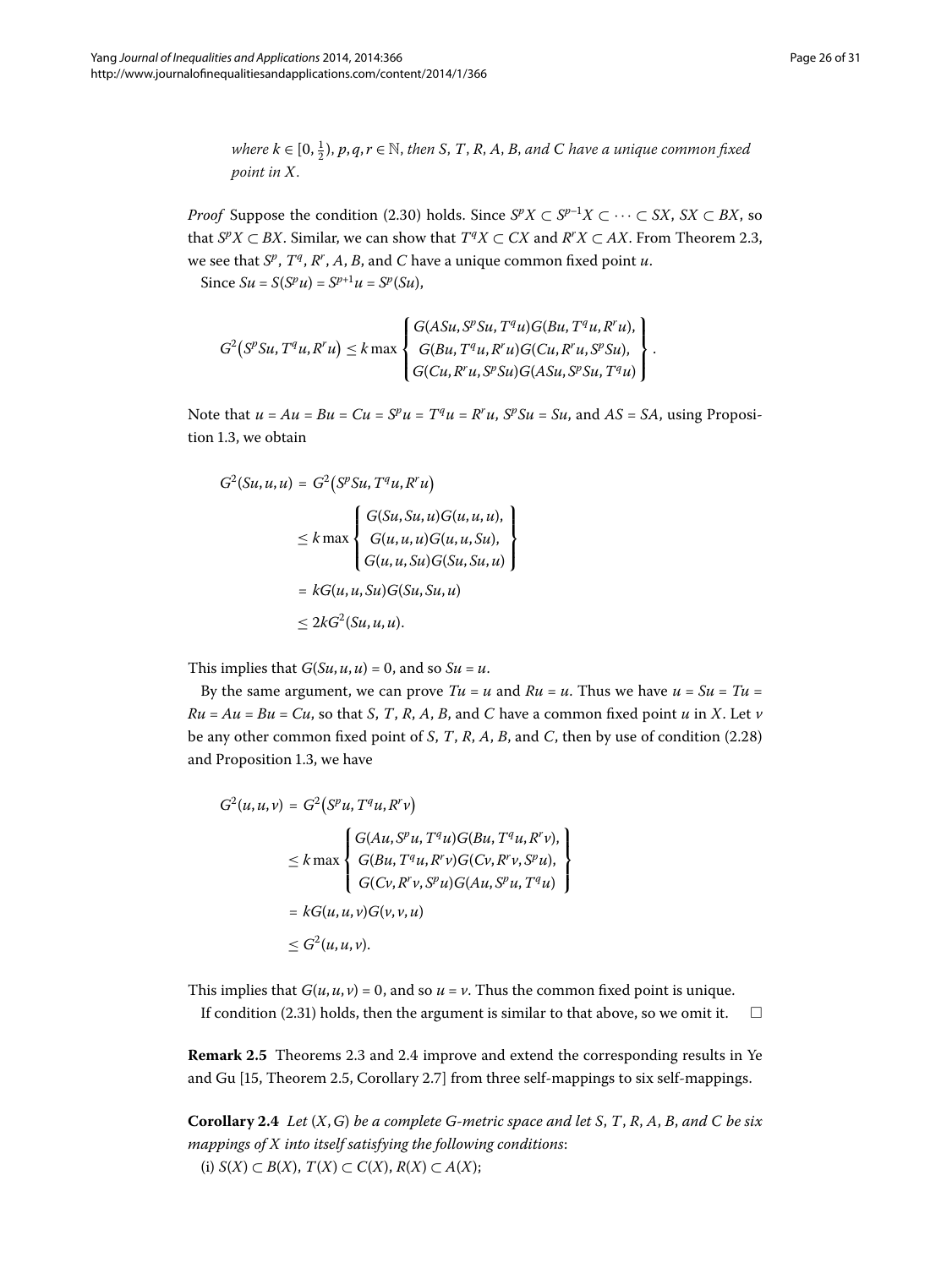<span id="page-26-1"></span><span id="page-26-0"></span>(ii) ∀*x*, *y*, *z* ∈ *X*,

$$
G^{2}(Sx, Ty, Rz) \le aG(Ax, Sx, Ty)G(By, Ty, Rz) + bG(By, Ty, Rz)G(Cz, Rz, Sx) + cG(Cz, Rz, Sx)G(Ax, Sx, Ty)
$$
\n(2.32)

*or*

$$
G^{2}(Sx, Ty, Rz) \le aG(Ax, Ax, Ty)G(By, By, Rz) + bG(By, By, Rz)G(Cz, Cz, Sx) + cG(Cz, Cz, Sx)G(Ax, Ax, Ty),
$$
\n(2.33)

*where*  $0 \le a + b + c + d < \frac{1}{2}$ . Then one of the pairs (S, A), (T, B), and (R, C) has a coincidence *point in X*. *Moreover*, *assume one of the following conditions is satisfied*:

- (a) *either S or A is G*-continuous, the pair  $(S, A)$  *is weakly commuting, the pairs*  $(T, B)$ *and* (*R*,*C*) *are weakly compatible*;
- (b) *either T or B is G-continuous*, *the pair* (*T*,*B*) *is weakly commuting*, *the pairs* (*S*,*A*) *and* (*R*,*C*) *are weakly compatible*;
- (c) *either F or C is G-continuous*, *the pair* (*R*,*C*) *is weakly commuting*, *the pairs* (*S*,*A*) *and* (*T*,*B*) *are weakly compatible*.

*Then the mappings S*, *T*, *R*, *A*, *B*, *and C have a unique common fixed point in X*.

*Proof* Suppose the condition (2.32) holds. For  $x, y, z \in X$ , let

$$
M(x,y,z) = \max \left\{ \begin{aligned} & G(Ax, Sx, Ty)G(By, Ty, Rz), \\ & G(By, Ty, Rz)G(Cz, Rz, Sx), \\ & G(Cz, Rz, Sx)G(Ax, Sx, Ty) \end{aligned} \right\}.
$$

Then

$$
aG(Ax, Sx, Ty)G(By, Ty, Rz) + bG(By, Ty, Rz)G(Cz, Rz, Sx)
$$

$$
+ cG(Cz, Rz, Sx)G(Ax, Sx, Ty)
$$

$$
\leq (a + b + c)M(x, y, z).
$$

So, if

$$
G2(Sx, Ty, Rz) \le aG(Ax, Sx, Ty)G(By, Ty, Rz) + bG(By, Ty, Rz)G(Cz, Rz, Sx)
$$

$$
+ cG(Cz, Rz, Rz)G(Ax, Sx, Sx),
$$

then  $G^2(Sx, Ty, Rz) \le (a + b + c)M(x, y, z)$ . Taking  $k = a + b + c$  in Theorem 2.3, the conclu-sion of Corollary 2[.](#page-13-3)4 can be obtained from Theorem 2.3 immediately.

If condition (2.33) holds, then the argument is similar to that above, so we omit it. This completes the proof of Corollary 2[.](#page-25-0)4.  $\Box$ 

**Remark 2[.](#page-25-0)6** Corollary 2.4 improve and extend the corresponding results in Ye and Gu  $[15,$  $[15,$  Theorem 2.5 $]$  from three self-mappings to six self-mappings.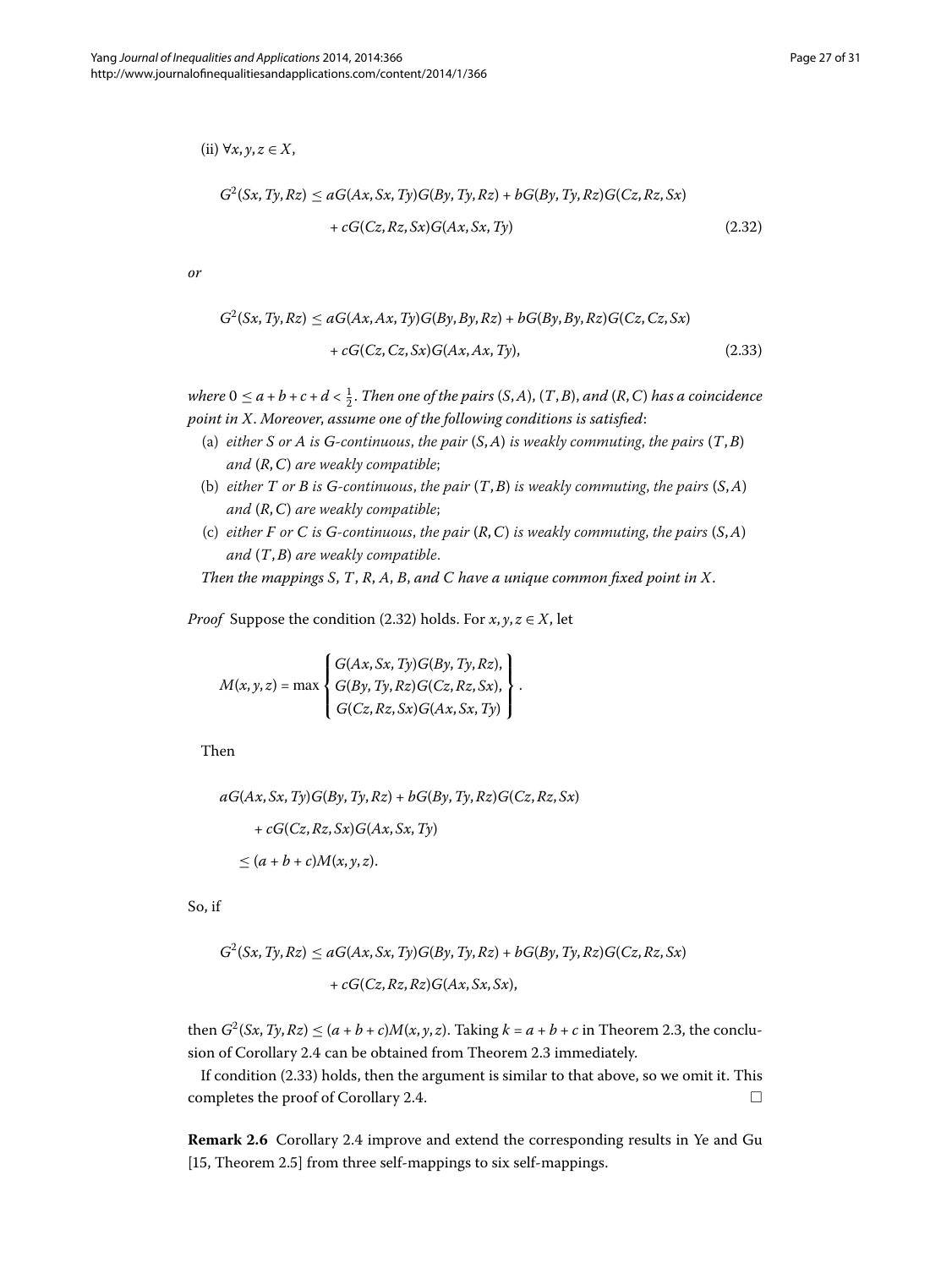<span id="page-27-0"></span>**Corollary .** *Let* (*X*,*G*) *be a complete G-metric space and let S*, *T*, *R*, *A*, *B*, *and C be six mappings of X into itself satisfying the following conditions*:

- (i) *S*(*X*) ⊂ *B*(*X*), *T*(*X*) ⊂ *C*(*X*), *R*(*X*) ⊂ *A*(*X*);
- (ii) *the pairs* (*S*,*A*), (*T*,*B*), *and* (*R*,*C*) *are commuting mappings*;
- (iii)  $\forall x, y, z \in X$ ,

$$
G^{2}(S^{p}x, T^{q}y, R^{r}z) \le aG(Ax, S^{p}x, T^{q}y)G(By, T^{q}y, R^{r}z) + bG(By, T^{q}y, R^{r}z)G(Cz, R^{r}z, S^{p}x) + cG(Cz, R^{r}z, S^{p}x)G(Ax, S^{p}x, T^{q}y)
$$
(2.34)

*or*

$$
G^{2}(S^{p}x, T^{q}y, R^{r}z) \le aG(Ax, Ax, T^{q}y)G(By, By, R^{r}z)
$$

$$
+ bG(By, By, R^{r}z)G(Cz, Cz, S^{p}x)
$$

$$
+ cG(Cz, Cz, S^{p}x)G(Ax, Ax, T^{q}y), \qquad (2.35)
$$

*where*  $0 \le a + b + c + d < \frac{1}{2}$ ,  $p, q, r \in \mathbb{N}$ , then S, T, R, A, B, and C have a unique *common fixed point in X*.

<span id="page-27-1"></span>*Proof* The proof follows from Theorem 2[.](#page-24-2)4, and from an argument similar to that used in  $Corollary 2.4.$  $Corollary 2.4.$  $Corollary 2.4.$ 

**Remark 2[.](#page-27-0)7** Corollary 2.5 improve and extend the corresponding results in Ye and Gu  $[15, Corollary 2.7]$  $[15, Corollary 2.7]$  $[15, Corollary 2.7]$  from three self-mappings to six self-mappings.

In Theorem 2.3, if we take  $A = B = C = I$ , then we have the following corollary.

**Corollary .** *Let* (*X*,*G*) *be a complete G-metric space and let S*, *T*, *and R be three mappings of X into itself satisfying the following conditions*:

<span id="page-27-2"></span>
$$
G^{2}(Sx, Ty, Rz) \le k \max \begin{Bmatrix} G(x, Sx, Ty)G(y, Ty, Rz), \\ G(y, Ty, Rz)G(z, Rz, Sx), \\ G(z, Rz, Sx)G(x, Sx, Ty) \end{Bmatrix}
$$
(2.36)

*or*

$$
G^{2}(Sx, Ty, Rz) \le k \max \begin{cases} G(x, x, Ty)G(y, y, Rz), \\ G(y, y, Rz)G(z, z, Sx), \\ G(z, z, Sx)G(x, x, Ty) \end{cases}
$$
(2.37)

*for all x*, *y*, *z*  $\in$  *X*, *where k*  $\in$  [0,  $\frac{1}{2}$ ).

*Then the mappings S*, *T*, *and R have a unique common fixed point in X*.

**Remark 2[.](#page-27-0)8** In Theorems 2.3, 2.4, Corollaries 2.4, 2.5 and 2.6, we have taken: (1)  $S = T =$ *R*; (2)  $A = B = C$ ; (3)  $A = B = C = I$ ; (4)  $T = R$  and  $B = C$ ; (5)  $T = R$ ,  $B = C = I$ , several new result can be obtained.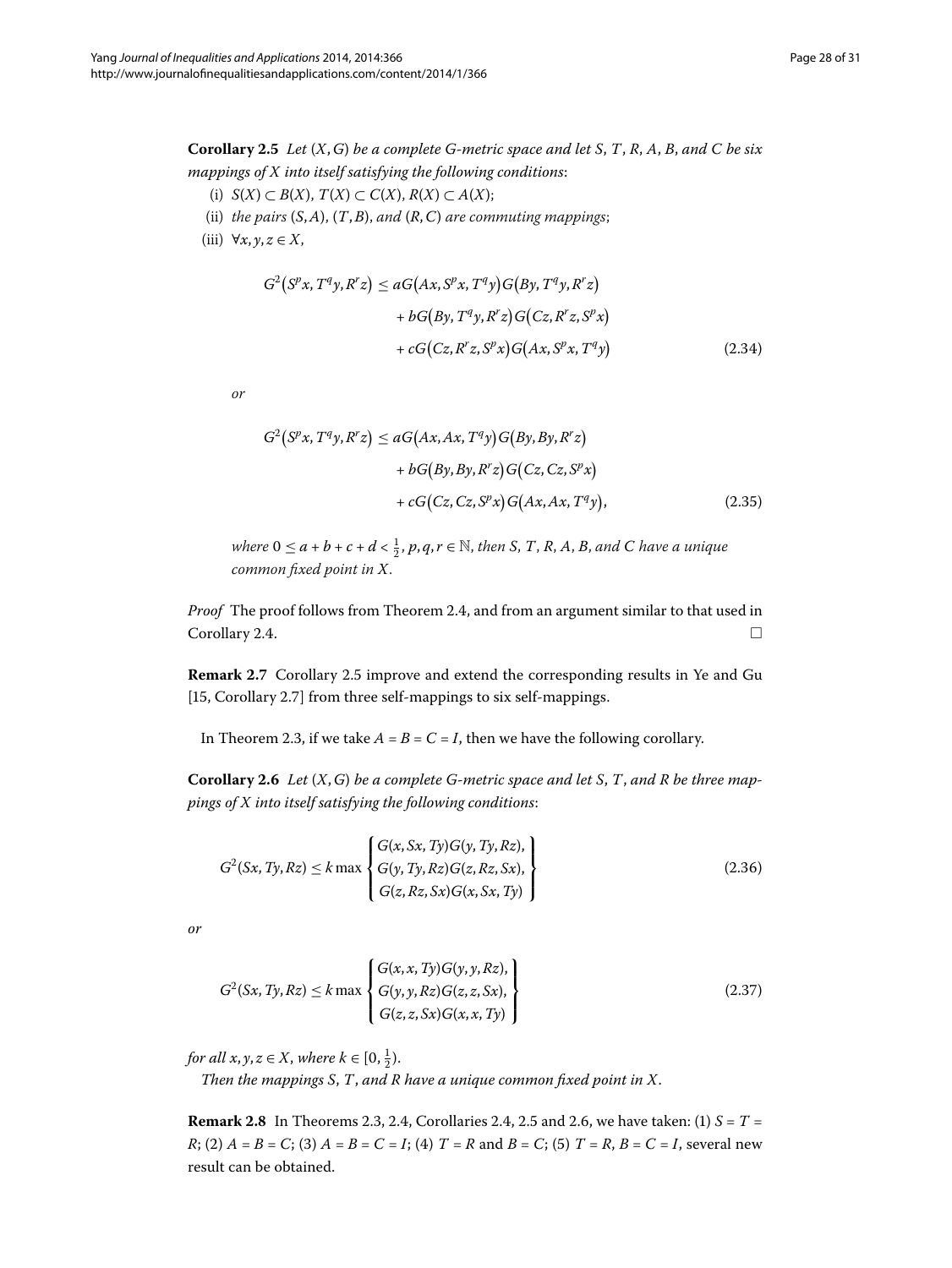Now we introduce an example to support Corollary 2.6.

**Example 2.2** Let  $X = [0, 1]$ , and  $(X, G)$  be a *G*-metric space defined by  $G(x, y, z) = |x - y| +$ |*y* – *z*| + |*z* – *x*|, for all *x*, *y*, *z* in *X*. Let *T*, *S*, and *R* be three self-mappings defined by

$$
Sx = \begin{cases} 1, & x \in [0, \frac{1}{2}], \\ \frac{11}{12}, & x \in (\frac{1}{2}, 1], \end{cases} \qquad \quad Tx = \begin{cases} \frac{12}{13}, & x \in [0, \frac{1}{2}], \\ \frac{11}{12}, & x \in (\frac{1}{2}, 1], \end{cases} \qquad \quad Rx = \frac{11}{12}, \quad x \in [0, 1].
$$

Next we prove the mappings *S*, *T*, and *R* satisfy condition (2[.](#page-27-1)36) of Corollary 2.6 with  $k = \frac{1}{3}.$ 

Case 1. If  $x, y \in [0, \frac{1}{2}], z \in [0, 1],$  then

$$
G^{2}(Sx, Ty, Rz) = G^{2}\left(1, \frac{12}{13}, \frac{11}{12}\right) = \frac{1}{36},
$$
  
\n
$$
G(x, Sx, Ty) = G\left(x, 1, \frac{12}{13}\right) = |x - 1| + \left|x - \frac{12}{13}\right| + \frac{1}{13} \ge \frac{1}{2} + \frac{11}{26} + \frac{1}{13} = 1,
$$
  
\n
$$
G(y, Ty, Rz) = G\left(y, \frac{12}{13}, \frac{11}{12}\right) = \left|y - \frac{12}{13}\right| + \left|y - \frac{11}{12}\right| + \frac{1}{156} \ge \frac{11}{26} + \frac{5}{12} + \frac{1}{156} = \frac{11}{13}.
$$

Thus, we have

$$
G^{2}(Sx, Ty, Rz) = \frac{1}{36} < \frac{1}{3} \cdot 1 \cdot \frac{11}{13} \leq \frac{1}{3} G(x, Sx, Ty)G(y, Ty, Rz)
$$

$$
\leq \frac{1}{3} \max \begin{cases} G(x, Sx, Ty)G(y, Ty, Rz), \\ G(y, Ty, Rz)G(z, Rz, Sx), \\ G(z, Rz, Sx)G(x, Sx, Ty) \end{cases}.
$$

Case 2. If  $x \in [0, \frac{1}{2}], y \in (\frac{1}{2}, 1], z \in [0, 1],$  then we get

$$
G^{2}(Sx, Ty, Rz) = G^{2}\left(1, \frac{11}{12}, \frac{11}{12}\right) = \frac{1}{36},
$$
  
\n
$$
G(x, Sx, Ty) = G\left(x, 1, \frac{11}{12}\right) = |x - 1| + \left|x - \frac{11}{12}\right| + \frac{1}{12} \ge \frac{1}{2} + \frac{5}{12} + \frac{1}{12} = 1,
$$
  
\n
$$
G(z, Rz, Sx) = G\left(z, \frac{11}{12}, 1\right) = \left|z - \frac{11}{12}\right| + |z - 1| + \frac{1}{12} \ge 0 + 0 + \frac{1}{12} = \frac{1}{12}.
$$

Thus, we have

$$
G^{2}(Sx, Ty, Rz) = \frac{1}{36} = \frac{1}{3} \cdot 1 \cdot \frac{1}{12} \leq \frac{1}{3} G(x, Sx, Ty)G(z, Rz, Sx)
$$

$$
\leq \frac{1}{3} \max \begin{cases} G(x, Sx, Ty)G(y, Ty, Rz), \\ G(y, Ty, Rz)G(z, Rz, Sx), \\ G(z, Rz, Sx)G(x, Sx, Ty) \end{cases}.
$$

Case 3. If *x* ∈  $(\frac{1}{2}, 1]$ , *y* ∈ [0,  $\frac{1}{2}$ ], *z* ∈ [0, 1], then we have

$$
G^{2}(Sx,Ty,Rz)=G^{2}\left(\frac{11}{12},\frac{12}{13},\frac{11}{12}\right)=\frac{1}{6084},
$$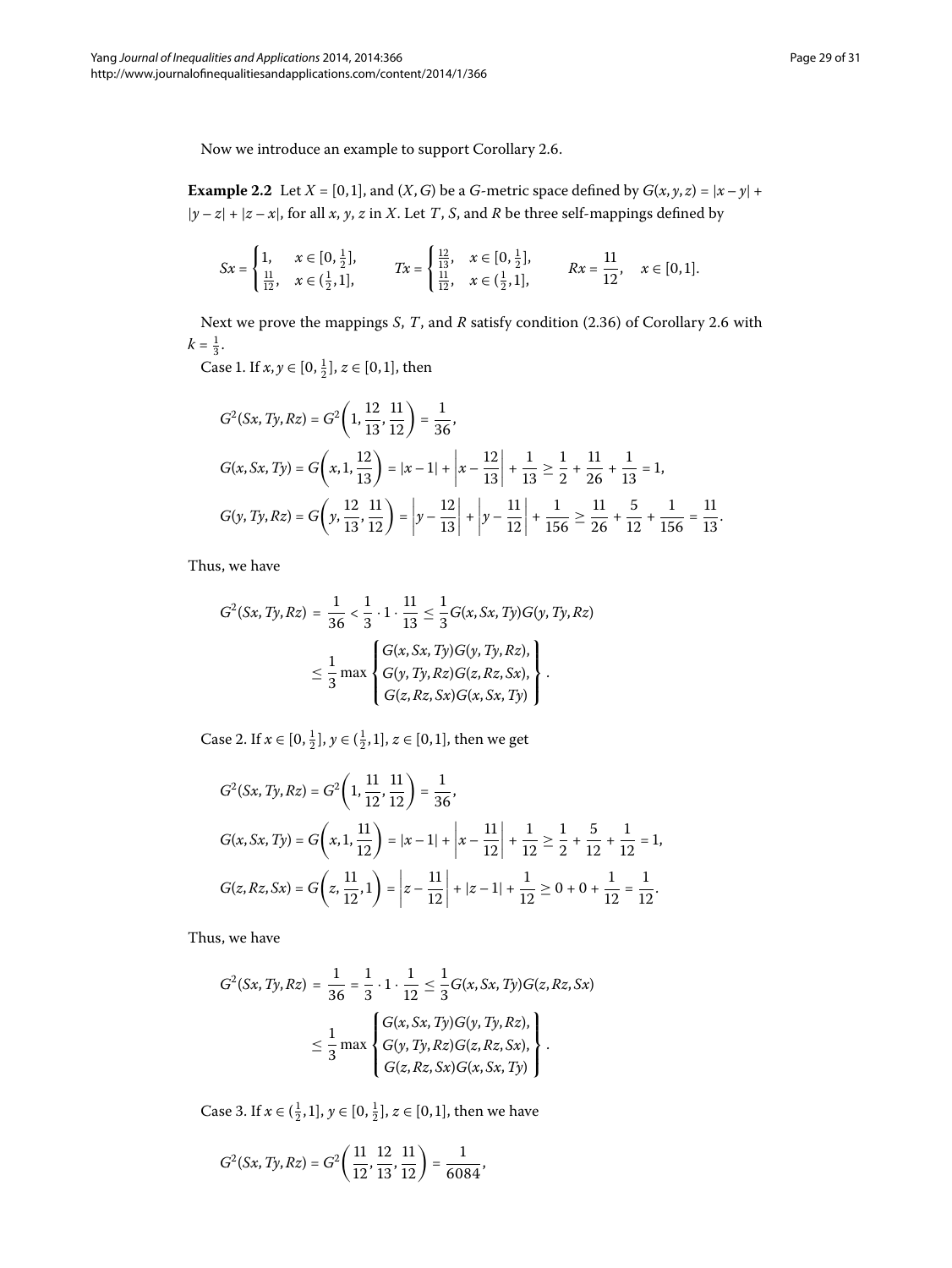Thus, we have

$$
G^{2}(Sx, Ty, Rz) = \frac{1}{6084} \leq \frac{1}{3} \cdot \frac{1}{156} \cdot \frac{11}{13} \leq \frac{1}{3} G(x, Sx, Ty)G(y, Ty, Rz)
$$

$$
\leq \frac{1}{3} \max \left\{ \frac{G(x, Sx, Ty)G(y, Ty, Rz)}{G(y, Ty, Rz)G(z, Rz, Sx)}, \right\}.
$$

Case 4. If *x*, *y* ∈  $(\frac{1}{2}, 1]$ , *z* ∈ [0,1], then we have

$$
G^{2}(Sx,Ty,Rz)=G^{2}\left(\frac{11}{12},\frac{11}{12},\frac{11}{12}\right)=0.
$$

Thus, we have

$$
G^{2}(Sx, Ty, Rz) \leq \frac{1}{3} \max \left\{ \begin{aligned} &G(x, Sx, Ty)G(y, Ty, Rz), \\ &G(y, Ty, Rz)G(z, Rz, Sx), \\ &G(z, Rz, Sx)G(x, Sx, Ty) \end{aligned} \right\}.
$$

Then in all of the above cases, the mappings *S*, *T*, and *R* satisfy the contractive condition (2[.](#page-27-1)36) of Corollary 2.6 with  $k = \frac{1}{3}$ . Thus all the conditions of Corollary 2.6 are satisfied. Moreover,  $\frac{11}{12}$  is the unique common fixed point for all of the three mappings *S*, *T*, and *R*.

#### <span id="page-29-1"></span><span id="page-29-0"></span>**Competing interests**

<span id="page-29-2"></span>The author declares that they have no competing interests.

#### <span id="page-29-3"></span>**Acknowledgements**

<span id="page-29-4"></span>The author is grateful to the editor and the reviewer for suggestions, which improved the contents of the article.

#### <span id="page-29-5"></span>Received: 23 April 2014 Accepted: 27 August 2014 Published: 25 September 2014

#### <span id="page-29-7"></span><span id="page-29-6"></span>**References**

- 1. Jungck, G: Commuting maps and fixed point. Am. Math. Mon. 83, 261-263 (1976)
- 2. Sessa, S: On a weak commutativity conditions of mappings in fixed point considerations. Publ. Inst. Math. (Belgr.) 32(46), 149-153 (1982)
- <span id="page-29-8"></span>3. Jungck, G: Compatible mappings and common fixed point. Int. J. Math. Math. Sci. 9, 771-779 (1986)
- 4. Jungck, G: Common fixed point for noncontinuous nonself maps on nonmetric spaces. Far East J. Math. Sci. 4, 199-215 (1996)
- <span id="page-29-10"></span><span id="page-29-9"></span>5. Mustafa, Z, Sims, B: A new approach to a generalized metric spaces. J. Nonlinear Convex Anal. 7, 289-297 (2006)
- 6. Mustafa, Z, Sims, B: Fixed point theorems for contractive mappings in complete G-metric spaces. Fixed Point Theory Appl. 2009, Article ID 917175 (2009)
- 7. Mustafa, Z, Khandagji, M, Shatanawi, W: Fixed point results on complete G-metric spaces. Studia Sci. Math. Hung. 48(3), 304-319 (2011)
- 8. Aydi, H: A fixed point result involving a generalized weakly contractive condition in G-metric spaces. Bull. Math. Anal. Appl. 3(4), 180-188 (2011)
- 9. Shatanawi, W: Fixed point theory for contractive mappings satisfying  $\Phi$ -maps in G-metric spaces. Fixed Point Theory Appl. 2010, Article ID 181650 (2010)
- 10. Chugh, R, Kadian, T, Rani, A, Rhoades, BE: Property P in G-metric spaces. Fixed Point Theory Appl. 2010, Article ID 401684 (2010)
- 11. Abbas, M, Rhoades, BE: Common fixed point results for noncommuting mappings without continuity in generalized metric spaces. Appl. Math. Comput. 215(1), 262-269 (2009)